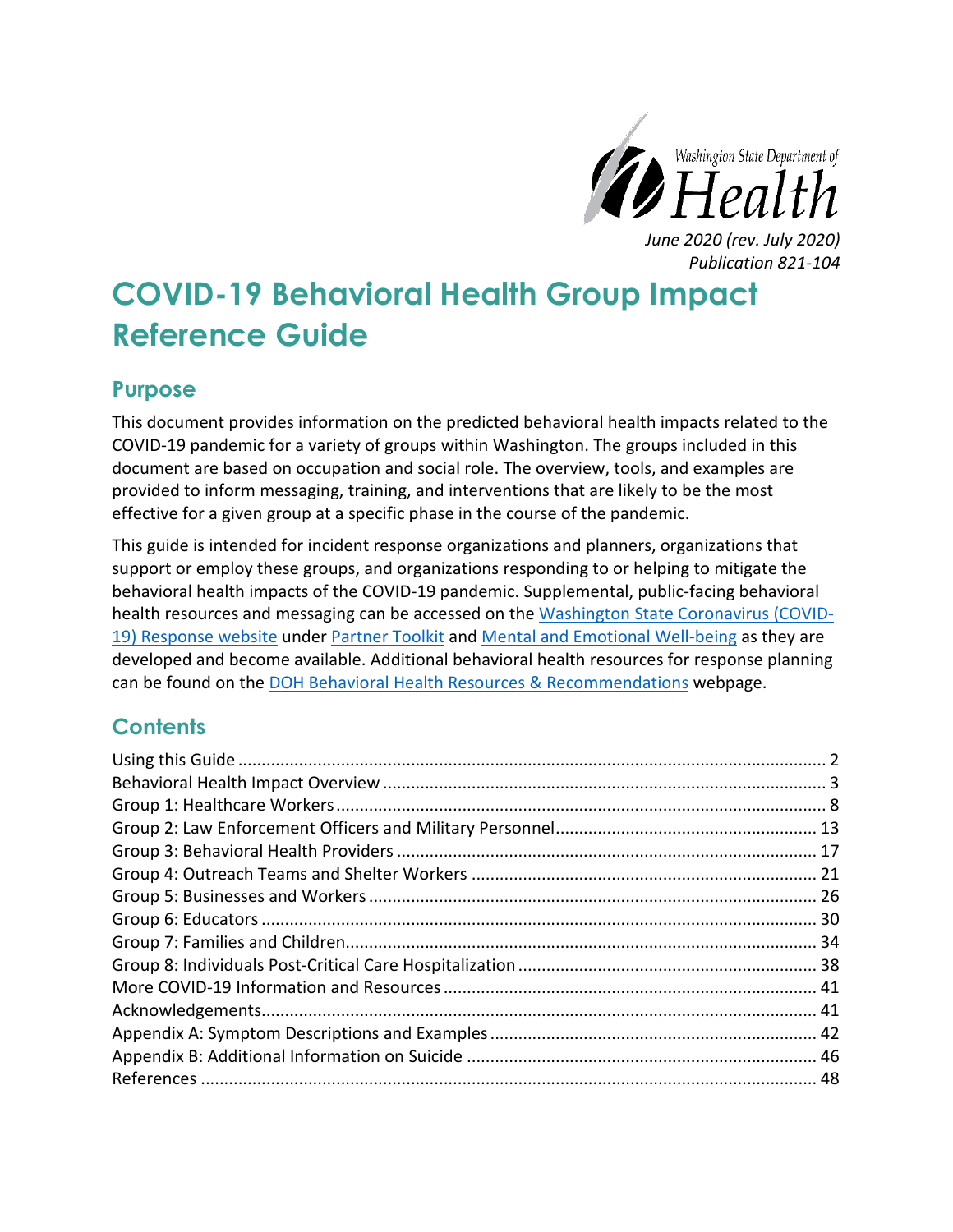## <span id="page-1-0"></span>**Using this Guide**

Using interventions informed by this timeline and group-specific strategy can result in more efficient and effective delivery of support for each group in Washington.

For a general overview of behavioral health impacts, disaster psychology, and risk factors, go to the **Behavioral Health Impact Overview** section on page 3.

For group-specific information, go to the group sections as identified in the **Contents** section on page 1. For each group, the following information is provided:

- Unique behavioral health considerations
- Risk factors
- Timeline of behavioral health priorities
- Recommended support strategies

The timeline relates to the following five specific points in the pandemic response, and the related psychosocial, emotional, and behavioral impacts for each group, at each point:

- Month of outbreak
- Three months post-outbreak
- Six months post-outbreak
- Nine months post-outbreak
- Twelve months post-outbreak

The following groups, organized by occupation and social role, are included in this guide:

- Groups by occupation (professional and personal considerations are provided for these groups):
	- 1) Healthcare workers
	- 2) Law enforcement officers and military personnel
	- 3) Behavioral health providers
	- 4) Outreach teams and shelter workers
	- 5) Businesses and workers
	- 6) Educators
- Groups by social role:
	- 7) Families and children
	- 8) Individuals post-critical care hospitalization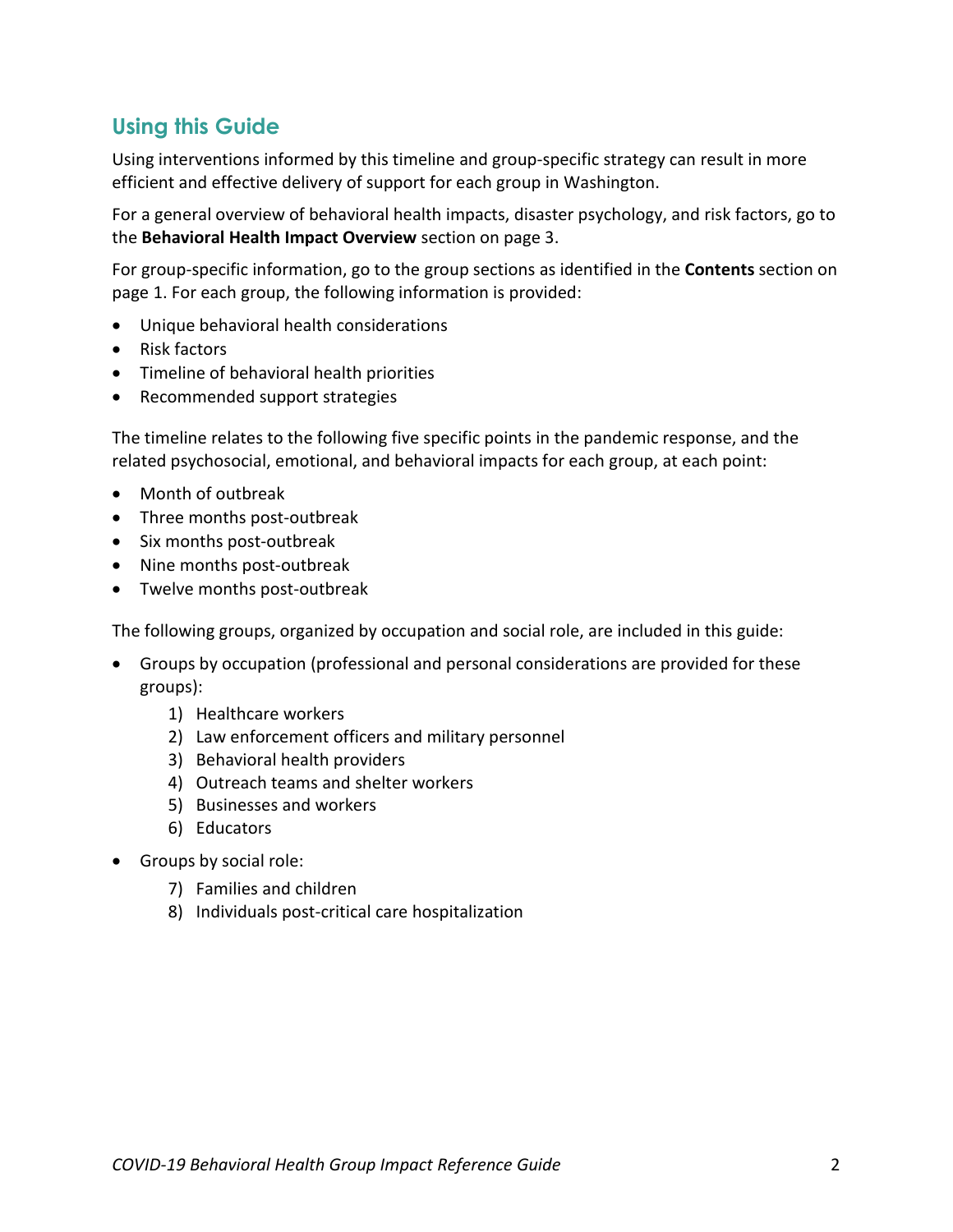## <span id="page-2-0"></span>**Behavioral Health Impact Overview**

This section introduces key disaster psychology concepts and provides an overview of response priorities for managing behavioral health impacts. It also highlights broad behavioral health impacts of disasters and the associated symptoms and risk factors that apply to **all** groups. The COVID-19 pandemic is considered a natural disaster and, as such, this document is heavily informed by research on disaster recovery and response.

## KEY THINGS TO KNOW

#### **Behavioral Health Impacts of Disasters and Critical Incidents**

- <span id="page-2-1"></span>1) Approximately 650,000 Washingtonians were receiving treatment for behavioral health needs prior to the COVID-19 outbreak.1
- 2) Approximately 700,000 Washingtonians have mental health concerns, but were **not** receiving behavioral health services prior to the outbreak. $1$
- <span id="page-2-4"></span><span id="page-2-3"></span><span id="page-2-2"></span>3) Approximately 10% to 33% of individuals experience symptoms of acute stress within one month of a disaster or critical incident.<sup>2,3,4</sup> These symptoms could include negative thoughts, sadness, intrusive dreams or memories, avoidance, insomnia or hypersomnia, headaches, and stomachaches.
- 4) While only 4% to 6% of people typically develop symptoms of post-traumatic stress disorder (PTSD) following a disaster, this number can vary significantly depending on the type of disaster. This percentage is often higher among first responders and medical personnel when the disaster is more chronic or widespread, children are hurt or injured, and burnout is likely. [2,](#page-2-2)[3,](#page-2-3)[4](#page-2-4)

Rates of PTSD have been much higher (10-35%) in some places more directly impacted by a critical incident. <sup>5</sup> Although rates of PTSD may not reach such critical levels in Washington, it is anticipated that rates of depression are likely to be much higher (potentially 30-60% of the general population) than is typical after a natural disaster occurring at a single point in time. This is due to the chronic and ongoing disruption in people's lives as a result of the COVID-19 pandemic.

- 5) In Washington, the highest risk of suicide is most likely to occur between October and December 2020. This estimate is based on known cycles of disaster response patterns. Seasonal affective disorder (SAD) exacerbates mental health challenges at that time of year due to increased hours of darkness and inclement weather. Winter holidays can also worsen mental health challenges for many people, as they are often an emotionally and financially difficult time of year. See [Appendix B: Additional Information on Suicide](#page-45-0) for further details on suicide.
- <span id="page-2-6"></span><span id="page-2-5"></span>6) Suicide rates are highly influenced by unemployment rates.<sup>6,7,8</sup> For every 1% increase in the unemployment rate, there is a corresponding 1.6% increase in suicide rates.<sup>9</sup> In Washington, approximately 1,283 people die from suicide annually. If the unemployment rate increases by 5% (rates similar to the Great Recession in the late 2000s), it is estimated that approximately 103 additional people could die by suicide annually.<sup>[8](#page-2-5)</sup> If unemployment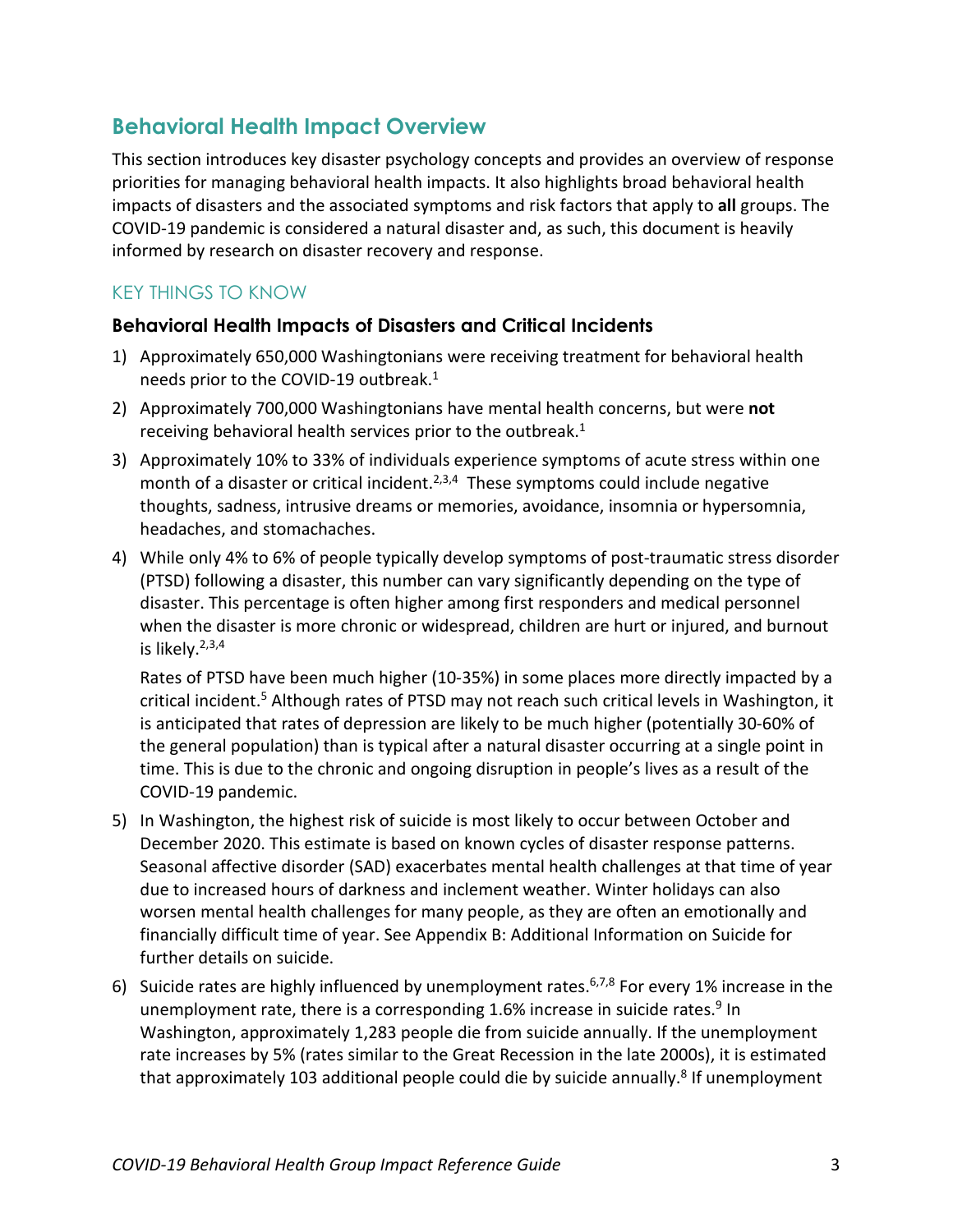increases by 20% (rates similar to the Great Depression in the 1930s), approximately 412 additional people in Washington could die by suicide annually.

- 7) Approximately half of the individuals who experience a behavioral health diagnosis develop a substance-related disorder, and vice versa.<sup>10</sup> As a result, substance-related symptoms and disorders are expected to increase as behavioral health symptoms and disorders increase.
- 8) A surge in behavioral health symptoms will present differently based on the phase of the pandemic (Figure 1, p. 5), the effectiveness of the overall response effort, and the impacted populations. A second or third pandemic wave could dramatically influence the amount of surge.

There are three potential scenarios for Washington based on known behavioral health responses to phases of disaster and resource availability. These are outlined in the monthly forecasts (May Update and beyond) on **DOH's Behavioral Health Resources and** [Recommendations](https://www.doh.wa.gov/Emergencies/NovelCoronavirusOutbreak2020COVID19/HealthcareProviders/BehavioralHealthResources) webpage.

## **Responding to Behavioral Health Impacts**

- 1) Behavioral health systems, providers, and public messaging teams should be mindful of the following strategies to maximize the impact of their efforts:
	- a. Primary efforts for the next six to nine months should be focused on:
		- i. Activating community supports to increase social connections and reduce behavioral health symptoms.
		- ii. Encouraging the development of active coping skills among the general public to reduce symptoms of depression.
	- b. There should be an educational emphasis on the disaster response cycle to inform individuals about what short-term behavioral responses they may experience. Education and messaging should also highlight that these short-term responses are normal in an abnormal situation, and they do not indicate having a mental illness.
- 2) The typical long-term outcome to disaster is **resilience**, rather than disorder.<sup>9,11</sup> Resilience is something that can be intentionally taught, practiced, and developed for people across all age groups. Resiliency can be increased by:
	- a. Focusing on developing social **connections**, big or small,
	- b. Reorienting and developing a sense of **purpose**,
	- c. Becoming adaptive and psychologically **flexible**, and
	- d. Focusing on **hope**. 12
- 3) Outreach and support strategies should be tailored based on the current phase of the incident and the specific population.
- 4) Community support groups, lay volunteers, and social organizations and clubs are resources that can be amplified to help reduce behavioral health symptoms for the general population, and should be leveraged to take pressure off depleted or unavailable professional medical and therapeutic resources throughout 2020.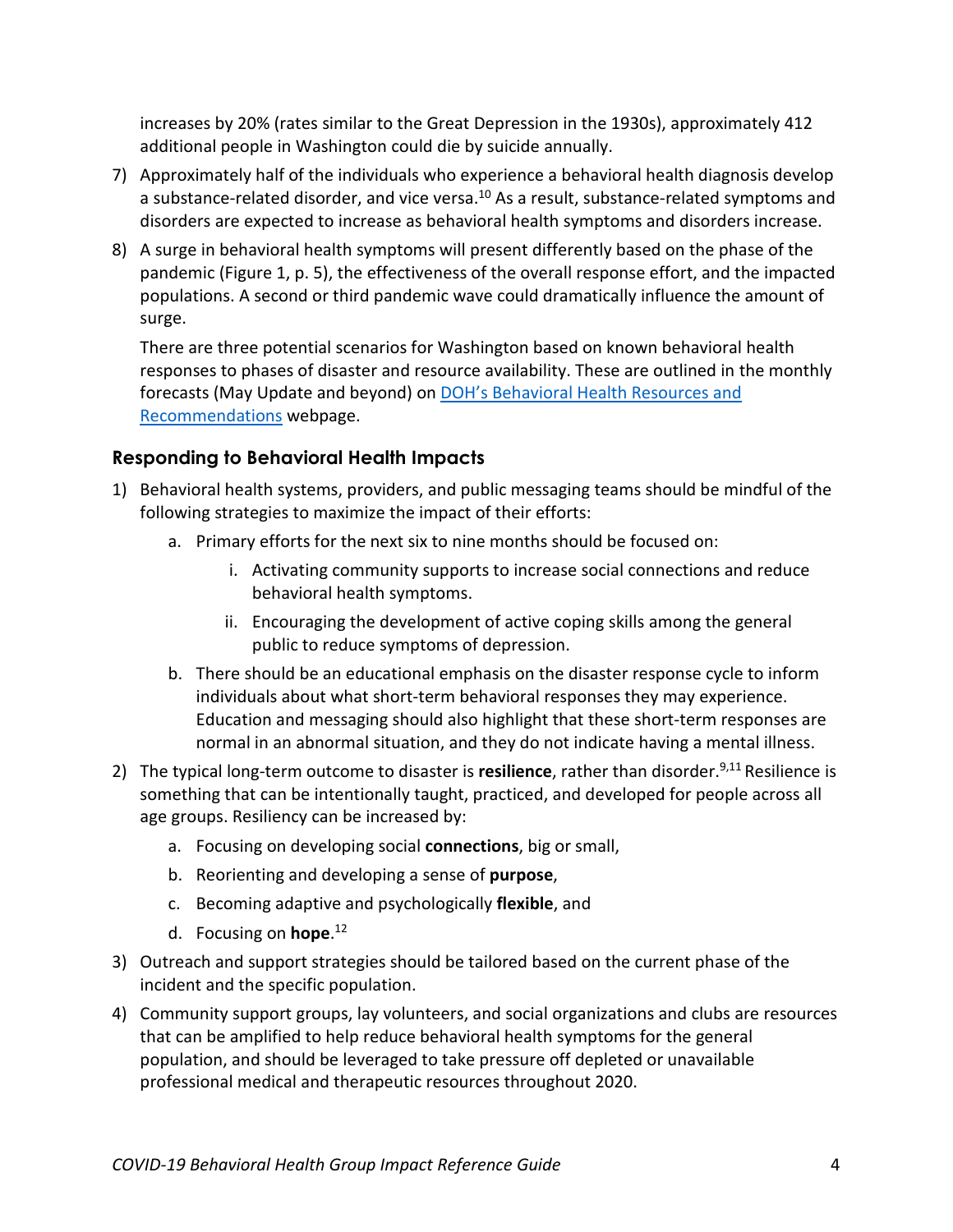## **Reactions and Behavioral Symptoms in Disasters**



*Figure 1: Reactions and Behavioral Symptoms in Disasters*

*Adapted from the Substance Abuse and Mental Health Services Administration (SAMHSA) <sup>13</sup>*

The following phases of disasters and the associated reactions and behavioral symptoms are illustrated in Figure 1 above:

- 1) **Pre-Disaster:** In the pre-disaster timeline, many people may experience some anxiety as they see a disaster begin to unfold. Others may be in denial that there is anything to worry about.
- 2) **Impact Phase:** At impact, people may be in shock, experience panic, or be in disbelief. Primary concerns are for safety and basic needs for shelter, food, medical care, and reunification if they've been separated.
- 3) **Heroic and Honeymoon Phases:** During these phases, communities often come together to help each other. Outside resources and help may also come in. There is a sense of cohesion and relief, along with hope that things will shortly be back to normal.
- 4) **Disillusionment Phase:** The disillusionment phase is marked by fatigue and a realization that recovery is likely to take some time. It is during this phase that behavioral health issues begin to emerge and peak. Commonly, the incidence of depression and rates of suicide rise along with increasing rates of alcohol and drug use.
- 5) **Reconstruction Phase:** The reconstruction phase marks a time of increased risks to behavioral health disorders. There can be a rise in symptoms related to the anniversary of the event. Grief related to loss of home, family members, jobs, and opportunities need to be addressed as people settle into the new normal.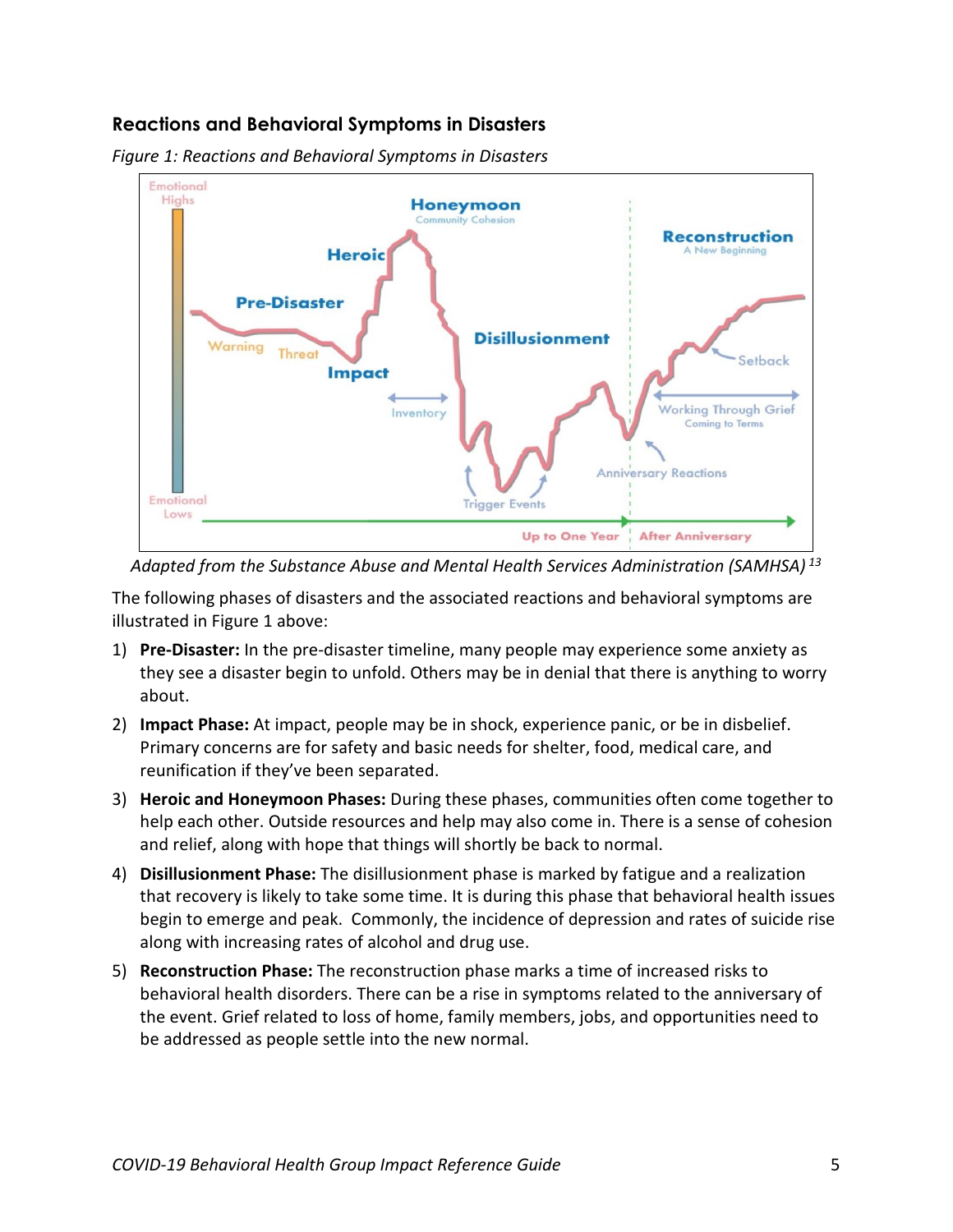## SYMPTOMS & CONCERNS

This section describes the expected responses that individuals may have to disasters and critical incidents. For more detail, see [Appendix A: Symptom Descriptions and Examples.](#page-41-0)

The human responses to acute stress (Table 1 below) are expected responses during disasters and are seen in the general population. These should be considered normal responses to an abnormal situation. Most individuals will experience some or all of these symptoms following a disaster. For many individuals, these symptoms of acute stress will dissipate over time, leading to additional resilience and recovery.<sup>14,15</sup> Certain individuals who experience losses, such as deaths of loved ones, illness from COVID-19, or job loss and serious economic stress, may go on to develop longer-term mental health diagnoses (e.g., chronic depression, anxiety, and PTSD). 16,17

| <b>Physical</b>                                                                                                                                                                                                                                                           | Cognitive/Mental                                                                                                                                                                                                                                                                                                                              | <b>Emotional</b>                                                                                                                                                                                                                                                                | <b>Behavioral</b>                                                                                                                                                                                                                                                                                                                                                  |
|---------------------------------------------------------------------------------------------------------------------------------------------------------------------------------------------------------------------------------------------------------------------------|-----------------------------------------------------------------------------------------------------------------------------------------------------------------------------------------------------------------------------------------------------------------------------------------------------------------------------------------------|---------------------------------------------------------------------------------------------------------------------------------------------------------------------------------------------------------------------------------------------------------------------------------|--------------------------------------------------------------------------------------------------------------------------------------------------------------------------------------------------------------------------------------------------------------------------------------------------------------------------------------------------------------------|
| • Chills<br>• Difficulty breathing<br>• Dizziness<br>• Elevated blood<br>pressure<br>• Fainting<br>• Fatigue<br>• Grinding teeth<br>• Headaches<br>• Muscle tremors<br>• Nausea<br>$\bullet$ Pain<br>• Profuse sweating<br>• Rapid heart rate<br>• Twitches<br>• Weakness | • Blaming someone<br>• Change in alertness<br>• Confusion<br>• Hyper-vigilance<br>• Increased or<br>decreased<br>awareness of<br>surroundings<br>• Intrusive images<br>• Memory problems<br>• Nightmares<br>• Poor abstract<br>thinking<br>• Poor attention<br>• Poor concentration<br>• Poor decision<br>making<br>• Poor problem<br>solving | • Agitation<br>• Anxiety<br>• Apprehension<br>• Denial<br>• Depression<br>• Emotional shock<br>$\bullet$ Fear<br>• Feeling<br>overwhelmed<br>$\bullet$ Grief<br>$\bullet$ Guilt<br>• Inappropriate<br>emotional<br>response<br>• Irritability<br>• Loss of<br>emotional control | • Increased alcohol<br>consumption<br>• Antisocial acts<br>• Change in activity<br>• Change in<br>communication<br>• Change in sexual<br>functioning<br>• Change in speech<br>pattern<br>• Emotional<br>outbursts<br>• Inability to rest<br>• Change in appetite<br>$\bullet$ Pacing<br>• Startle reflex<br>intensified<br>• Suspiciousness<br>• Social withdrawal |

<span id="page-5-0"></span>*Table 1: Responses to Acute Stress (adapted from Russell, M.C. & Brickell, M. (2014))* <sup>18</sup>

• Social withdrawal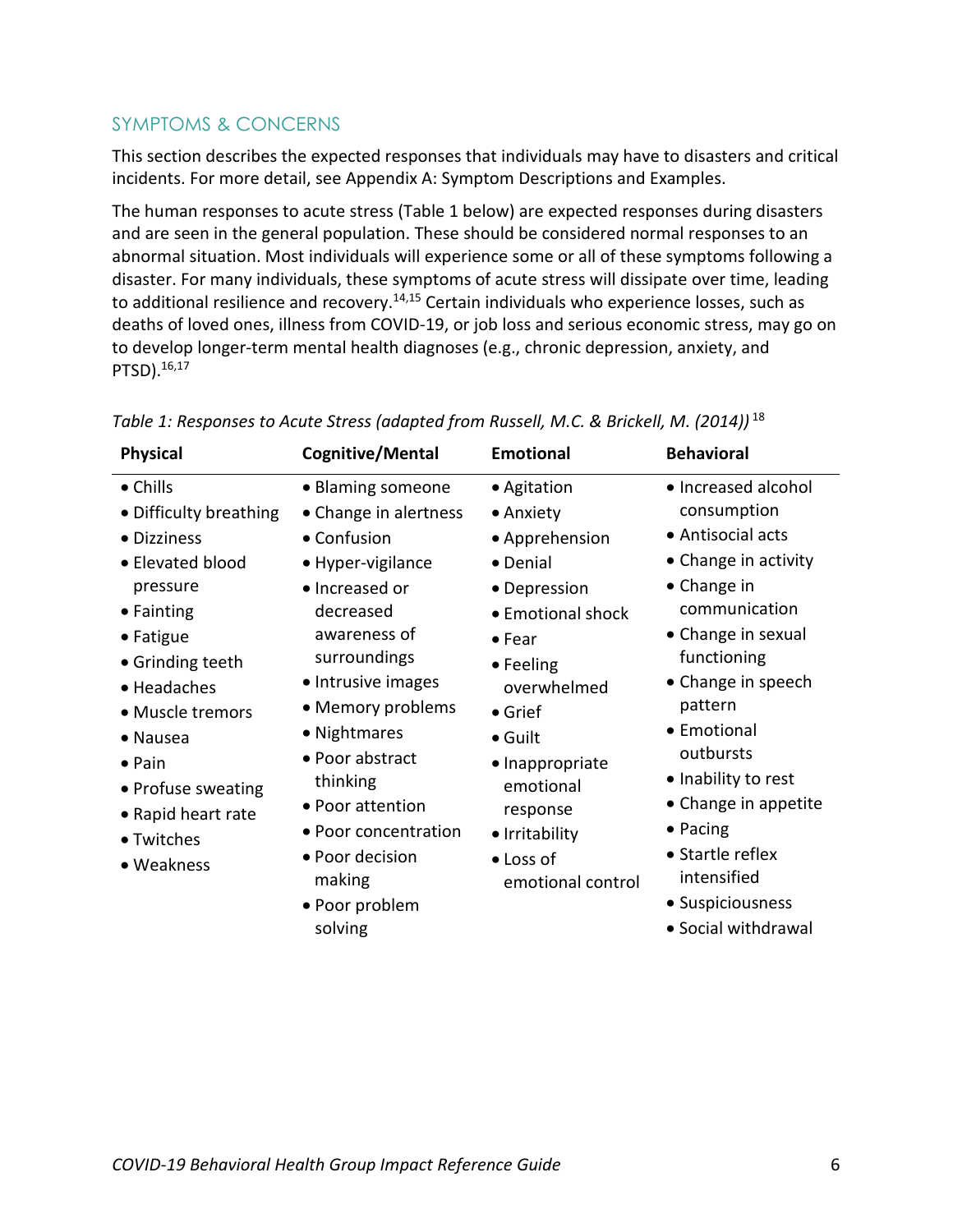## ADDITIONAL RISK FACTORS

This section highlights additional risk factors that could magnify the behavioral health impact for certain individuals.

## **Compassion Stress Injury (CSI)**

Some people are at increased risk for CSI due to professional and personal obligations which magnify the impact. CSI is estimated to impact 40% to 80% of resident physicians.<sup>19</sup> In addition, CSI is also seen across a wide array of helping populations, such as self-identified trauma therapists,<sup>20</sup> police officers,<sup>21</sup> humanitarian aid workers,<sup>22</sup> early childhood special education teachers,<sup>23</sup> military psychologists,<sup>24</sup> military chaplains,<sup>25</sup> civilian clergy,<sup>26</sup> child welfare workers,<sup>27</sup> emergency department nurses,<sup>28</sup> pediatric intensive care providers,<sup>29</sup> Veterans Affairs counselors,<sup>30</sup> hospice care professionals,<sup>31</sup> children of war veterans,<sup>32</sup> and family caregivers.33

## **Sleep**

Meta-analyses and systematic reviews of sleep disturbance and stress-related injuries like PTSD concluded that these behaviors can be both a primary symptom and a primary cause of behavioral health disorders.<sup>34</sup> As a result, we should expect dysregulated sleep to be a vital early marker, as well as a potential catalyst, of mental health degradation.

## **Intergenerational Transmission**

<span id="page-6-0"></span>Research on secondary traumatic stress has found that previously non-traumatized children can acquire characteristic trauma-like responses from a parent or caregiver.<sup>35</sup>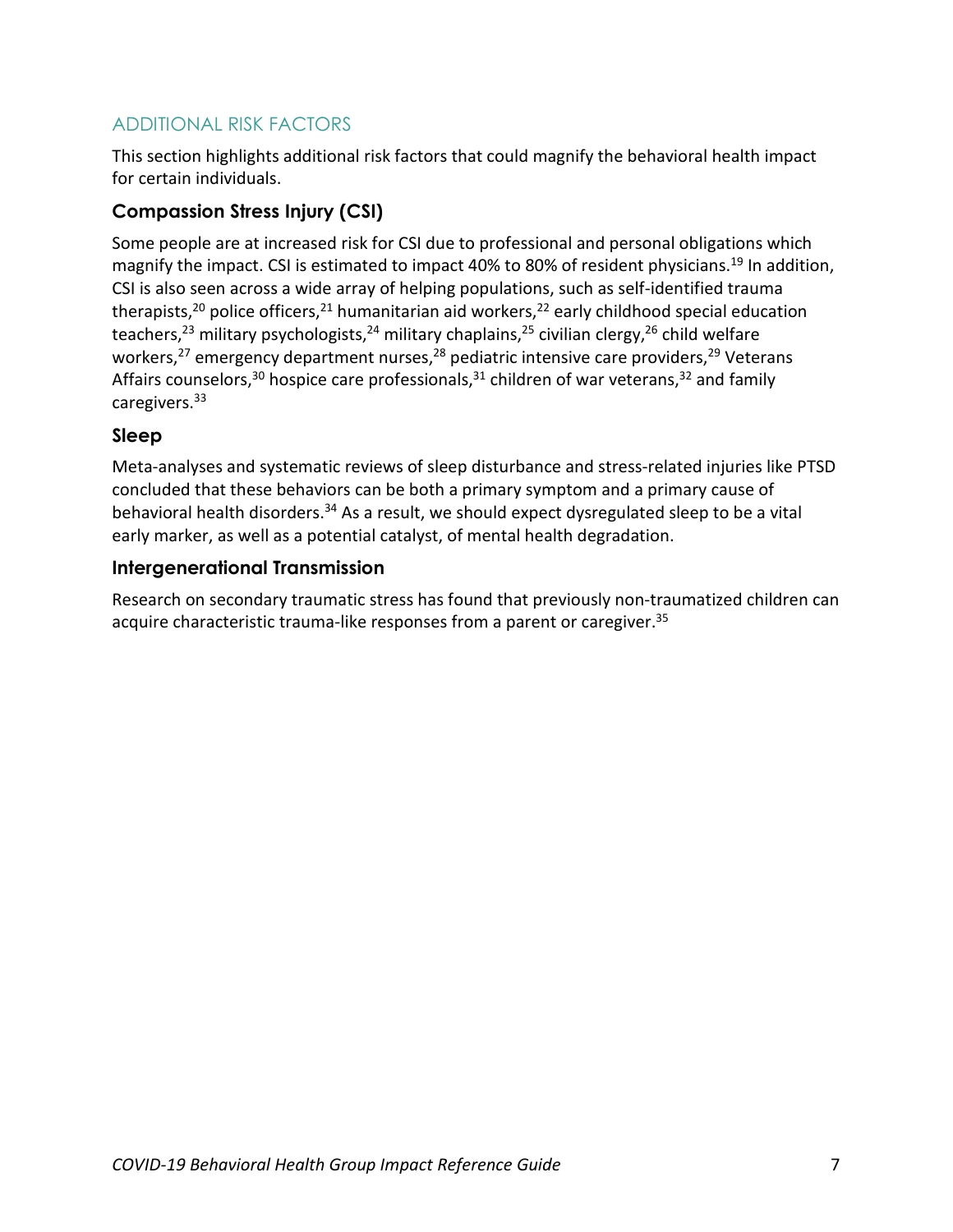## <span id="page-7-0"></span>**Group 1: Healthcare Workers**

This group includes, but is not limited to, doctors, nurses, providers, healthcare aides, and first responders such as emergency medical services (EMS) personnel. This section outlines the unique behavioral health considerations, timeline of behavioral health priorities, and strategies for supporting healthcare workers.

## UNIQUE BEHAVIORAL HEALTH CONSIDERATIONS

## **Bottom Line Up Front**

This group may:

 $\overline{a}$ 

- Be at extreme risk for job stress, compassion fatigue, and burnout due to infection risk and public-facing interactions.
- Strongly benefit from clear training, communication, and information with regard to their work duties, expectations, and personal protective equipment (PPE) policies and practices.
- Experience isolation from colleagues and family members who would previously be able to offer support, but are no longer able due to the new infection control measures being taken in their professional and personal lives.
- Be at risk of moral injury\* due to making decisions about care for patients in scarce or limited resource environments where they feel their morals or ethics are compromised.

Healthcare workers experience extreme professional stress due to the COVID-19 pandemic. Those in coronavirus hot spots endure long shifts, high volume and complexity of patients, high numbers of patients with severe illness and death, having to care for colleagues who've been infected, higher risk of infection themselves, potentially infecting family members, stigmatization, and, on some occasions, violence directed at them due to their jobs. <sup>36</sup> Those in helping professions are also at risk of compassion fatigue, a form of burnout that "affects people in caregiving professions."37

Healthcare providers and first responders are at exceptionally high risk of suffering from moral injury during the COVID-19 pandemic. Moral injury occurs when individuals are required to take actions that violate their values, training, or standard of behavior. A fragile healthcare system, in combination with the need to move from conventional care to resource-limited situations that require a different approach, creates tremendous anxiety and often a feeling of helplessness.<sup>38</sup> Life and death decisions have to be made which would not be made in conventional care. Extremely difficult conversations around end of life, many deaths, inability to provide intensive treatment, and triaging some patients into lower tiers of care due to scarce resources add to the massive burden of clinical overload. These challenging circumstances may lead to moral injury.39 Some EMS workers are at increased risk to infection due to lack of PPE. They may be asked to perform resuscitation on patients without appropriate PPE.

<sup>\*</sup> *Moral injury* is the distressing psychological, behavioral, and social aftermath of exposure to events that contradict an individual's moral beliefs and values, training, or standard of behavior.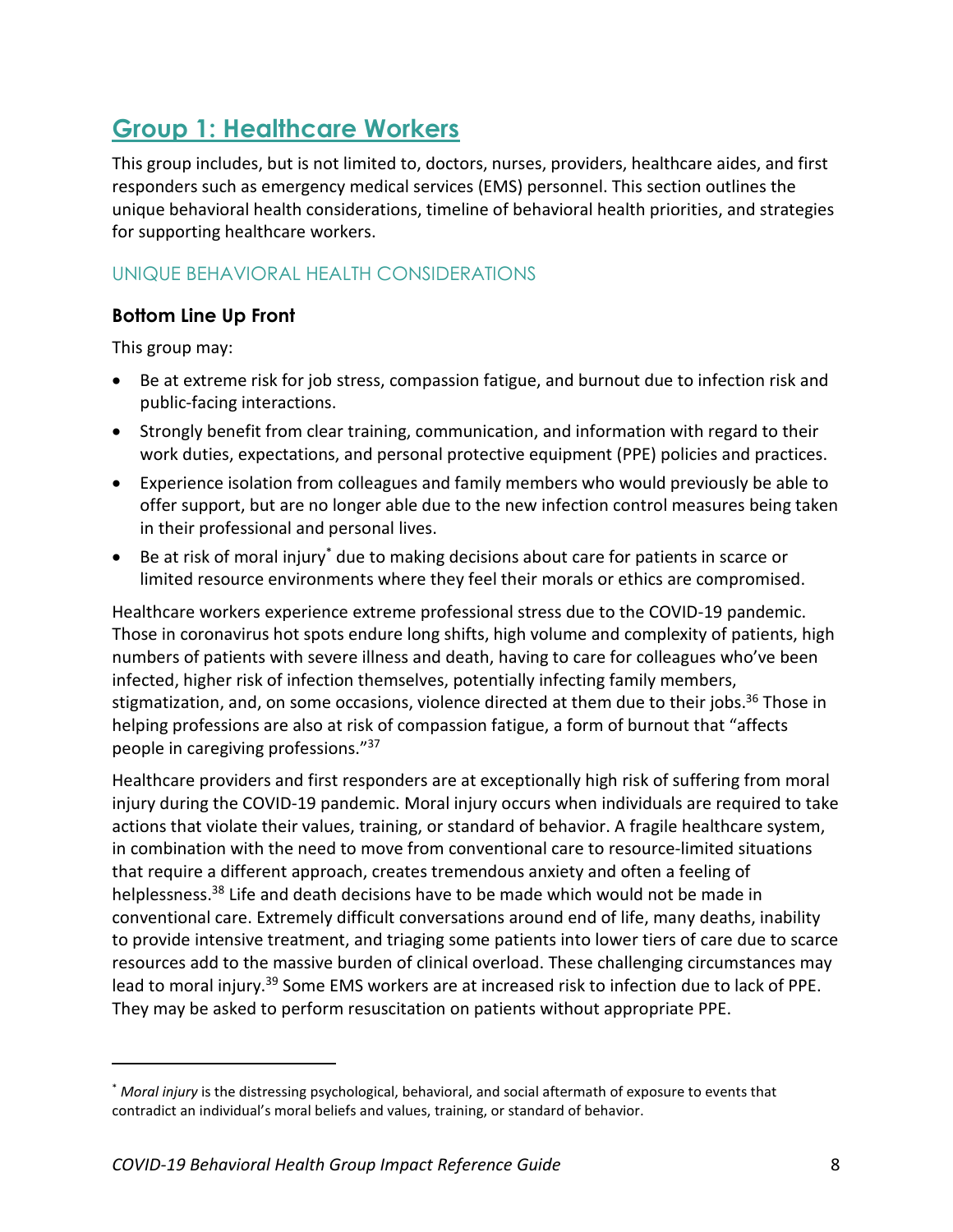In coronavirus hot spots, some EMS staff are asked not to respond to cardiac calls, not to perform CPR, and not to bring some patients to the Emergency Department.<sup>40</sup> These are examples of EMS workers operating outside their normal standard of care, which increases their risks to moral injury.

## TRACKING AND MONITORING MORAL AND PSYCHOLOGICAL DISTRESS

Tracking and monitoring worker responses may be a proactive way of mitigating some behavioral health impacts. Early monitoring of short-term stress symptoms may not predict outcomes in the long term. However, uncovering and tracking exposure to certain events within the disaster may predict development of more prolonged psychological distress.<sup>[9](#page-2-6)</sup> Thus, tracking exposures to psychological stressors may identify those individuals at risk, allowing them to proactively engage in support services. [16,](#page-5-0)41

Like other essential workers, healthcare workers who are also parents have to manage these changes while also navigating additional changes, such as working from home, caring for young children, and homeschooling older children and teens.

## TIMELINE OF BEHAVIORAL HEALTH PRIORITIES

The following tables show the potential psychological impacts and when they may appear in patients who healthcare workers care for (professional considerations) and in healthcare workers themselves (personal considerations). These tables may help guide timing of psychological and other types of support offered.

|                            | <b>Month of</b><br><b>Outbreak</b> | 3 Months<br>Post-<br><b>Outbreak</b> | <b>6 Months</b><br>Post-<br><b>Outbreak</b> | 9 Months<br>Post-<br><b>Outbreak</b> | 12 Months<br>Post-<br><b>Outbreak</b>                           |
|----------------------------|------------------------------------|--------------------------------------|---------------------------------------------|--------------------------------------|-----------------------------------------------------------------|
| <b>Emotional</b>           | Fear                               | Fear                                 | Depression                                  | Depression                           | Depression, if                                                  |
| (responses<br>of patients) | Anger                              | Anger                                | Anxiety                                     | Anxiety                              | second<br>pandemic                                              |
|                            | Grief                              | Grief                                |                                             |                                      | wave occurs                                                     |
|                            |                                    |                                      |                                             |                                      | Improved<br>mood and<br>functioning, if<br>pandemic<br>subsides |

#### *Table 2: Professional Considerations for Healthcare Workers (Group 1)*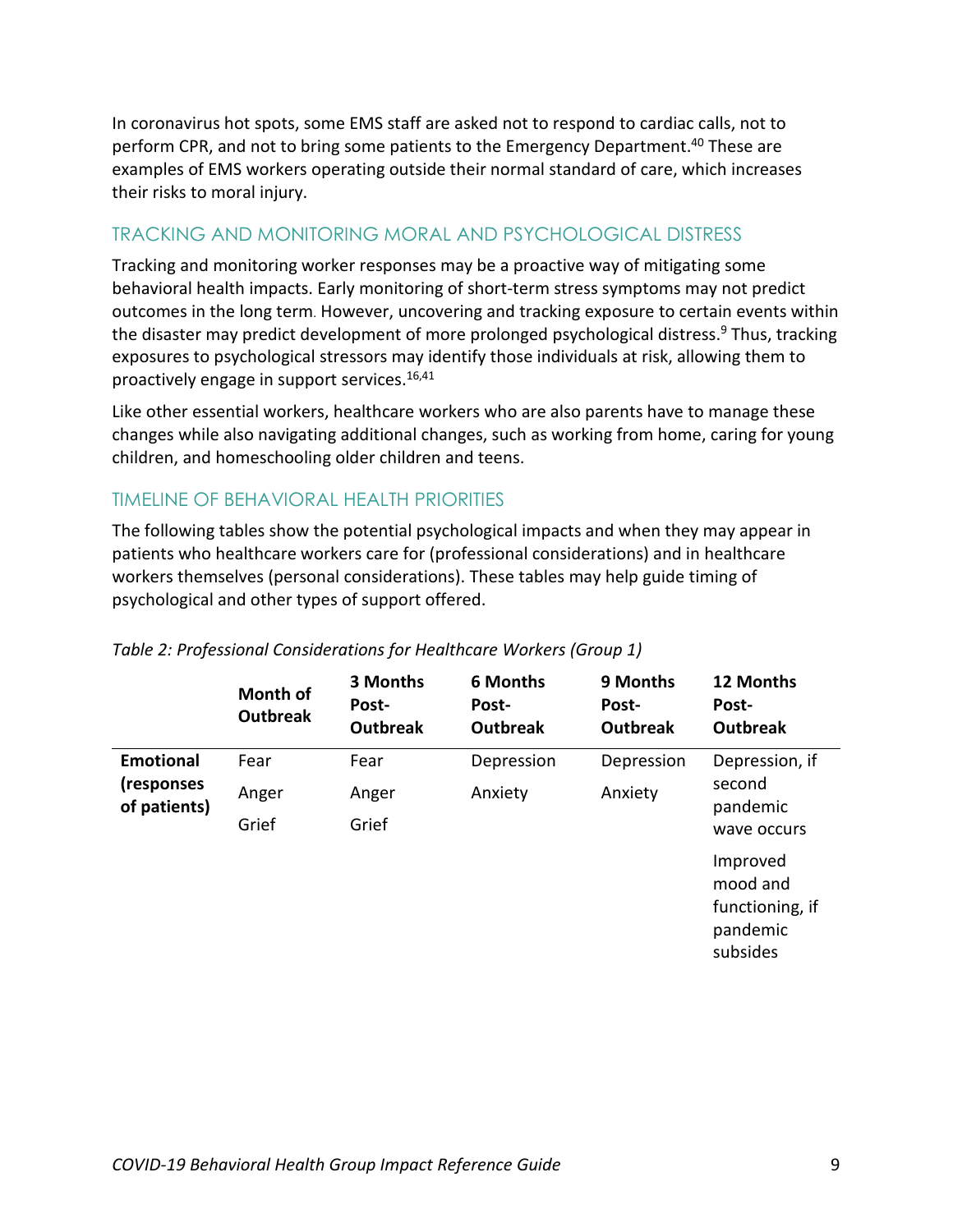|                                         | Month of<br><b>Outbreak</b> | 3 Months<br>Post-<br><b>Outbreak</b>      | <b>6 Months</b><br>Post-<br><b>Outbreak</b>                               | 9 Months<br>Post-<br><b>Outbreak</b> | 12 Months<br>Post-<br><b>Outbreak</b>                                         |
|-----------------------------------------|-----------------------------|-------------------------------------------|---------------------------------------------------------------------------|--------------------------------------|-------------------------------------------------------------------------------|
| Cognitive<br>(responses<br>of patients) | Confusion                   | Reckless or<br>inappropriate<br>behaviors | Impaired<br>judgment<br>(e.g.,<br>diminished<br>sense of<br>consequences) | Negative or<br>distorted<br>thinking | Negative or<br>distorted<br>thinking, if<br>second<br>pandemic<br>wave occurs |
|                                         |                             |                                           |                                                                           |                                      | Hopefulness, if<br>pandemic<br>subsides                                       |
| <b>Behavioral</b>                       | Aggression                  | Aggression                                | Aggression                                                                | Increased                            | Withdrawal,                                                                   |
| (responses<br>of patients)              |                             | Lethargy                                  | Lethargy                                                                  | suicide risk                         | isolation, if<br>second<br>pandemic<br>wave occurs                            |
|                                         |                             |                                           | Increased<br>substance use                                                |                                      |                                                                               |
|                                         |                             |                                           |                                                                           |                                      | Increased<br>socialization, if<br>pandemic<br>subsides                        |

## *Table 3: Personal Consideration for Healthcare Workers (Group 1)*

|                  | <b>Month of</b><br><b>Outbreak</b> | 3 Months<br>Post-<br><b>Outbreak</b> | <b>6 Months</b><br>Post-<br><b>Outbreak</b> | 9 Months<br>Post-<br><b>Outbreak</b> | 12 Months<br>Post-<br><b>Outbreak</b>  |
|------------------|------------------------------------|--------------------------------------|---------------------------------------------|--------------------------------------|----------------------------------------|
| <b>Emotional</b> | Overwhelmed                        | Exhaustion                           | Heightened                                  | Depression                           | Emotional                              |
| (of self)        | Sadness                            | Anxiety                              | arousal<br>(feeling on                      | Anxiety                              | disorder, if                           |
|                  | Despair                            | Grief                                | edge)                                       |                                      | second<br>pandemic                     |
|                  | Anxiety                            |                                      |                                             |                                      | wave occurs                            |
|                  |                                    |                                      |                                             |                                      | Resilience, if<br>pandemic<br>subsides |
| Cognitive        | Confusion                          | Distraction                          | Negative or                                 | Negative or                          | Goal and                               |
| (of self)        | Forgetfulness                      | Memory<br>problems                   | distorted<br>thinking                       | distorted<br>thinking                | identity re-<br>orientation            |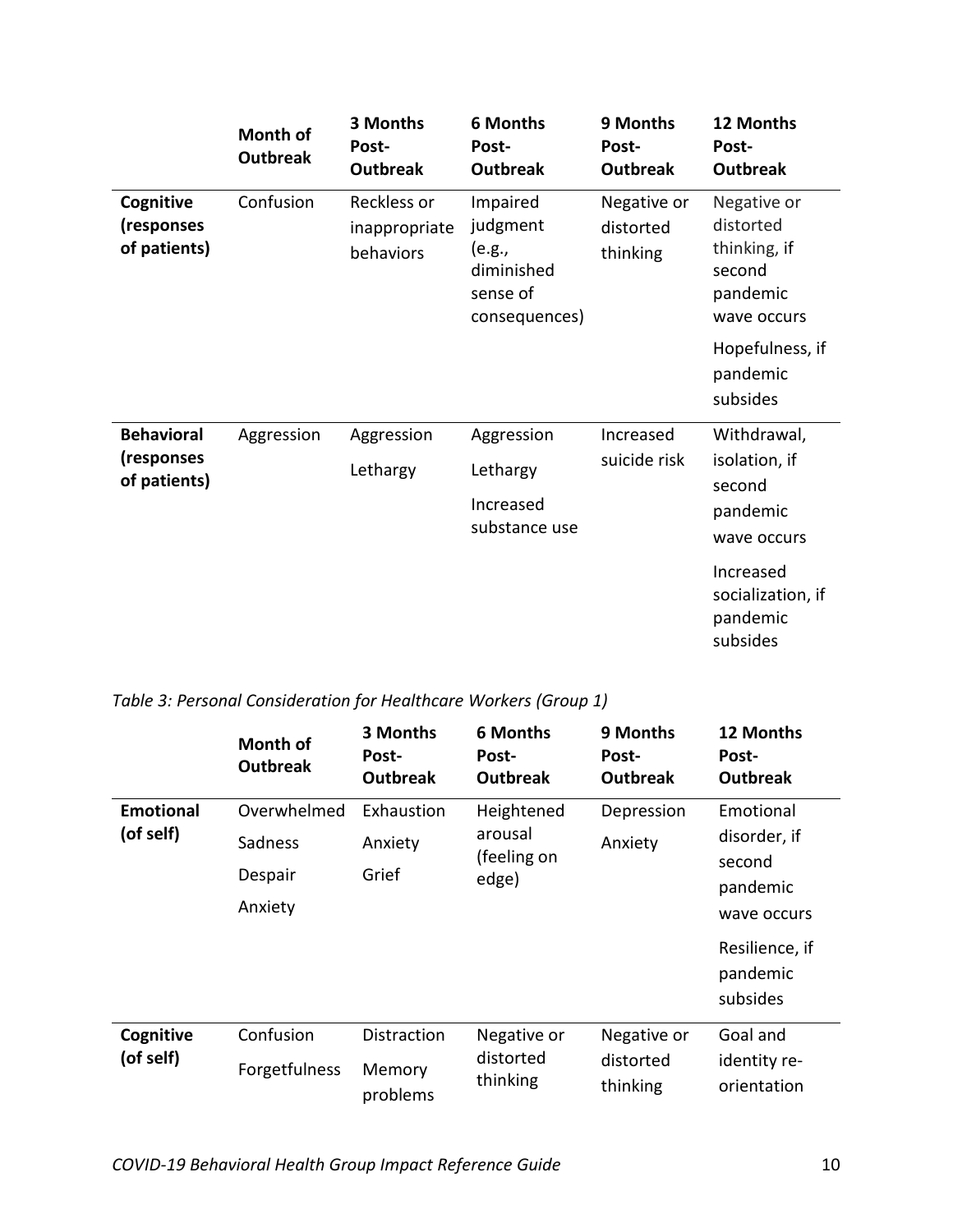|                                | Month of<br><b>Outbreak</b>                        | 3 Months<br>Post-<br><b>Outbreak</b>                                               | <b>6 Months</b><br>Post-<br><b>Outbreak</b>                                          | 9 Months<br>Post-<br><b>Outbreak</b> | 12 Months<br>Post-<br><b>Outbreak</b>                                                                                                                |
|--------------------------------|----------------------------------------------------|------------------------------------------------------------------------------------|--------------------------------------------------------------------------------------|--------------------------------------|------------------------------------------------------------------------------------------------------------------------------------------------------|
| <b>Behavioral</b><br>(of self) | Absenteeism<br>Leaving<br>healthcare<br>profession | Withdrawal<br><b>Burnout</b><br>Hyperactive<br>(unable to<br>calm down)<br>Anxiety | Decreased<br>self-care<br>Withdrawal<br><b>Burnout</b><br>Increased<br>substance use | Increased<br>suicide risk            | Decreased<br>physical<br>health and<br>self-care, if<br>second<br>pandemic<br>wave occurs<br>Improvement<br>in self-care, if<br>pandemic<br>subsides |

#### SUPPORT STRATEGIES

This section provides best practices for increasing resilience in healthcare workers, including those for both their professional and personal lives. These are presented as tips that employers or organizations serving the group can share with individuals within the group. Consider integrating these practices and considerations into your organization's strategy for supporting staff and clients.

## **Professionally**

Tips for organizations that employ healthcare workers:

- Provide regular, clear, and honest situational communication to all staff.
- Create strict and measured work rotations between high stress and low stress work functions.
- If you are in a supervisory or managerial role:
	- Try to lead by example with mandatory and systematic work breaks (on a reasonable schedule). Offer verbal support for colleagues.
	- Uphold boundaries by not calling on staff when they are off duty or taking breaks.
	- Develop and share awareness and training around the cycle of disaster responses (with particular focus on the disillusionment phase 6-9 months post-outbreak when depression and suicide increase).
	- Provide comfortable sleeping arrangements for staff who must remain in the healthcare setting. Provide a space for staff to shower and change clothing prior to leaving after their shift.

Tips to share with healthcare workers for help managing their professional life:

● Maintain on-duty boundaries for work time. Include breaks on work schedule.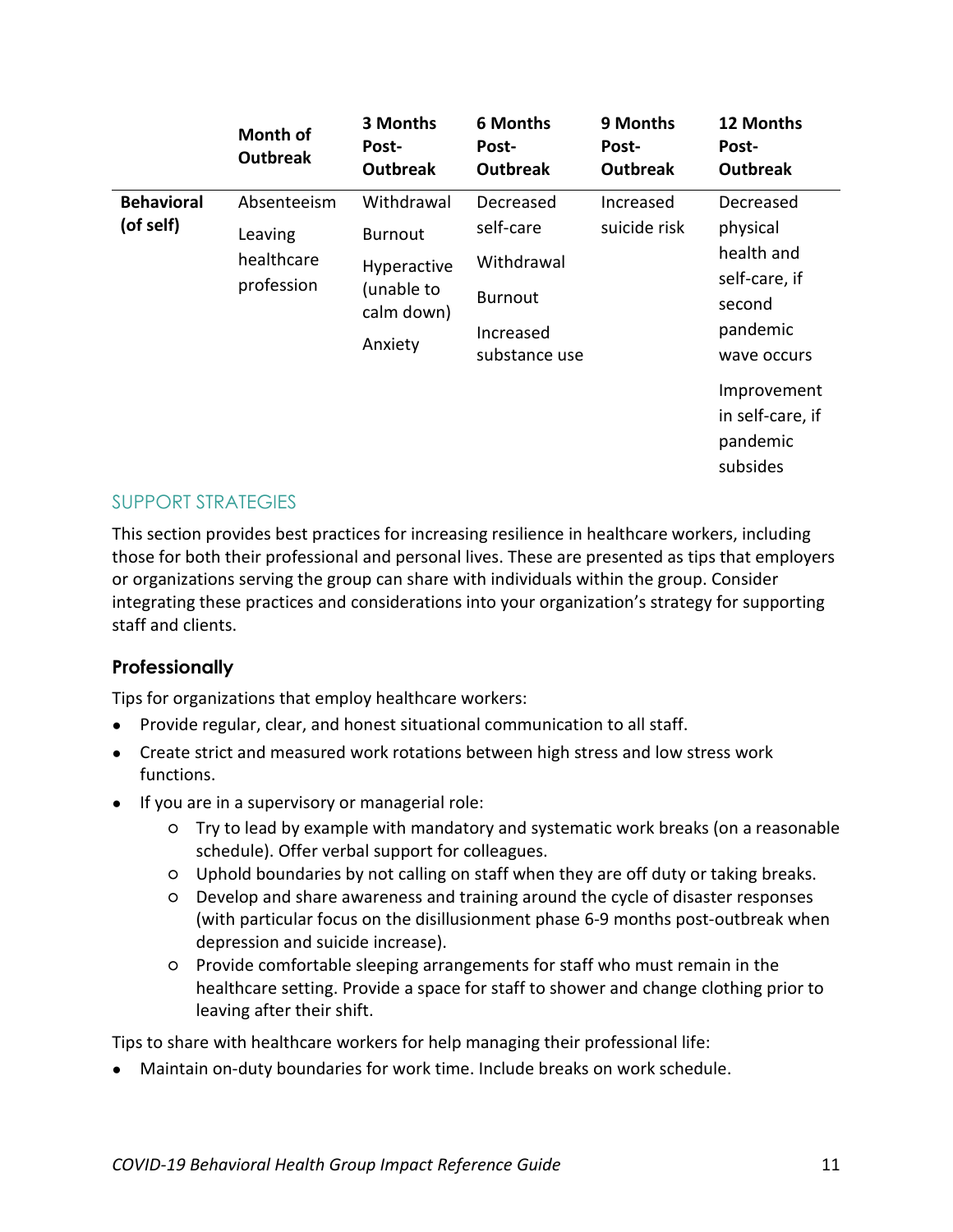- Take time to highlight the impact your work is having on others, and when possible, celebrate victories (even little ones).
- Cultivate a group of coworkers that are supportive, and maintain these relationships.
- Avoid professional isolation by engaging with colleagues while maintaining social distancing (e.g., virtual get-togethers, online consult and affinity groups, and online huddle-style meetings to share information and lessons learned).
- Consider short huddle-style meetings at shift change to allow staff to talk about what went well and what needs to be changed, and to provide a way for everyone to check in on how they're doing.
- If your organization has an Employee Assistance Program (EAP), take advantage of the resources offered for personal support and therapy.

## **Personally**

Tips to share with healthcare workers for help managing their personal life:

- Create a coping plan for yourself. This might include photos of loved ones or special places, breathing tools, or a quick walk away from the stressful situation.
- Identify your markers for stress (e.g., somatic symptoms of a clenched jaw or knotted stomach). Notice when they happen and use your coping strategies.
- Self-monitor for exposure to events that may heighten your chances of developing longerterm psychological issues.
- Try to eat regular, nourishing meals.
- Maintain a regular sleep schedule to the best of your ability. When possible, have the same wake up and bedtime each day. Avoid screens for an hour prior to sleep.
- Exercise when you are able.
- Spend time outdoors when possible.
- Structure your time as much as possible so that on and off duty schedules are very clear.
- Develop off-duty boundaries around taking calls and availability when not on duty. Boundaries are important.
- Create a schedule and try to add one thing each day you enjoy doing.
- Engage with any spiritual practices that you enjoy and find helpful.
- If possible, find a creative outlet to engage in during downtime.
- List things you can do during time off that are completely unrelated to work (e.g., rewatch your favorite show, teach yourself a new hobby using online resources, get lost in a book).
- Avoid unhealthy coping practices, such as drinking too much alcohol.
- Stay in touch with friends and family members who are supportive.
- Develop a daily family check-in where each member can share suggestions for making things better. End the check-in with what is currently going well.
- If in a relationship, set aside a few minutes daily to check in with your partner.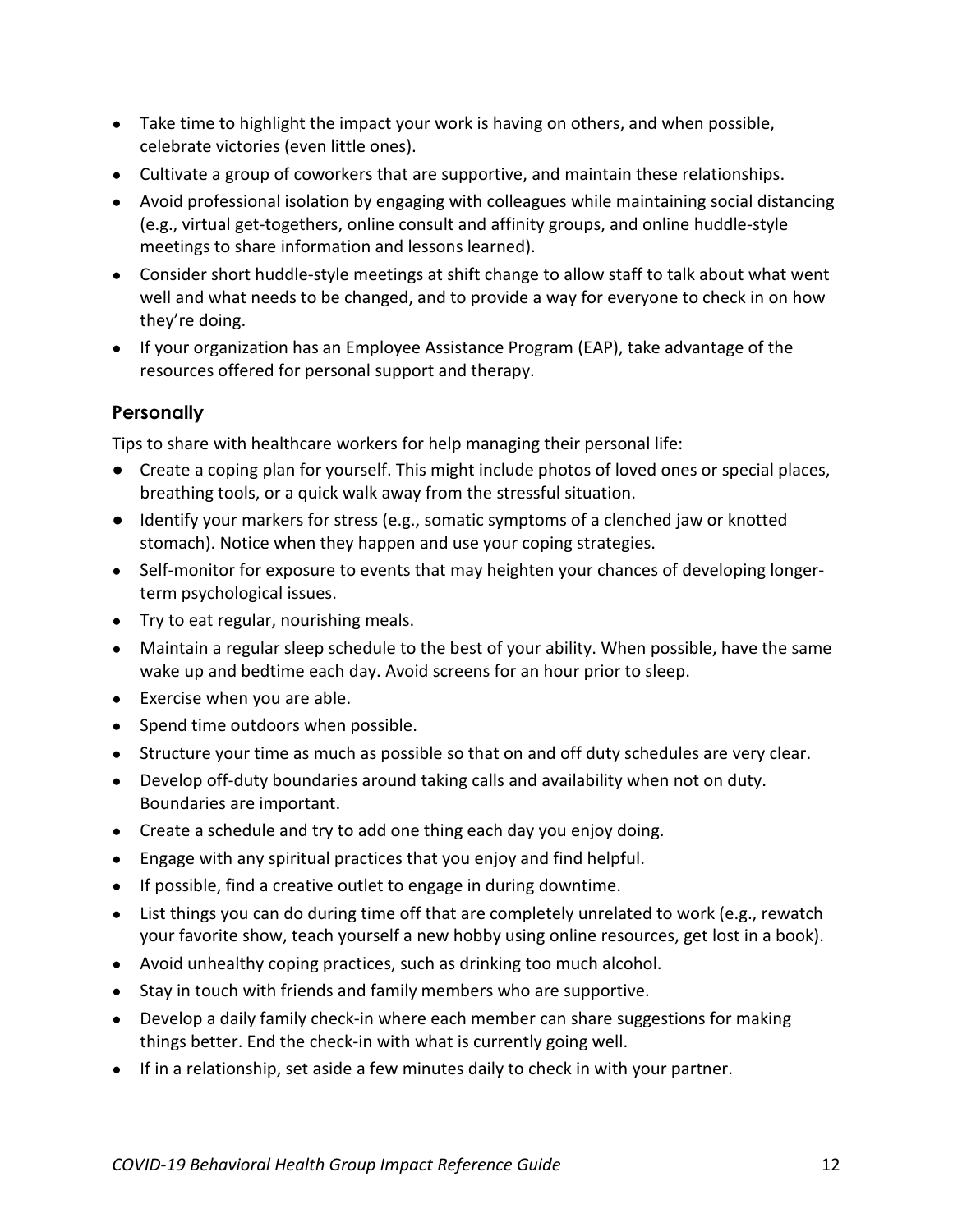## <span id="page-12-0"></span>**Group 2: Law Enforcement Officers and Military Personnel**

This section outlines the unique behavioral health considerations, timeline of behavioral health priorities, and strategies for supporting law enforcement officers and military personnel.

## UNIQUE BEHAVIORAL HEALTH CONSIDERATIONS

#### **Bottom Line Up Front**

This group may:

- Be at higher risk of job burnout due to public-facing roles and management of public discord.
- Be less inclined to seek services for behavioral health.
- Have a strong internal peer support network that can be leveraged for behavioral health needs.
- Need to focus on strict boundaries with regard to time spent off duty and on duty.

Law enforcement officers (LEOs) and emergency responders are directly exposed to devastating, life-threatening, stressful, draining, and traumatizing situations. In disaster situations, this exposure increases significantly due to increased rates of response calls for child physical abuse, child sexual assault, rape and sexual assault, domestic violence, suicide, threats of suicide, and self-harm. Constant direct exposure, poor access to mental health resources, shame, and fear of stigma related to depression, PTSD, and anxiety have led to a snowballing mental health crisis in police officers. 42

<span id="page-12-2"></span><span id="page-12-1"></span>Approximately 18% of male police officers and 16% of female police officers experience adverse consequences from alcohol use. Nearly 8% meet diagnostic criteria for alcohol abuse or dependence.<sup>43</sup> There is a significant correlation between exposure to a traumatic event and increased alcohol consumption and PTSD.<sup>44</sup> Police officers that report significant stress also report increased suicidal ideation, depression, and anger. <sup>45</sup> Post-disaster response, law enforcement officers tend to experience significantly higher rates of PTSD, depression, burnout, anxiety, and secondary trauma.

Officers that report experiencing burnout at work are 117 times more likely to experience suicidal ideation, and the lifetime prevalence of suicidal ideation in police officers is between 23% and 25%. Police are significantly more likely to die by suicide than in the line of duty.<sup>46</sup>

Despite the prevalence of PTSD, depression, anxiety, and substance abuse in law enforcement, there is a significant gap in access to behavioral health resources and a lack of dialogue regarding mental health symptoms.<sup>[42](#page-12-1)</sup> Police officers continue to feel shame and guilt about their mental health experiences. They are consistently fearful of seeking services due to fear of being placed on administrative leave or being forced to leave their job. Many also worry that their colleagues will perceive them as weak, less skilled, or as a risk or liability to the rest of the department. Confidentiality is also a significant concern for officers seeking in-house support, such as through a Peer Support Program or Employee Assistance Program (EAP).<sup>[44](#page-12-2)</sup> Research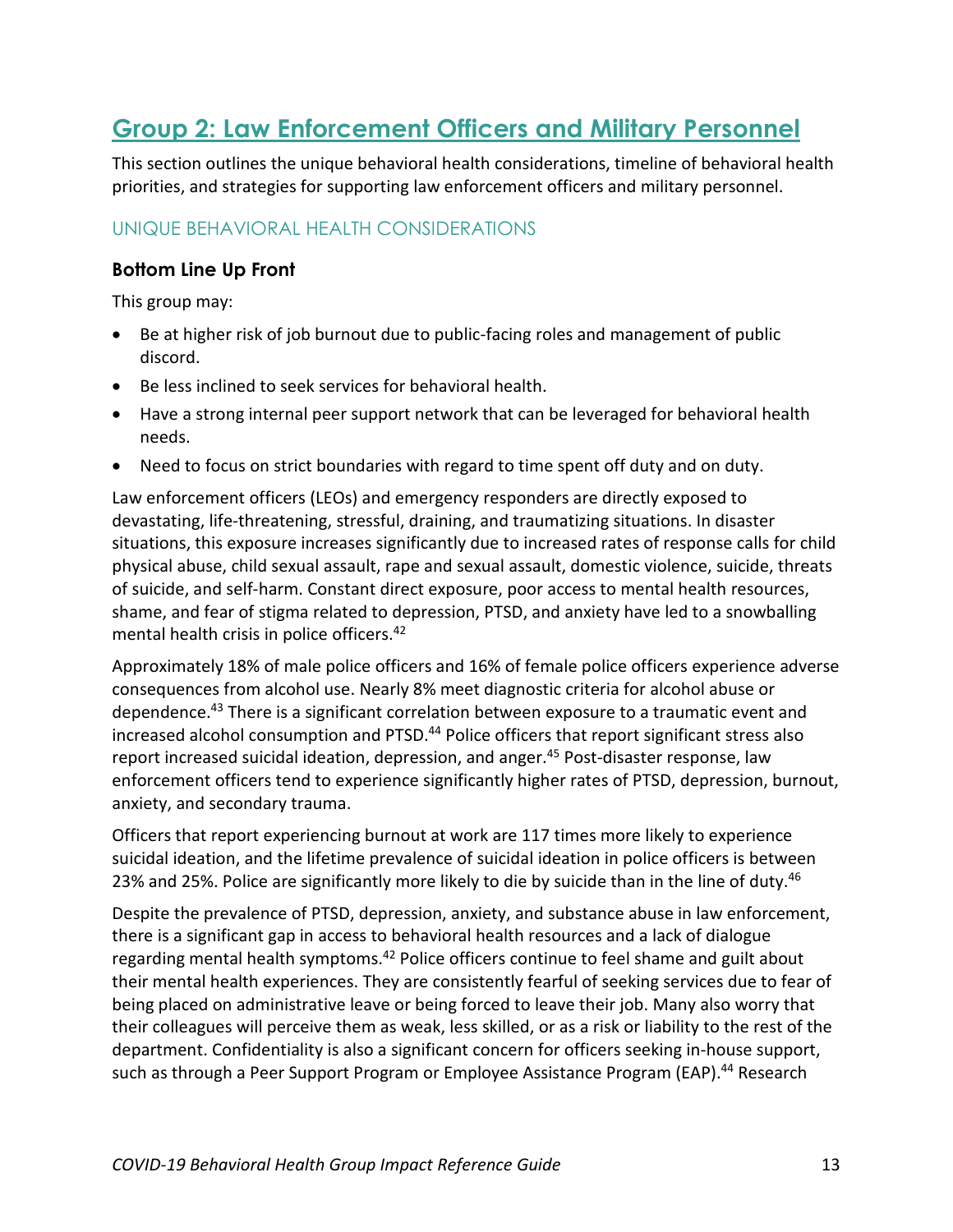indicates that while many law enforcement agencies are working to provide services that promote officer wellness, the majority lack specific services to prevent suicide.<sup>47</sup>

#### RISK FACTORS

The following risk factors are associated with higher rates of depression, PTSD, anxiety, and burnout in LEOs:

- Long hours and assignments
- Working in unfamiliar or demanding circumstances
- Not having enough job-related information
- Supervising too many people
- Too many, conflicting, or unfamiliar job duties
- Excessive exposure to graphic sights/sounds and environmental hazards
- Not taking at least one day off each week

#### PROTECTIVE FACTORS

Factors that help minimize behavioral health impacts:

- Social and organizational support
- Positive relationships with coworkers
- Supportive relationship with supervisors
- Perception that supervisors are approachable
- Clear lines of communication
- Rotation of assignments
- Conflict resolution support if conflict arises among the team
- Informal peer support
- Mental health support and resilience training
- Promotion of behavioral health resources and services

#### TIMELINE OF BEHAVIORAL HEALTH PRIORITIES

The following tables show the potential psychological impacts and when they may appear in individuals. Under professional considerations in Table 4, LEOs could expect to see the following emotional, cognitive, and behavioral symptoms in individuals they encounter in the line of duty. These tables may help guide timing of psychological and other types of support offered.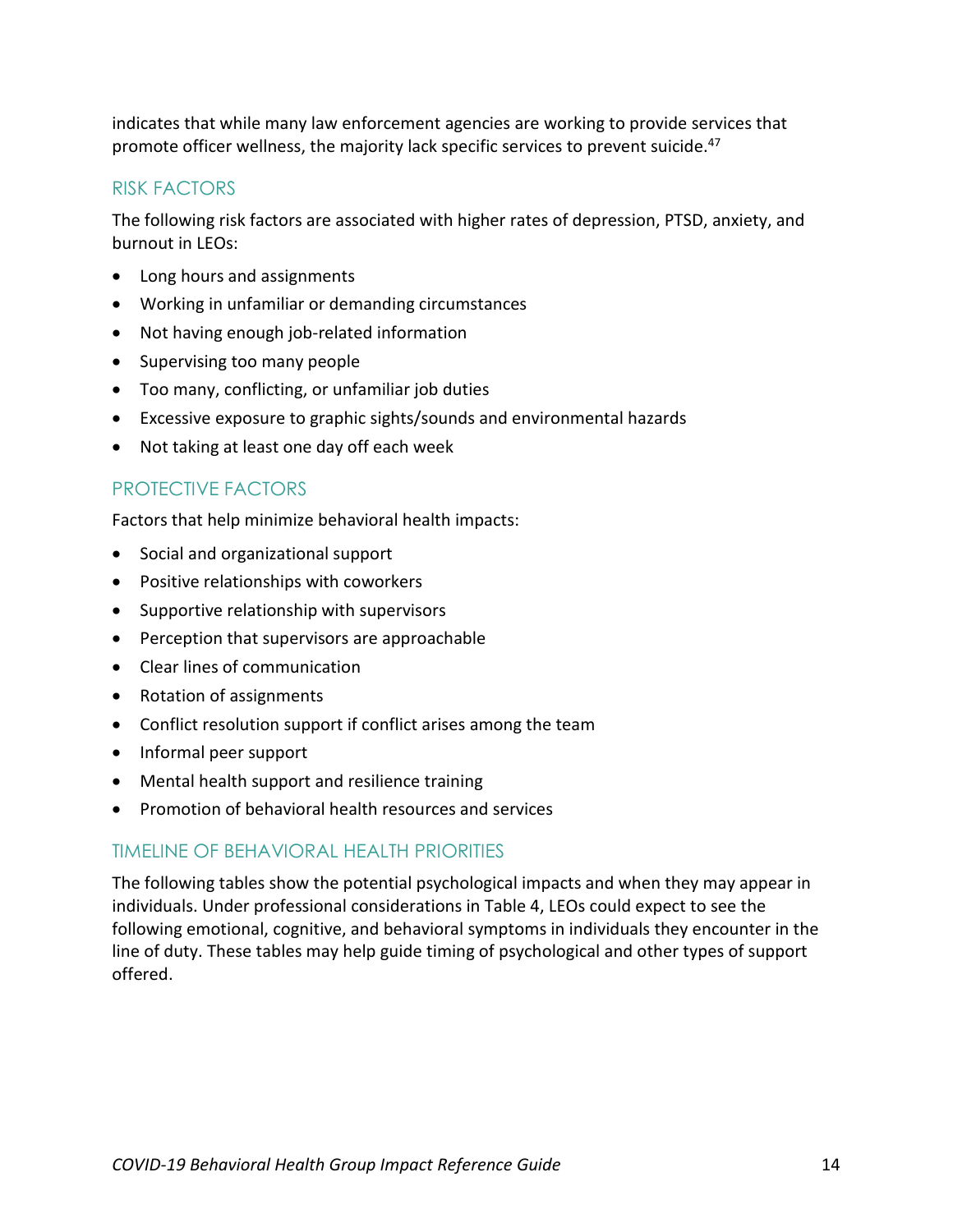|                                     | Month of<br><b>Outbreak</b>               | 3 Months<br>Post-<br><b>Outbreak</b>    | <b>6 Months</b><br>Post-<br><b>Outbreak</b> | 9 Months<br>Post-<br><b>Outbreak</b> | 12 Months<br>Post-<br><b>Outbreak</b> |
|-------------------------------------|-------------------------------------------|-----------------------------------------|---------------------------------------------|--------------------------------------|---------------------------------------|
| <b>Emotional</b><br>(of encounters) | Fear                                      | Fear                                    | Depression                                  | Depression                           | Depression                            |
|                                     |                                           | Anger                                   | Anger                                       | Anger                                | Anger                                 |
| Cognitive<br>(of encounters)        | Catastrophic<br>thinking                  | Catastrophic<br>thinking                | Impaired<br>judgement                       | Negative or<br>distorted             | Negative or<br>distorted              |
|                                     | Confusion                                 |                                         | (sense of<br>consequence)                   | thinking                             | thinking                              |
|                                     |                                           |                                         |                                             | Entitlement                          | Entitlement                           |
|                                     |                                           |                                         |                                             |                                      |                                       |
| <b>Behavioral</b>                   | Hoarding                                  | Increased                               | Increased                                   | Increased                            | Continued                             |
| (of encounters)                     | Argumentative                             | encounters<br>for domestic              | encounters for<br>physical                  | encounters<br>for suicide            | behavioral<br>trends                  |
|                                     | Aggression<br>assault and<br>violence and | or suicide                              |                                             |                                      |                                       |
|                                     |                                           | child abuse<br>(physical and<br>sexual) | sexual assault                              | risk                                 |                                       |

*Table 4: Professional Considerations for Law Enforcement Officers and Military Personnel (Group 2)*

*Table 5: Personal Considerations for Law Enforcement Officers and Military Personnel (Group 2)*

|                                | Month of<br><b>Outbreak</b>            | 3 Months<br>Post-<br><b>Outbreak</b>                                    | 6 Months<br>Post-<br><b>Outbreak</b>               | 9 Months<br>Post-<br><b>Outbreak</b> | 12 Months<br>Post-<br><b>Outbreak</b>              |
|--------------------------------|----------------------------------------|-------------------------------------------------------------------------|----------------------------------------------------|--------------------------------------|----------------------------------------------------|
| <b>Emotional</b>               | Overwhelmed                            | <b>Burnout</b>                                                          | <b>Burnout</b>                                     | Depression                           | Depression                                         |
| (of self)                      | Frustrated                             |                                                                         | Depression                                         | Anger                                | Anger                                              |
| Cognitive                      | Confusion                              | Confusion                                                               | Frustration                                        | Frustration                          | Hopelessness                                       |
| (of self)                      | Distraction                            | Distraction                                                             |                                                    |                                      | Helplessness                                       |
| <b>Behavioral</b><br>(of self) | Increased<br>raised voice<br>(yelling) | Increased<br>raised voice<br>(yelling)<br>Increased<br>substance<br>use | Increased<br>risk of<br>professional<br>reprimands | Increased<br>suicide risk            | Increased<br>risk of<br>professional<br>reprimands |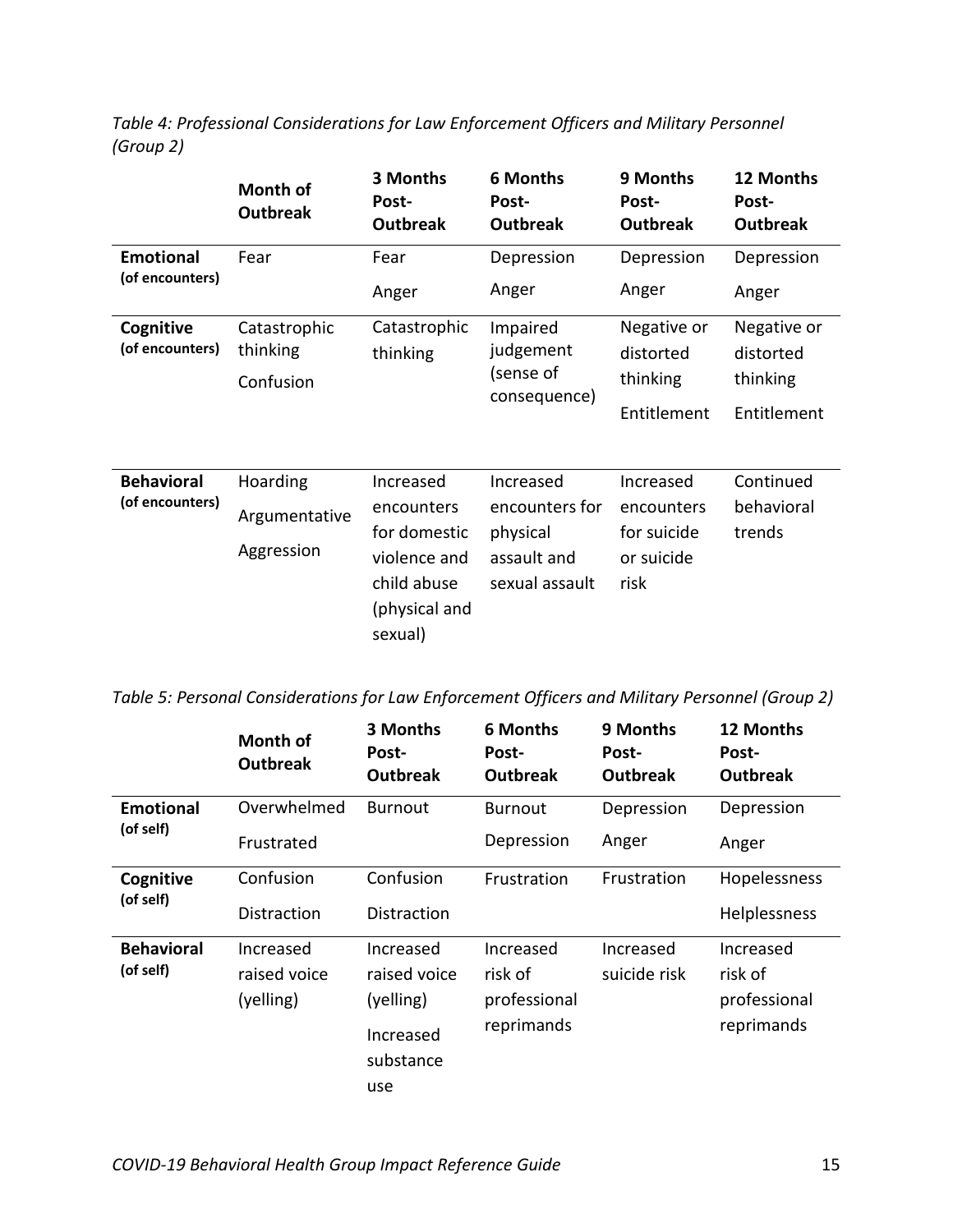## SUPPORT STRATEGIES

This section provides best practices for increasing resilience in law enforcement officers and military personnel, including those for both their professional and personal lives. These are presented as tips that employers or organizations serving the group can share with individuals within the group. Consider integrating these practices and considerations into your organization's strategy for supporting staff and clients.

## **Professionally**

Tips to share with LEOs and military personnel for help managing their professional life:

- If you are in a supervisory or managerial role:
	- Try to lead by example with mandatory and systematic work breaks (on a reasonable schedule). Offer verbal support for colleagues.
	- Develop and share awareness and training around the cycle of disaster responses (with particular focus on the disillusionment phase 6-9 months post-outbreak when depression and suicide increase).
	- Create strict and measured work rotations between higher and lower stress work functions.
	- Promote the Peer Support Program within your organization, use of EAP, and local behavioral health resources.
- Maintain on-duty boundaries for work time. Include breaks on work schedule.
- If possible, avoid professional isolation.
- Cultivate a group of coworkers that are supportive, and maintain these relationships.

## **Personally**

Tips to share with LEOs and military personnel for help managing their personal life:

- Try to eat regular, nourishing meals.
- Maintain a regular sleep schedule to the best of your ability. Work to cultivate a healthy sleep routine.
- Structure your time as much as possible so on-duty and off-duty schedules are very clear.
- Develop off-duty boundaries around taking calls and availability when off duty. Boundaries are important.
- Develop a plan for what works for you as an individual when it comes to self-care. Try to create a schedule where you pick at least one thing each day you enjoy doing.
- Try to find a physical activity that you enjoy, such as walking, running, cycling, yoga, etc.
- If possible, find a creative outlet to engage in during your downtime.
- List things you can do during time off that are completely unrelated to work (e.g., rewatch your favorite show, teach yourself a new hobby from online resources, get lost in a book).
- Avoid unhealthy coping practices, such as drinking too much alcohol.
- Stay in touch with friends and family that are supportive.
- Reach out to your Peer Support Program, EAP, or local behavioral health resources (e.g., a local therapist).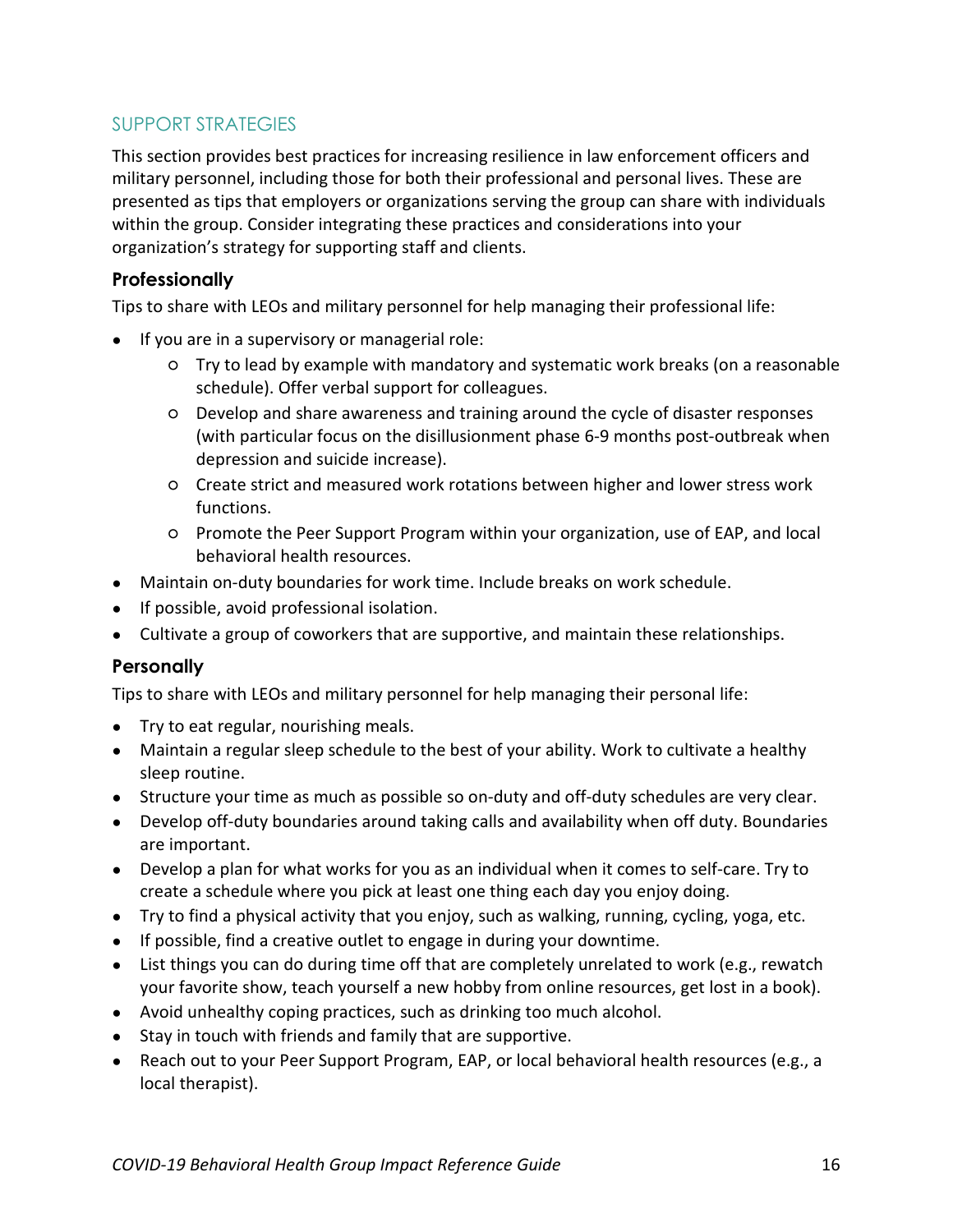## <span id="page-16-0"></span>**Group 3: Behavioral Health Providers**

This group includes mental and behavioral health providers and the associated organizations and agencies. This section outlines the unique behavioral health considerations, timeline of behavioral health priorities, and strategies for supporting behavioral health providers.

## UNIQUE BEHAVIORAL HEALTH CONSIDERATIONS

## **Bottom Line Up Front**

This group may be:

- At risk for job stress and compassion fatigue.
- Adjust to a very different approach to therapy and evaluation.
- Quickly learning new technology and best practices to support teletherapy.
- Experiencing isolation from colleagues who can't be present in person.

Behavioral health workers have similar risks to healthcare workers. They are at risk for compassion fatigue due to their role as a caregiver, exposure to patient trauma by listening to difficult stories, and feeling empathy for their patients.<sup>48,49</sup>

Providers who work in organizations that have large numbers of vulnerable patients, limited access to behavioral health resources, and low-income patients can suffer due to inability to provide enough care for their number of patients. Providers with limited experience are particularly vulnerable. Low salary rates for behavioral health employees, along with the intense demands of practice, can often lead to high provider turnover in community agencies, increasing stress levels on remaining providers.

Providers who are part of solo or group private practices may also be vulnerable given their own personal risk factors. In solo practice, professional isolation can be difficult. Additionally, private practitioners have job stress related to their businesses, such as needing to manage access to practice space and supplies, general overhead, state and federal guidelines and regulation, continuing education and training costs, planning for health insurance and absences where there will be no income generated, and tax and employee documentation. Income for these providers is dependent on maintaining a large enough patient volume to cover overhead.

For all types of behavioral health providers, the COVID-19 pandemic created sudden, massive changes to their regular practices. Social isolation protocols meant a rapid shift to teletherapy. Initially, there were issues with reimbursement and paperwork associated with patient care. Providers had to establish methods and means to provide care through secure videoconferencing. Many providers were completely new to teletherapy, and thus weren't aware of the need for understanding the specific types of consent for care related to teletherapy, evaluating patients for suitability with online services, planning for emergency response (e.g., responding to suicide), determining HIPAA regulations for the switch to teletherapy, and navigating the new way of providing therapy effectively. The specific stressors related to this switch were common to behavioral health providers across settings and across patient demographics. Like other essential workers, behavioral health providers who are also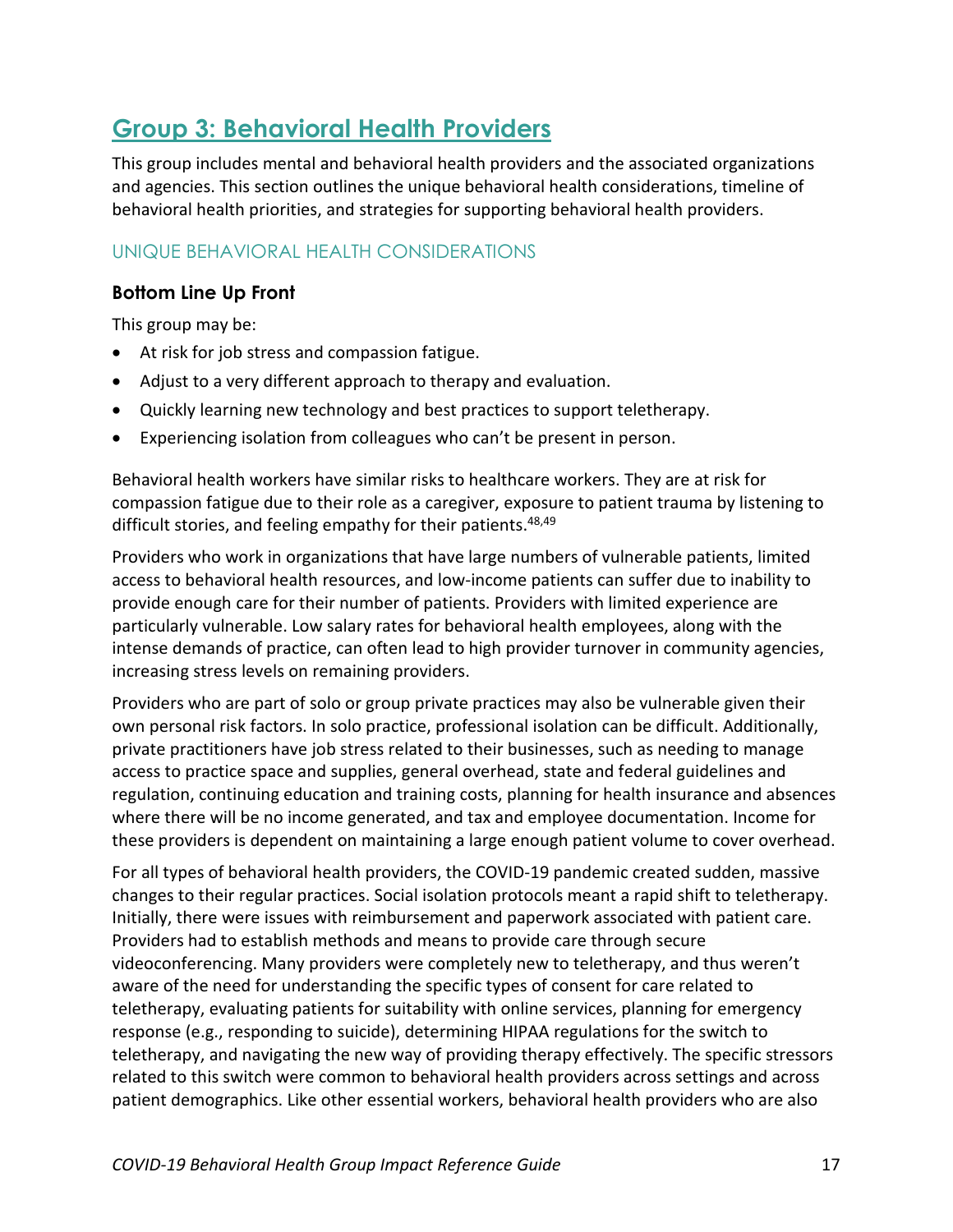parents have to manage these changes while also navigating additional changes, such as working from home, caring for young children, and homeschooling older children and teens.

#### TIMELINE OF BEHAVIORAL HEALTH PRIORITIES

The following tables show the potential psychological impacts and when they may appear in individuals. These tables may help guide timing of psychological and other types of support offered.

|                                                             | <b>Month of</b><br><b>Outbreak</b>                 | 3 Months<br>Post-<br><b>Outbreak</b>                      | <b>6 Months</b><br>Post-<br><b>Outbreak</b> | 9 Months<br>Post-<br><b>Outbreak</b> | 12 Months<br>Post-<br><b>Outbreak</b>                 |
|-------------------------------------------------------------|----------------------------------------------------|-----------------------------------------------------------|---------------------------------------------|--------------------------------------|-------------------------------------------------------|
| <b>Emotional</b>                                            | Fear                                               | Fear                                                      | Sadness                                     | Depression                           | Depression                                            |
| (of patients)                                               | Grief                                              | Anger                                                     | Grief                                       | Anxiety                              | Anxiety                                               |
|                                                             | Anger                                              | Grief                                                     | Increased                                   | <b>PTSD</b>                          | <b>PTSD</b>                                           |
|                                                             |                                                    | clinical<br>Increased<br>symptoms<br>clinical<br>symptoms |                                             |                                      | Grief                                                 |
| Cognitive                                                   | Confusion                                          | Catastrophic                                              | Hopelessness                                | Hopelessness                         | Increased                                             |
| (of patients)                                               |                                                    | thinking<br>or false                                      | optimism                                    | Helplessness                         | anxiety, if<br>second                                 |
| Clinical<br>decompen-<br>sation <sup>+</sup> in<br>patients | (e.g., thinking<br>everything                      |                                                           | pandemic<br>wave occurs                     |                                      |                                                       |
|                                                             |                                                    |                                                           | will get back<br>to the way it<br>was)      |                                      | Recovery &<br>hopefulness,<br>if pandemic<br>subsides |
| <b>Behavioral</b><br>(of patients)                          | Surge of<br>patients                               | Surge of<br>patients                                      | Surge of<br>patients                        | Increased<br>suicide risk            | Increased<br>suicide risk                             |
|                                                             | Aggression                                         | Substance                                                 | Substance use                               |                                      |                                                       |
|                                                             | Isolation                                          | use                                                       | Interpersonal                               |                                      |                                                       |
|                                                             | violence<br>Interpersonal<br>Substance<br>violence |                                                           |                                             |                                      |                                                       |
|                                                             | use                                                | Isolation                                                 | Isolation                                   |                                      |                                                       |
|                                                             | Relationship<br>issues                             | Relationship<br>issues                                    | Relationship<br>issues                      |                                      |                                                       |

*Table 6: Professional Considerations for Behavioral Health Providers (Group 3)*

 $\overline{a}$ 

<sup>†</sup> *Decompensation* is an increase in symptoms and a loss in ability to function in a healthy way.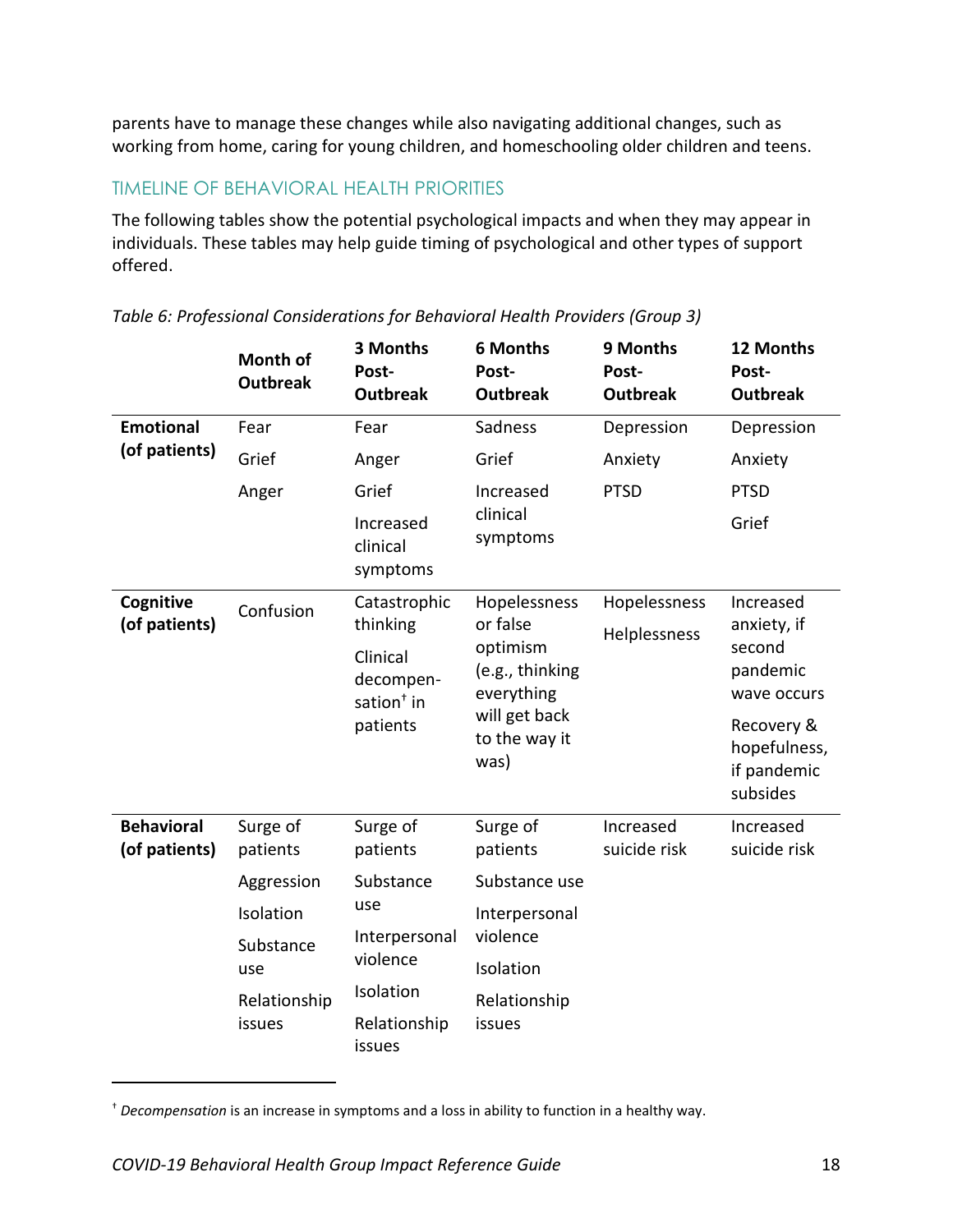|                   | Month of<br><b>Outbreak</b> | 3 Months<br>Post-<br><b>Outbreak</b> | <b>6 Months</b><br>Post-<br><b>Outbreak</b> | 9 Months<br>Post-<br><b>Outbreak</b> | 12 Months<br>Post-<br><b>Outbreak</b> |
|-------------------|-----------------------------|--------------------------------------|---------------------------------------------|--------------------------------------|---------------------------------------|
| <b>Emotional</b>  | Feeling                     | <b>Burnout</b>                       | <b>Burnout</b>                              | Depression                           | Grief                                 |
| (of self)         | overwhelmed                 | Anxiety                              | Depression                                  | Grief                                |                                       |
| Cognitive         | Confusion                   | Confusion                            | Frustration                                 | Frustration                          | Hopelessness                          |
| (of self)         | Distraction                 | Distraction                          |                                             |                                      | Helplessness                          |
|                   | Frustration                 | Frustration                          |                                             |                                      |                                       |
| <b>Behavioral</b> | Absenteeism                 | Withdrawal                           | Decreased<br>self-care                      | Increased                            | Change in<br>practice, if<br>second   |
| (of self)         | Consideration               | Change in                            |                                             | suicide risk                         |                                       |
|                   | of leaving                  | approach to                          | Withdrawal                                  |                                      | pandemic                              |
|                   | profession                  | practice                             | Increased                                   |                                      | wave occurs                           |
|                   |                             |                                      | substance<br>use                            |                                      | Adjustment to<br>the new              |
|                   |                             |                                      | Relationship<br>problems                    |                                      | normal, if<br>pandemic<br>subsides    |

#### *Table 7: Personal Considerations for Behavioral Health Providers (Group 3)*

#### SUPPORT STRATEGIES

This section provides best practices for increasing resilience in behavioral health providers, including those for both their professional and personal lives. These are presented as tips that employers or organizations serving the group can share with individuals within the group. Consider integrating these practices and considerations into your organization's strategy for supporting staff and clients.

#### **Professionally**

Tips to share with behavioral health providers for help managing their professional life:

- If you are in a supervisory or managerial role:
	- Lead by example with mandatory and systematic work breaks (on a reasonable schedule). Offer verbal support for colleagues.
	- Uphold boundaries by not calling on staff when they are off duty or taking breaks.
	- Create strict and measured work rotations between higher and lower stress work functions.
	- Develop and share awareness and training around the cycle of disaster responses (with particular focus on the disillusionment phase 6-9 months post-outbreak when depression and suicide increase).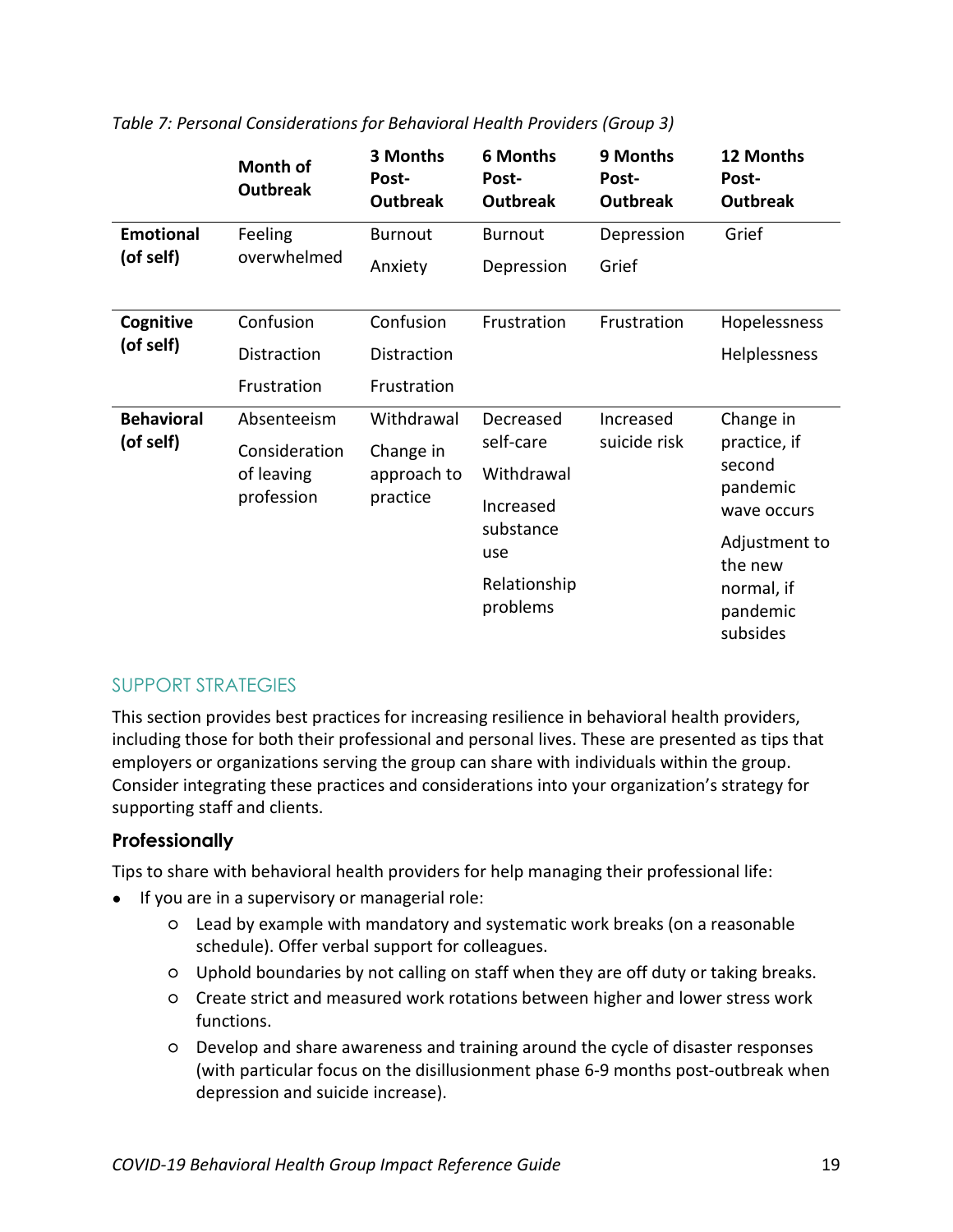- Maintain on-duty boundaries for work time. Include breaks on work schedule.
- Develop off-duty boundaries around taking calls and availability when not on duty. Boundaries are important.
- Take time to highlight the impact your work is having on others. Celebrate victories when possible (even little ones).
- Cultivate a group of coworkers that are supportive, and maintain these relationships.
- Avoid professional isolation by engaging with colleagues while maintaining social distancing (e.g., virtual get-togethers, online consult and affinity groups, and online huddle-style meetings to share information and lessons learned).
- If your organization has an Employee Assistance Program (EAP), take advantage of the resources offered for personal support and therapy.

## **Personally**

Tips to share with behavioral health providers for help managing their personal life:

- Try to eat regular, nourishing meals.
- Maintain a regular sleep schedule to the best of your ability. When possible, have the same wake up and bedtime each day. Avoid screens for an hour prior to sleep.
- Exercise when you are able.
- Structure your time as much as possible so that on and off duty schedules are very clear.
- Develop and practice clear boundaries. Practice ways to say "no" when necessary (e.g., "I don't have time," "I don't work with this issue," "It is my practice to refrain from responding to emails on rest days," etc.).
- Develop a plan for what works for you as an individual when it comes to self-care. Create a schedule and try to add one thing each day you enjoy doing.
- Mindfulness practices (e.g., meditation and breathing practices) can be helpful.
- Engage with any spiritual practices you enjoy and find helpful.
- If possible, find a creative outlet to engage in during downtime.
- List things you can do during time off that are completely unrelated to work (e.g., rewatch your favorite show, teach yourself a new hobby using online resources, get lost in a book).
- If you have a personal history of trauma, consider professional care services to help process your own history of trauma.
- Avoid unhealthy coping practices, such as drinking too much alcohol.
- Stay in touch with supportive friends and family members.
- Develop a daily ten-minute family check-in where each member can share suggestions for making things better. End the check-in with what is currently going well.
- If in a relationship, set aside a few minutes daily to check in with your partner.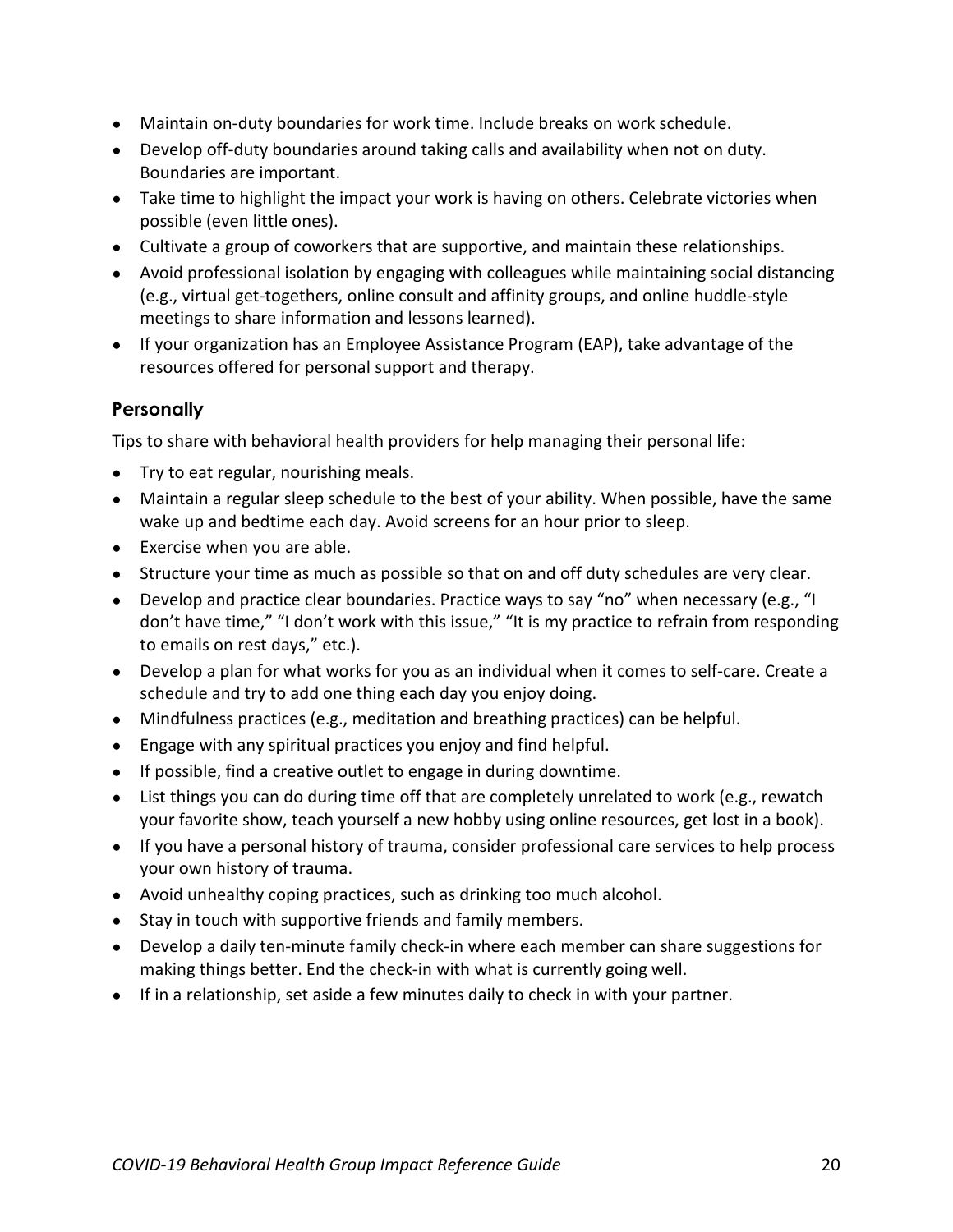## <span id="page-20-0"></span>**Group 4: Outreach Teams and Shelter Workers**

This group includes outreach teams, shelter workers, and others who work with people experiencing homelessness. For both workers and people experiencing homelessness, this section outlines the unique behavioral health considerations and timeline of behavioral health priorities. Additionally, strategies for supporting outreach teams and shelter workers are included.

## UNIQUE BEHAVIORAL HEALTH CONSIDERATIONS

## **Bottom Line Up Front**

Outreach teams and shelter workers may:

- Be at high risk of burnout, compassion fatigue, and stress.
- Need additional systemic support from employers and colleagues who can check in regularly about how things are going.
- Need clear information and training about how to protect themselves in an exposure situation, how to use personal protective equipment (PPE), and what procedures to follow.

An estimated 22,000 people are experiencing homelessness in Washington, a number that increased dramatically in recent years. This number includes 1,700 homeless families, 1,600 homeless Veterans, nearly 5,000 experiencing chronic homelessness, and 2,000 homeless youth. 50,51 For older adults, physical and mental deterioration increases rapidly. Homeless adults in their 50s experience impairments equivalent to homed adults in their mid-70s.<sup>52</sup>

<span id="page-20-1"></span>Unsheltered individuals, such as those living in encampments, exhibit much higher rates of cooccurring conditions compared to individuals in shelters. This includes rates of physical impairments (84%), mental health impairments (78%), substance use disorders (75%), and all three impairments (50%).<sup>[52,5](#page-20-1)3</sup> Those working with people experiencing homelessness have risks associated with compassion fatigue and burnout due to the complex and chronic problems involved with homelessness.54,55

## **Personal Factors**

Factors that affect people experiencing homelessness include:

- Resource scarcity, such as food and financial insecurity due to a decrease in active volunteer groups.
- Loss of personal possessions.
- Lack of access to sanitization materials (e.g., personal hygiene, sterilization of needles, clean clothes, etc.).
- Lack of access to proper nutrition.
- Lack of access to safe, dry, clean housing.
- Lack of access to weather-appropriate clothing and shoes.
- Lack of routine.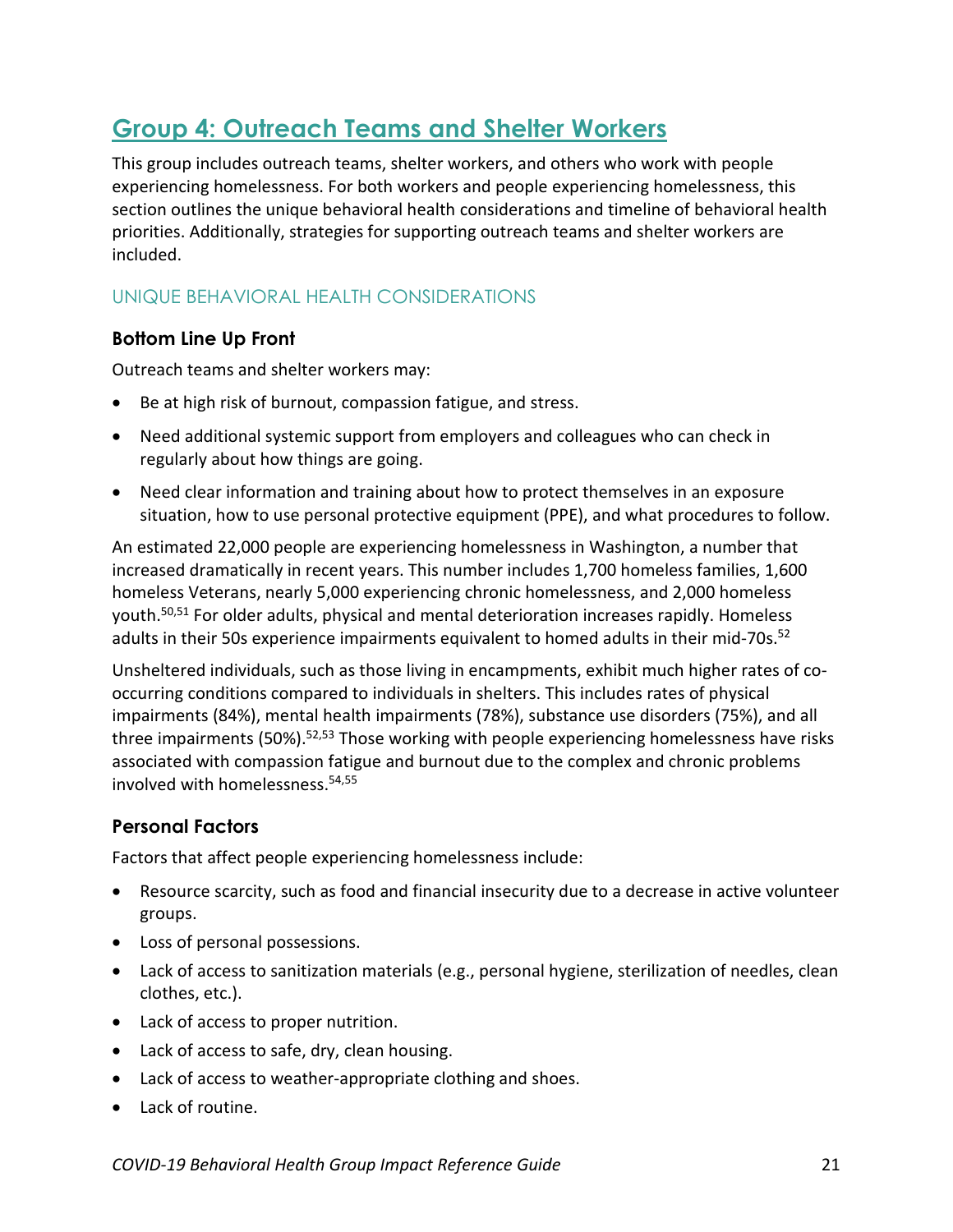- Fear of infection.
- Lack of access to healthcare.
- Lack of access to medications and support for mental illnesses.
- Dangers associated with alcohol withdrawal.
- Dangers associated with drug overdose.
- Lack of access to office supplies (e.g., computer, internet, cell phone) to complete paperwork online for government assistance, medical care, participation in telehealth, etc.

Factors that affect outreach teams and shelter workers include:

- Fear of infection or of bringing infection to their household members.
- Changes in work routines due to COVID-19 infection within encampments or shelters.
- Decreased support and increased responsibilities due to community volunteers and organizations not being able to help.
- Responsibility to support individuals who have co-occurring disorders (e.g., substance use and underlying mental health diagnoses).
- Uncertainty of best practices during community wide outbreaks.

## TIMELINE OF BEHAVIORAL HEALTH PRIORITIES

The following tables show the potential psychological impacts and when they may appear in individuals. These tables may help guide timing of psychological and other types of support offered.

|                                             | Month of<br><b>Outbreak</b> | 3 Months<br>Post-<br><b>Outbreak</b> | <b>6 Months</b><br>Post-<br><b>Outbreak</b> | 9 Months<br>Post-<br><b>Outbreak</b> | 12 Months<br>Post-<br><b>Outbreak</b> |
|---------------------------------------------|-----------------------------|--------------------------------------|---------------------------------------------|--------------------------------------|---------------------------------------|
| <b>Emotional</b>                            | Fear                        | Fear                                 | Anxiety                                     | Anxiety                              | Anxiety                               |
| (of people<br>experiencing<br>homelessness) | Uncertainty                 | Uncertainty                          | Depression                                  | Depression                           | Depression                            |
|                                             |                             | Depression                           | <b>PTSD</b>                                 | <b>PTSD</b>                          | <b>PTSD</b>                           |
| Cognitive                                   | Confusion                   | Confusion                            | Cognitive                                   | Cognitive                            | Cognitive                             |
| (of people<br>experiencing<br>homelessness) |                             | Decreased<br>cognitive<br>skills     | decompen-<br>sation                         | decompen-<br>sation                  | decompen-<br>sation                   |

| Table 8: Professional Considerations for Outreach Teams and Shelter Workers (Group 4) |  |  |  |  |
|---------------------------------------------------------------------------------------|--|--|--|--|
|---------------------------------------------------------------------------------------|--|--|--|--|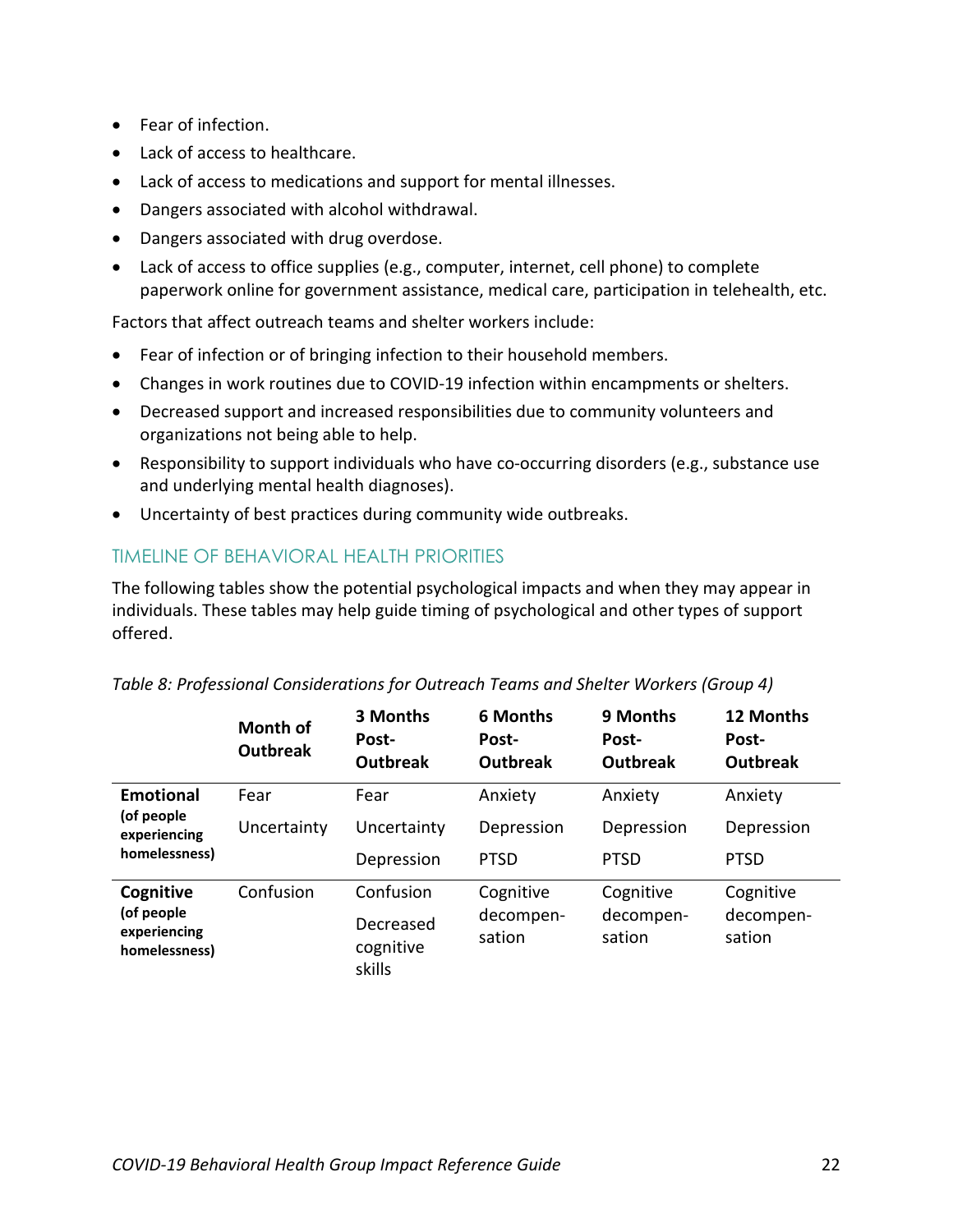|                                             | Month of<br><b>Outbreak</b> | 3 Months<br>Post-<br><b>Outbreak</b>       | <b>6 Months</b><br>Post-<br><b>Outbreak</b> | 9 Months<br>Post-<br><b>Outbreak</b> | 12 Months<br>Post-<br><b>Outbreak</b> |
|---------------------------------------------|-----------------------------|--------------------------------------------|---------------------------------------------|--------------------------------------|---------------------------------------|
| <b>Behavioral</b>                           | Acting out                  | Acting out                                 | Increased                                   | Increased                            | Increased                             |
| (of people<br>experiencing<br>homelessness) | Withdrawal                  | Withdrawal                                 | severe<br>mental health                     | severe<br>mental health              | severe<br>mental health               |
|                                             | Unhealthy<br>isolation      | Unhealthy<br>isolation                     | symptoms<br>(e.g.                           | symptoms<br>(e.g.,                   | symptoms<br>(e.g.,                    |
|                                             | Increased<br>used of        | Increased use<br>of substances             | psychotic<br>symptoms)                      | psychotic<br>symptoms)               | psychotic<br>symptoms)                |
|                                             | substances                  | Difficulty<br>managing<br>$ADL^{\ddagger}$ | Difficulty<br>managing<br><b>ADL</b>        | Difficulty<br>managing<br>ADL        | Difficulty<br>managing<br><b>ADL</b>  |

*Table 9: Personal Considerations for Outreach Teams and Shelter Workers (Group 4)*

|                  | Month of<br><b>Outbreak</b> | 3 Months<br>Post-<br><b>Outbreak</b> | <b>6 Months</b><br>Post-<br><b>Outbreak</b> | 9 Months<br>Post-<br><b>Outbreak</b> | 12 Months<br>Post-<br><b>Outbreak</b>    |
|------------------|-----------------------------|--------------------------------------|---------------------------------------------|--------------------------------------|------------------------------------------|
| <b>Emotional</b> | Fear                        | Fear                                 | Fear                                        | Anxiety                              | Emotional                                |
| (of self)        | Uncertainty                 | Uncertainty                          | Uncertainty                                 | Depression                           | disorder, if<br>second                   |
|                  | Exhaustion                  | Depression                           | Depression                                  | <b>PTSD</b>                          | pandemic                                 |
|                  |                             | Grief                                | Grief                                       |                                      | wave occurs                              |
|                  |                             | Irritable                            | Irritable                                   |                                      | Resilience, if<br>pandemic<br>subsides   |
| Cognitive        | Confusion                   | Memory                               | Memory                                      | Distraction                          | Distraction                              |
| (of self)        |                             | impacts                              | impacts                                     | Negative<br>thinking                 | and negative                             |
|                  |                             | Decision-                            | Decision-                                   |                                      | thinking, if<br>second                   |
|                  |                             | making<br>difficulties               | making<br>difficulties                      |                                      | pandemic                                 |
|                  |                             |                                      |                                             |                                      | wave occurs                              |
|                  |                             |                                      |                                             |                                      | Goal setting,<br>if pandemic<br>subsides |

 $\overline{a}$ 

<sup>‡</sup> *ADL*: Activities of daily living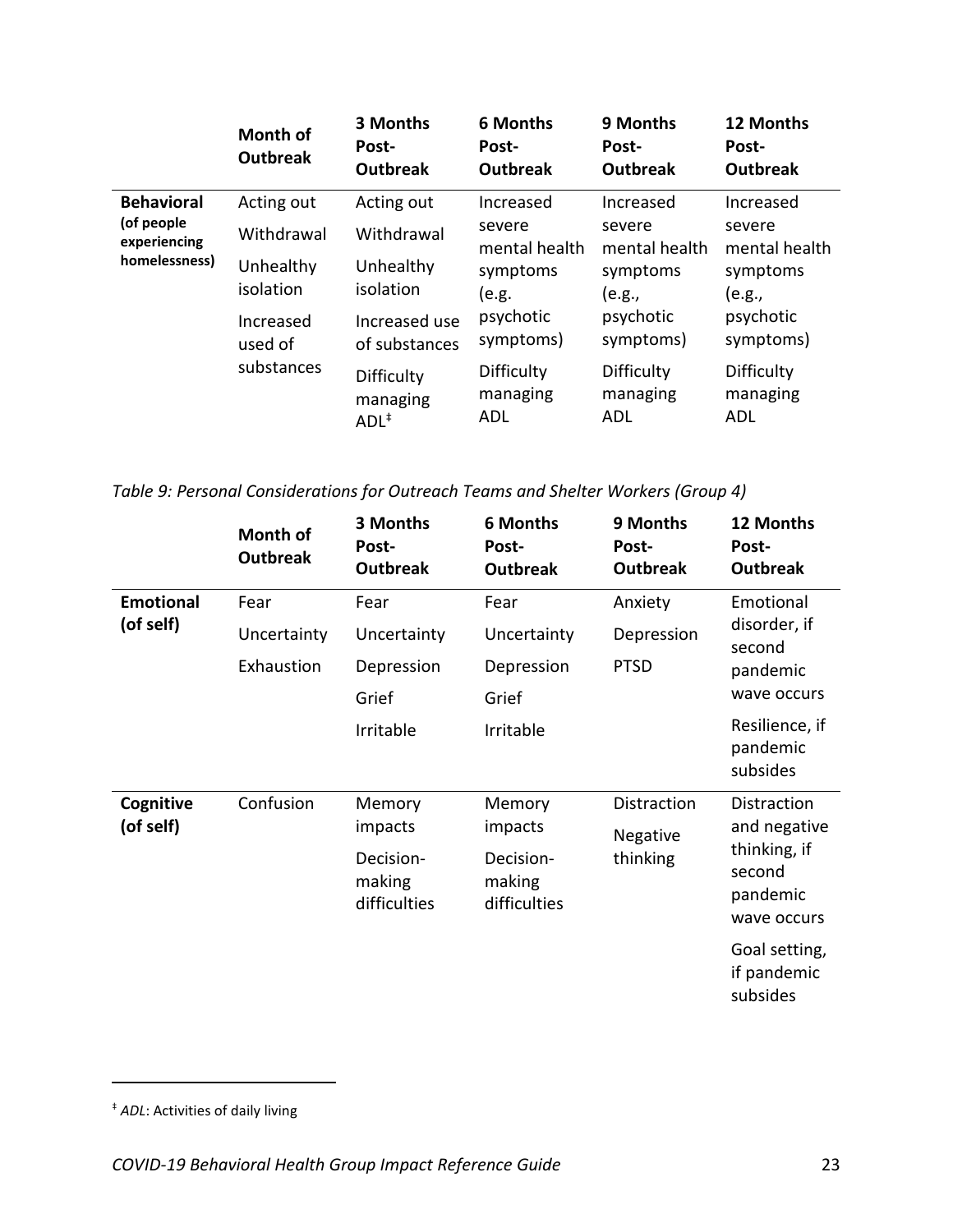|                                | <b>Month of</b><br><b>Outbreak</b> | 3 Months<br>Post-<br><b>Outbreak</b> | <b>6 Months</b><br>Post-<br><b>Outbreak</b> | 9 Months<br>Post-<br><b>Outbreak</b> | 12 Months<br>Post-<br><b>Outbreak</b>                           |
|--------------------------------|------------------------------------|--------------------------------------|---------------------------------------------|--------------------------------------|-----------------------------------------------------------------|
| <b>Behavioral</b><br>(of self) | Increased<br>stress                | Withdrawal<br><b>Burnout</b>         | Withdrawal<br><b>Burnout</b>                | Increased<br>suicide risk            | Decreased<br>self-care, if<br>second<br>pandemic<br>wave occurs |
|                                | responses<br>Absenteeism           | Hyperactive<br>anxious               | Hyperactive<br>anxious                      |                                      |                                                                 |
|                                |                                    | Leaving job                          | Leaving job                                 |                                      | Increased<br>self-care, if<br>pandemic<br>subsides              |

## SUPPORT STRATEGIES FOR PEOPLE EXPERIENCING HOMELESSNESS

To increase resilience in people experiencing homelessness:

- Monitor public health guidance updates from the local health department, Washington State Department of Health, and Centers for Disease Control and Prevention (CDC) for best practices in continuing to serve and support people experiencing homelessness.
- Encourage shelter residents to access mental health and substance use disorder assistance.
- Approach substance use disorders from a harm reduction model, which emphasizes safety over abstinence in the short term.
- Encourage shelter residents to maintain a regular schedule.
- Encourage shelter residents to engage in social activities while following social distancing guidelines.

## SUPPORT STRATEGIES FOR OUTREACH TEAMS AND SHELTER WORKERS

This section provides best practices for increasing resilience in outreach teams and shelter workers, including those for both their professional and personal lives. These are presented as tips that employers or organizations serving the group can share with individuals within the group.

## **Professionally**

Tips to share with outreach teams and shelter workers for help managing their professional life:

- Create strict and measured work rotations between higher and lower stress work functions.
- If you are in a supervisory or managerial role:
	- Lead by example with mandatory and systematic work breaks (on a reasonable schedule), and offer verbal support for colleagues.
	- Uphold boundaries by not calling on staff when they are off duty or taking breaks.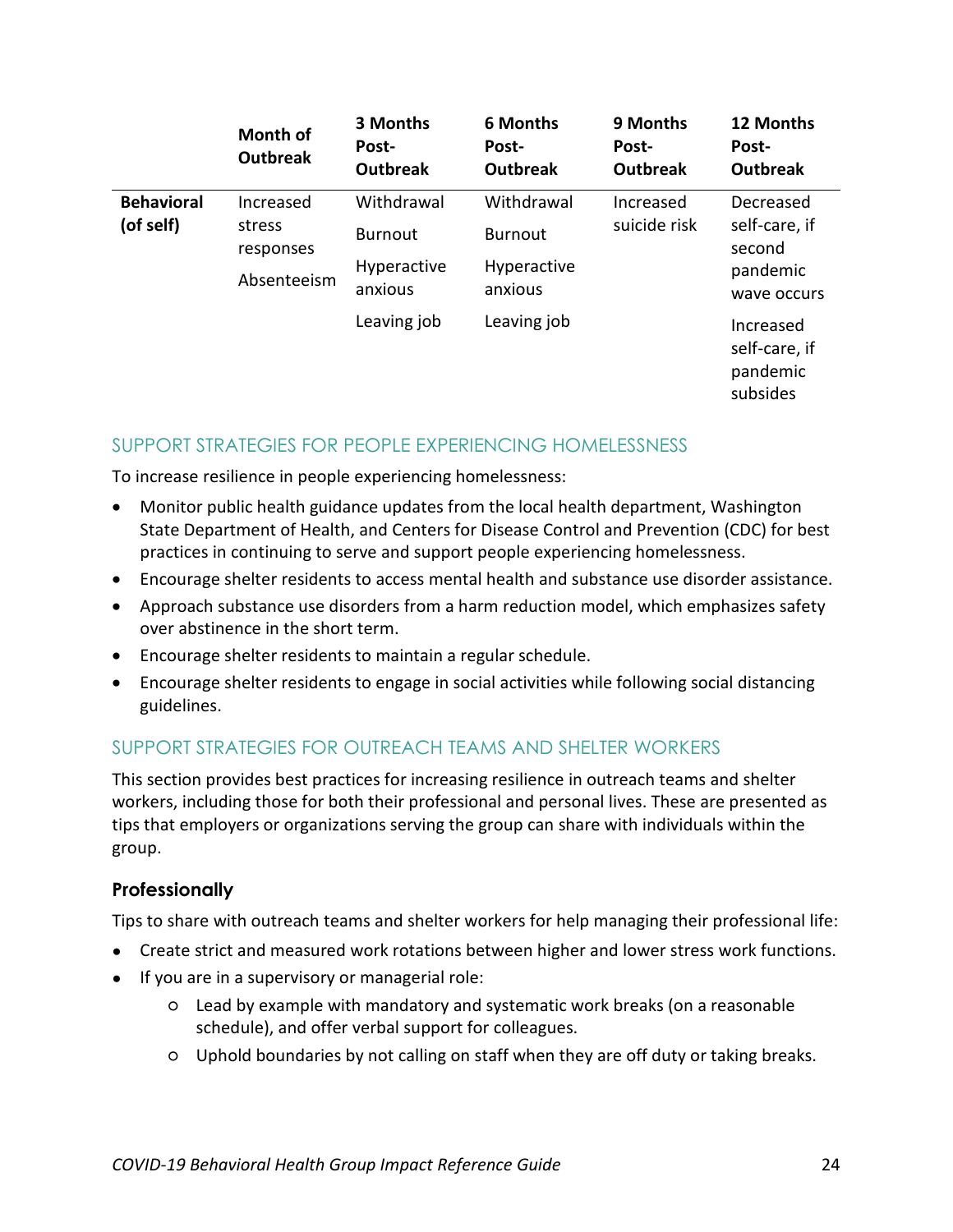- Develop and share awareness and training around the cycle of disaster responses (with particular focus on the disillusionment phase 6-9 months post-outbreak when depression and suicide increase).
- Maintain on-duty boundaries for work time. Include breaks on work schedule.
- Develop off-duty boundaries around taking calls and availability when off duty. Boundaries are important.
- Take time to highlight the impact your work is having on others. Celebrate victories when possible (even little ones).
- Cultivate a group of coworkers that are supportive, and maintain these relationships.
- Avoid professional isolation by engaging with colleagues while maintaining social distancing (e.g., virtual get-togethers, online consult and affinity groups, and online huddle-style meetings to share information and lessons learned).
- If your organization has an Employee Assistance Program (EAP), take advantage of the resources offered for personal support and therapy.

## **Personally**

Tips to share with outreach teams and shelter workers for help managing their personal life:

- Try to eat regular, nourishing meals.
- Maintain a regular sleep schedule to the best of your ability. When possible, have the same wake up and bedtime each day. Avoid screens for an hour prior to sleep.
- Exercise when you are able.
- Structure time as much as possible so that on and off duty schedules are very clear.
- Develop and practice clear boundaries. Practice ways to say "no" when necessary (e.g., "I don't have time," "I don't work with this issue," "It is my practice to refrain from responding to emails on rest days," etc.).
- Develop a plan that works for you as an individual when it comes to self-care. Create a schedule and try to add one thing each day you enjoy doing.
- Mindfulness practices (e.g., meditation and breathing practices) can be helpful.
- Engage with any spiritual practices you enjoy and find helpful.
- If possible, find a creative outlet to engage in during downtime.
- List things to do during time off that are completely unrelated to work (e.g., rewatch your favorite show, teach yourself a new hobby using online resources, get lost in a book).
- If you have a personal history of trauma, consider professional care services to help process your own history of trauma.
- Avoid unhealthy coping practices, such as drinking too much alcohol.
- Stay in touch with supportive friends and family members.
- Develop a daily family check-in, where each member can share suggestions for making things better. End the check-in with what is currently going well.
- If in a relationship, set aside a few minutes daily to check in with your partner.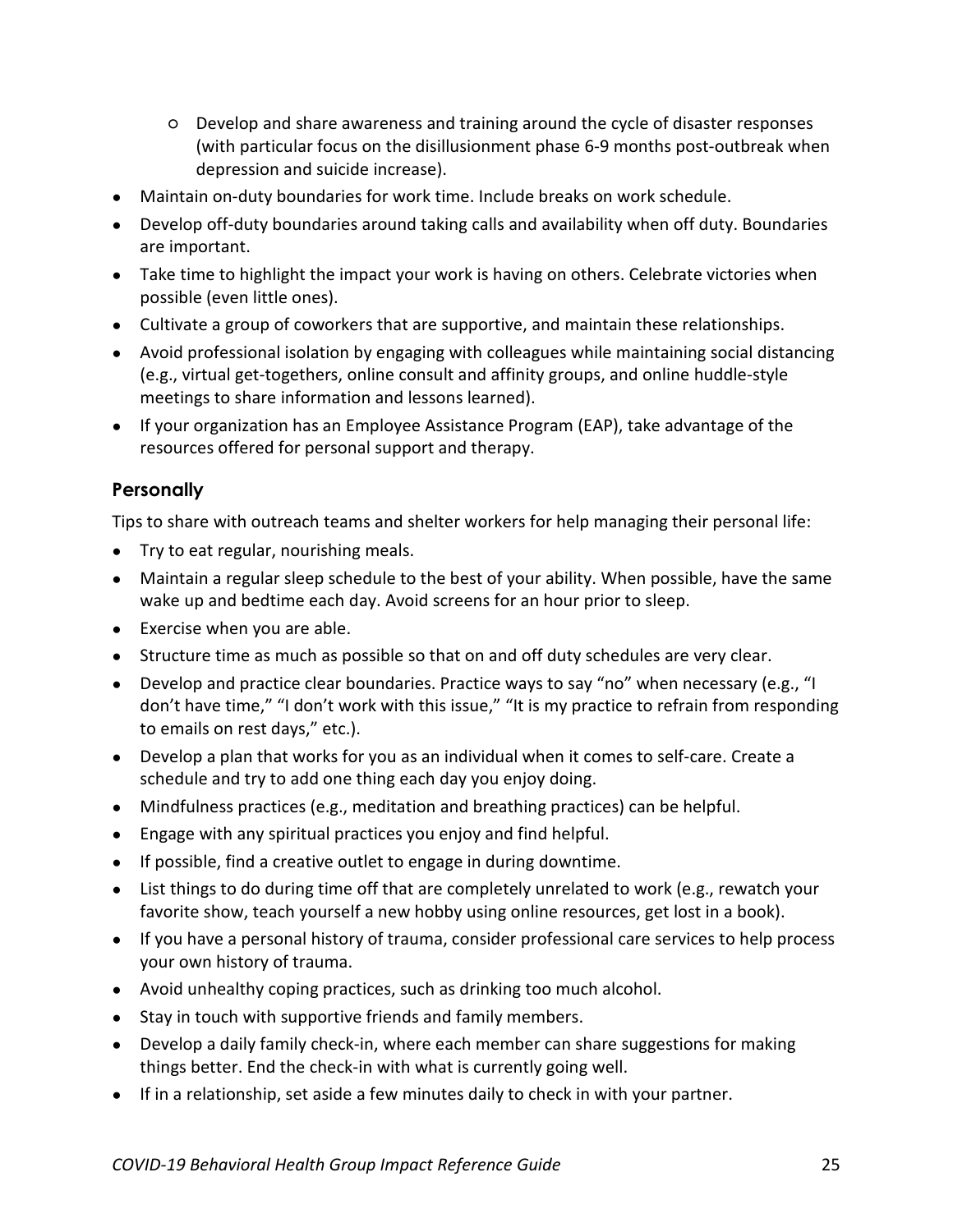## <span id="page-25-0"></span>**Group 5: Businesses and Workers**

This group includes the many businesses and workers in Washington. This section outlines the unique behavioral health considerations, timeline of behavioral health priorities, and strategies for supporting businesses and workers.

## UNIQUE BEHAVIORAL HEALTH CONSIDERATIONS

## **Bottom Line Up Front**

Employers and workers may be:

- At risk for job stress due to changes in roles and business practices.
- Experiencing financial risk associated with company closures due to COVID-19.
- Managing their role as employer, while balancing care for employees with realities of business changes and closures.
- Experiencing isolation from colleagues who can't be present in person.

Job stress is a risk factor for this group.<sup>[35](#page-6-0)</sup> Professional isolation experienced by members of this group due to the pandemic further increases risk. <sup>56</sup> Businesses and workers have stressors associated with potential illness with COVID-19. However, the resulting economic and job effects add additional stress, and sometimes more stress than the pandemic itself. Workers and businesses are dealing with a situation that is less predictable and more devastating than the most recent financial crisis in 2008. The sudden closures of entire industries for undetermined times, teleworking while also having children home, and financial pressures due to ongoing expenses while businesses are unable to generate income are just a few of the factors which can create significant behavioral health impacts. The rates of "death by despair" (suicides and overdoses related specifically to unemployment rates) have risen sharply since 2010.<sup>57</sup> Those deaths primarily manifest in white, middle-aged to senior males.

<span id="page-25-1"></span>An additional consideration is the likelihood of a second or third pandemic wave presenting around the same time businesses could be recovering. Some companies will shut and never reopen. Older workers may discover they will not be re-hired. Entry-level workers, including students who have just completed college or trade schools, may find more barriers to entering the workforce.

Modeling of the economic impact due to COVID-19 and the governmental response predicts a record decline of gross domestic product (GDP) in the second quarter of 2020 (30.1% drop) with economic "pain" in the first half of 2020.<sup>[57](#page-25-1)</sup> We might expect an increase in mental health impacts to follow those lines, with an increase in depression, anxiety, suicidality, and substance misuse through early fall 2020. There is already a substantial increase in drug usage and suicide among middle-aged men, which is likely to increase.<sup>57</sup>

If a second pandemic wave presents prior to the development of a vaccine, it is predicted there will be a similar shutdown of businesses and schools as occurred in spring of 2020. This may push many individuals and families beyond their capability to adapt. Behavioral health impacts in the late months of 2020 may be focused on recovery. However, if an additional pandemic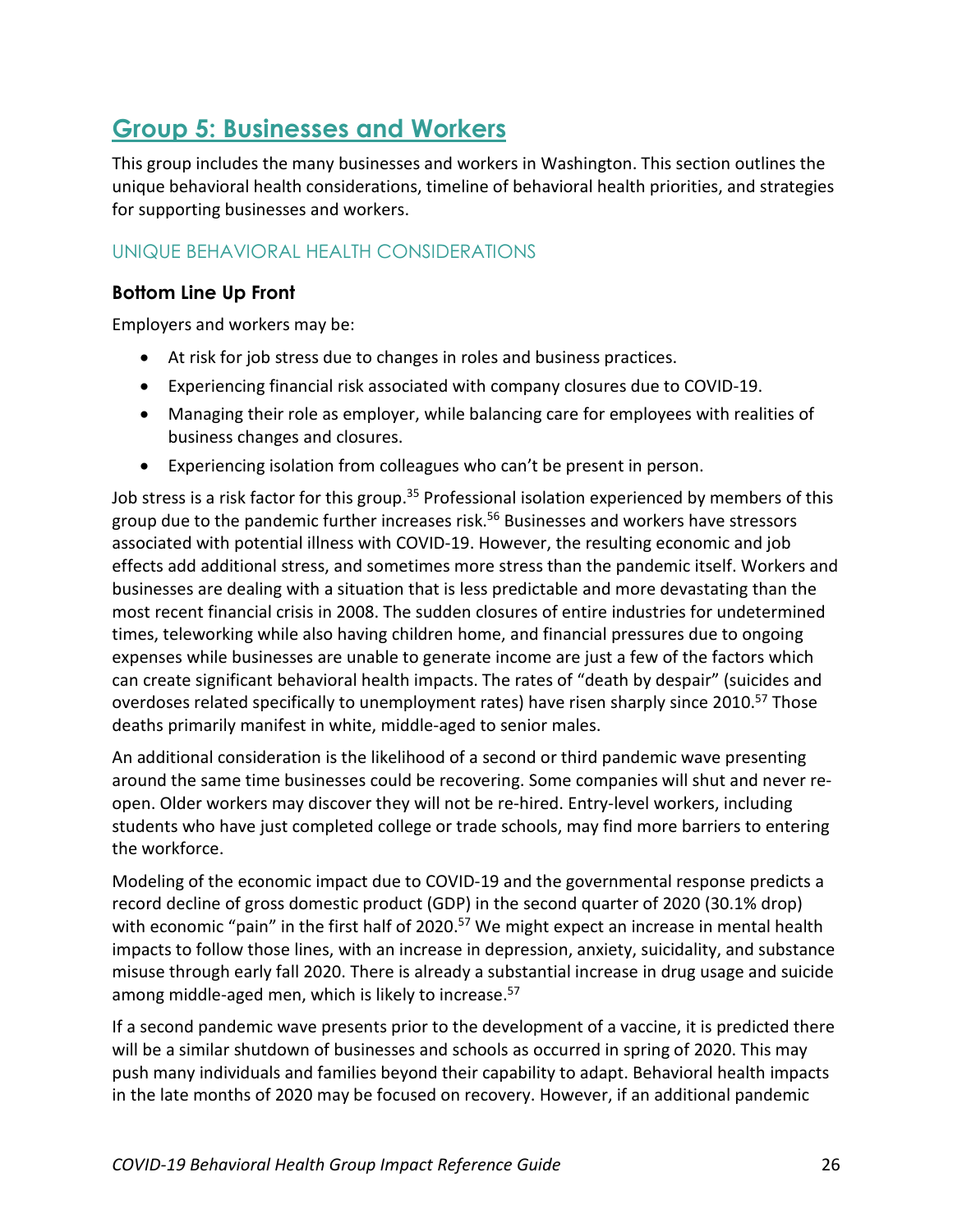wave occurs and there are subsequent economic and social consequences for most of the population, the focus may shift to a "disaster cascade" where secondary effects have a greater impact than the pandemic itself.

#### **Personal Factors**

Factors that affect both workers and employers:

- Loss or change of identity and status
- Lack of routine
- Financial instability and fear

## TIMELINE OF BEHAVIORAL HEALTH PRIORITIES

The following table shows the potential psychological impacts and when they may appear in individuals. This table may help guide timing of psychological and other types of support offered.

|                  | <b>Month of</b><br><b>Outbreak</b> | 3 Months<br>Post-<br><b>Outbreak</b> | <b>6 Months</b><br>Post-<br><b>Outbreak</b> | 9 Months<br>Post-<br><b>Outbreak</b> | 12 Months<br>Post-Outbreak |
|------------------|------------------------------------|--------------------------------------|---------------------------------------------|--------------------------------------|----------------------------|
| <b>Emotional</b> | Fear                               | Anxiety                              | Anxiety                                     | Anxiety                              | Anxiety, grief,            |
|                  | Anger                              | Grief                                | Grief                                       | Depression                           | depression, if<br>second   |
|                  |                                    | Depression                           | Depression                                  | Anger                                | pandemic wave              |
|                  |                                    |                                      |                                             | Suicidal                             | occurs                     |
|                  |                                    |                                      |                                             | thoughts or<br>actions               | Adjustment to              |
|                  |                                    |                                      |                                             |                                      | the new                    |
|                  |                                    |                                      |                                             |                                      | normal, if                 |
|                  |                                    |                                      |                                             |                                      | pandemic                   |
|                  |                                    |                                      |                                             |                                      | subsides                   |

#### *Table 10: Personal Considerations for Businesses and Workers (Group 5)*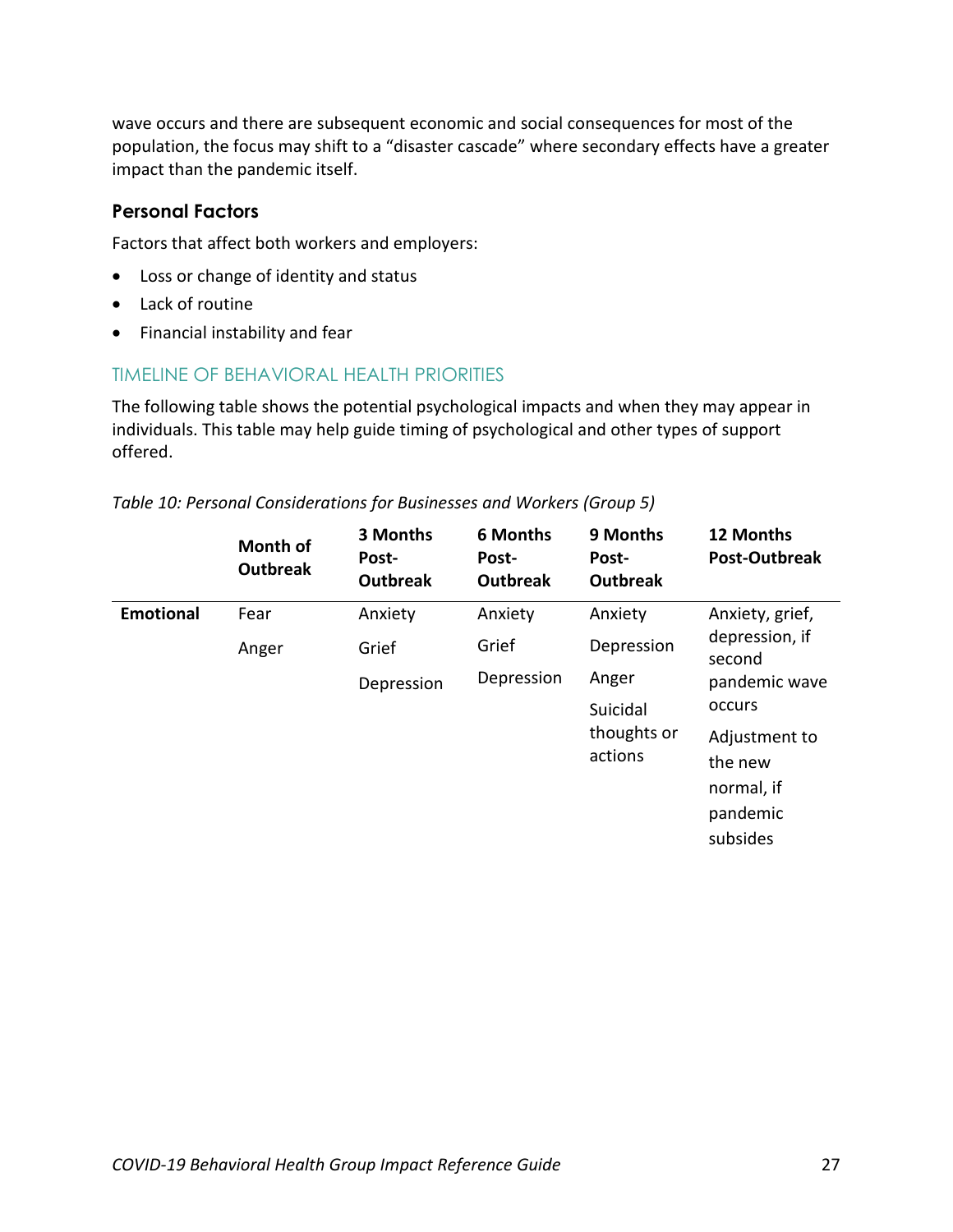|                   | <b>Month of</b><br><b>Outbreak</b> | 3 Months<br>Post-<br><b>Outbreak</b>                              | <b>6 Months</b><br>Post-<br><b>Outbreak</b>                       | 9 Months<br>Post-<br><b>Outbreak</b>                              | 12 Months<br>Post-Outbreak                                                                         |
|-------------------|------------------------------------|-------------------------------------------------------------------|-------------------------------------------------------------------|-------------------------------------------------------------------|----------------------------------------------------------------------------------------------------|
| Cognitive         | Confusion                          | Catastrophic<br>thinking                                          | Apathy                                                            | Unable to<br>envision<br>future<br>Catastrophic<br>thinking       | Unable to<br>envision future,<br>catastrophic<br>thinking, if<br>second<br>pandemic wave<br>occurs |
|                   |                                    |                                                                   |                                                                   |                                                                   | Initiating<br>planning for<br>future, if<br>pandemic<br>subsides                                   |
| <b>Behavioral</b> | Absenteeism<br>Aggression          | Withdrawal<br>Unhealthy<br>coping (e.g.,<br>drinking too<br>much) | Withdrawal<br>Unhealthy<br>coping (e.g.,<br>drinking too<br>much) | Withdrawal<br>Unhealthy<br>coping (e.g.,<br>drinking too<br>much) | Withdrawal,<br>unhealthy<br>coping, if<br>second<br>pandemic wave<br>occurs                        |
|                   |                                    | Relationship<br>problems                                          | Relationship<br>problems                                          |                                                                   | Establishment<br>of new<br>routines, if<br>pandemic<br>subsides                                    |

#### SUPPORT STRATEGIES

This section provides best practices for increasing resilience in businesses and workers, including those for both their professional and personal lives. These are presented as tips that employers or organizations serving the group can share with individuals within the group. Consider integrating these practices and considerations into your organization's strategy for supporting staff and clients.

## **Professionally**

Tips to share with workers for help managing their professional life:

● Plan for your professional future. Consider options in case the business or employer is unable to rehire or reopen.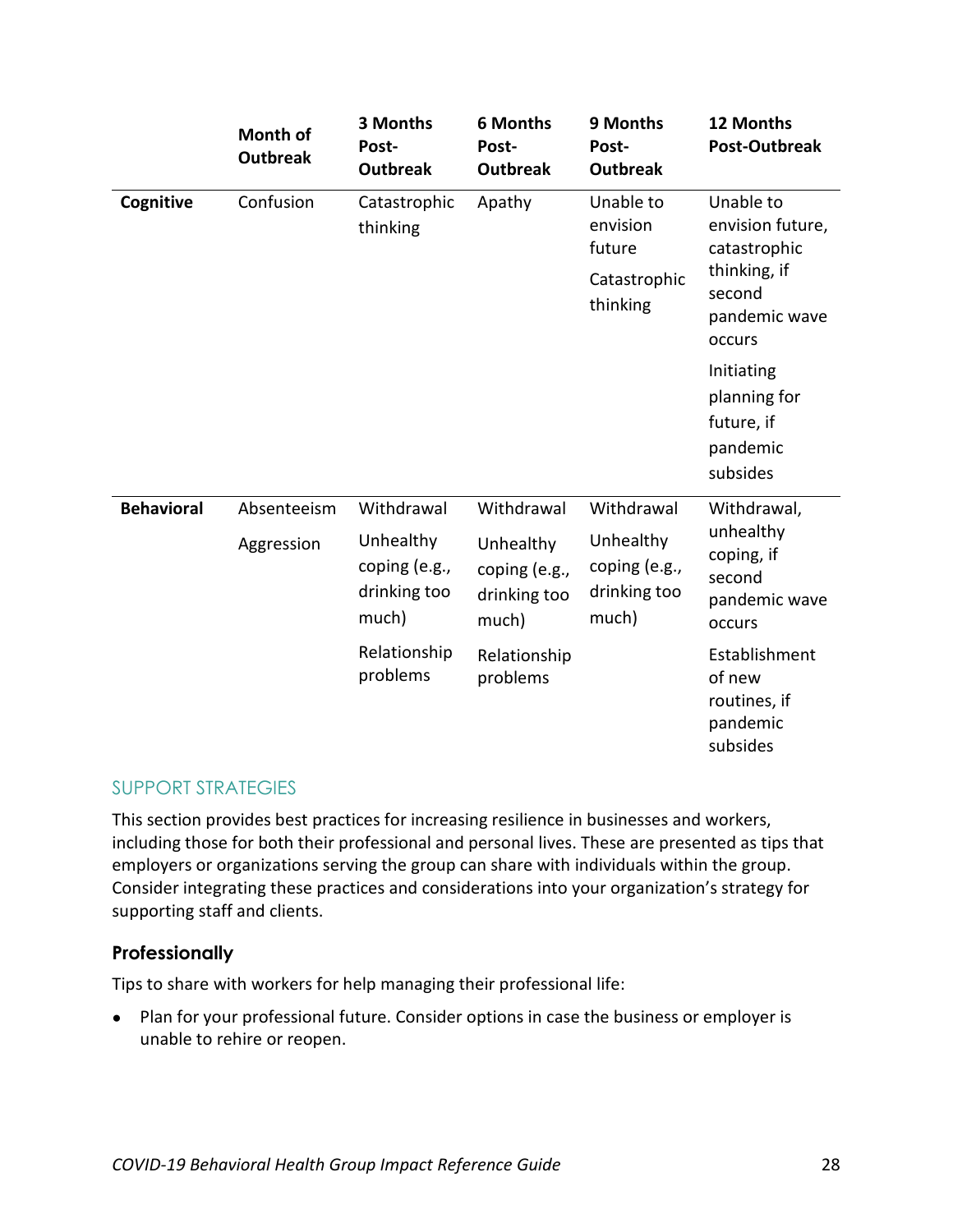- Avoid professional isolation by engaging with colleagues while maintaining social distancing (e.g., virtual get-togethers, online consult and affinity groups, and online huddle-style meetings to share information and lessons learned).
- Update professional resume and professional networking profile.
- Reach out to work contacts to explore employment options.
- Consider additional options during downtime, such as classes or certifications.

#### **Personally**

Tips to share with employers and workers for help managing their personal life:

- Try to eat regular, nourishing meals.
- Maintain a regular sleep schedule to the best of your ability. When possible, have the same wake up and bedtime each day. Avoid screens for an hour prior to sleep.
- Exercise when you are able.
- If possible, find a creative outlet to engage in during downtime like practicing hobbies.
- Engage with any spiritual practices that you enjoy and find helpful.
- Consider online support groups if struggling with economic or work-related impacts of COVID-19.
- Avoid unhealthy coping practices, such as drinking too much alcohol.
- If in a relationship, set aside a few minutes daily to check in with your partner.
- Look for ways to volunteer and support your community during business closures.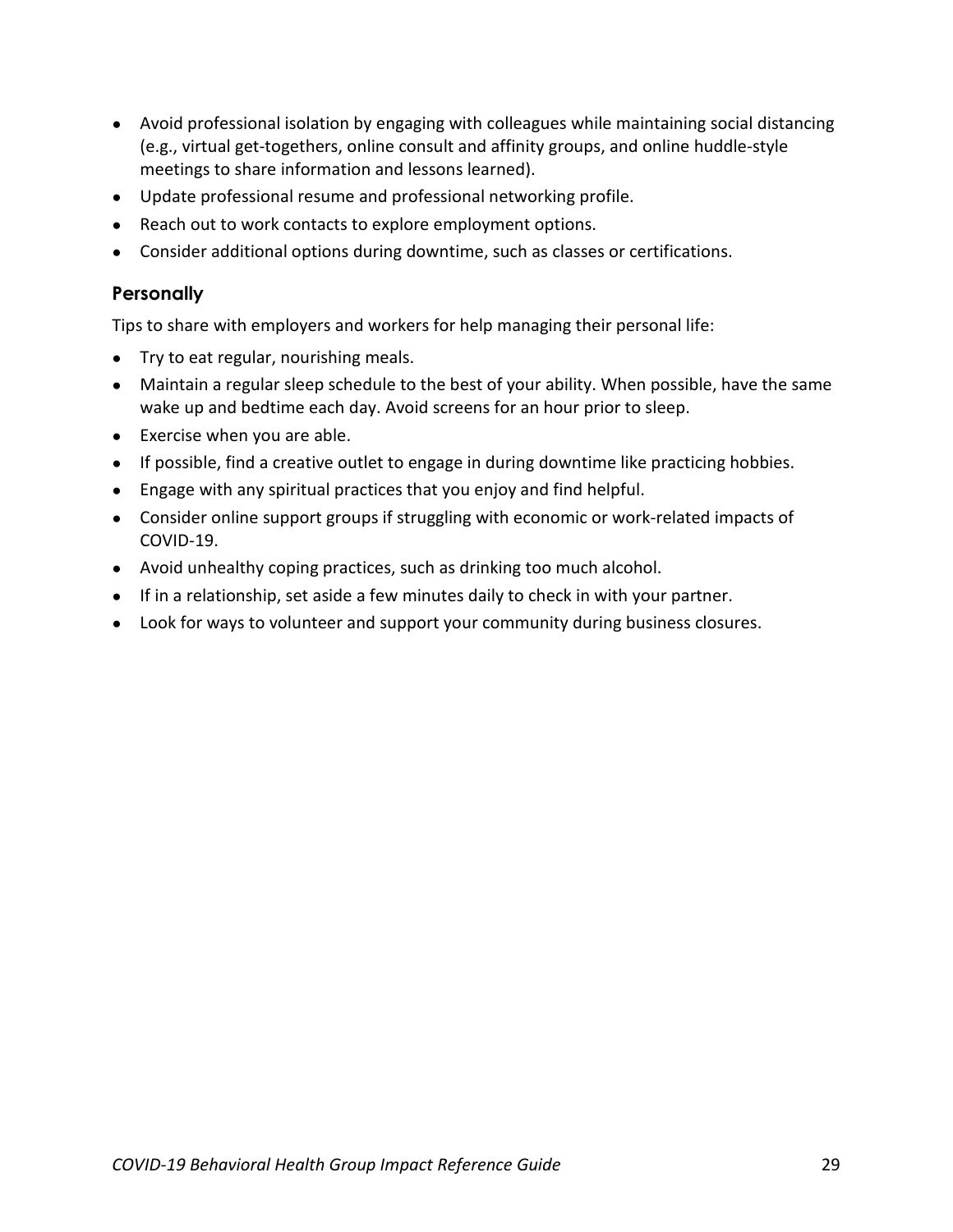## <span id="page-29-0"></span>**Group 6: Educators**

This group includes teachers, paraeducators, principals, and administrative staff. This section outlines the unique behavioral health considerations, timeline of behavioral health priorities, and strategies for supporting educators.

## UNIQUE BEHAVIORAL HEALTH CONSIDERATIONS

## **Bottom Line Up Front**

Educators may be:

- At risk for job stress due to changes in roles and teaching practices.
- Required to modify curriculum almost entirely to accommodate virtual learning.
- Managing their role as educator while also having children at home.
- Experiencing isolation from colleagues who can't be present in person.
- Experiencing uncertainty about how schools will be functioning in the future.

Job stress is typically a risk factor for this group.<sup>58,59</sup> Educators revised entire curricula due to the demands of schools closing and the switch to online learning. In addition, many have to learn entirely new technology, some with little input and instruction on the technical side.

Teachers are adapting to extensive changes in the ways they are used to teaching, often while answering many emails from parents struggling with how to support their children's education at home. Special education teachers have additional complexities trying to meet the educational needs of students who often require increased personal attention and federallymandated services. Administrators and parents may have the expectation that distance learning will mimic standard classroom learning, which is unlikely to be feasible. With ongoing changes to plans for re-opening the state, it is difficult for schools to do intensive planning for the upcoming school year, leading to increased uncertainty.

In disaster situations, increased reports of domestic violence and abuse is typical. School settings are one of the primary settings where potential child abuse or other familial issues are observed and presented. When students are not present in schools, the chance of noticing and intervening decreases dramatically. Teachers may want to be particularly vigilant to student appearance and demeanor on video chats, extensive absences from schoolwork or online meetings, and other indicators that may suggest a child is at risk.

While virtually teaching a classroom of students from home, some teachers also have to balance this with the demands of having their own children at home, which creates an even higher professional and personal stress level. Isolation from colleagues and students may additionally increase risks for emotional impact.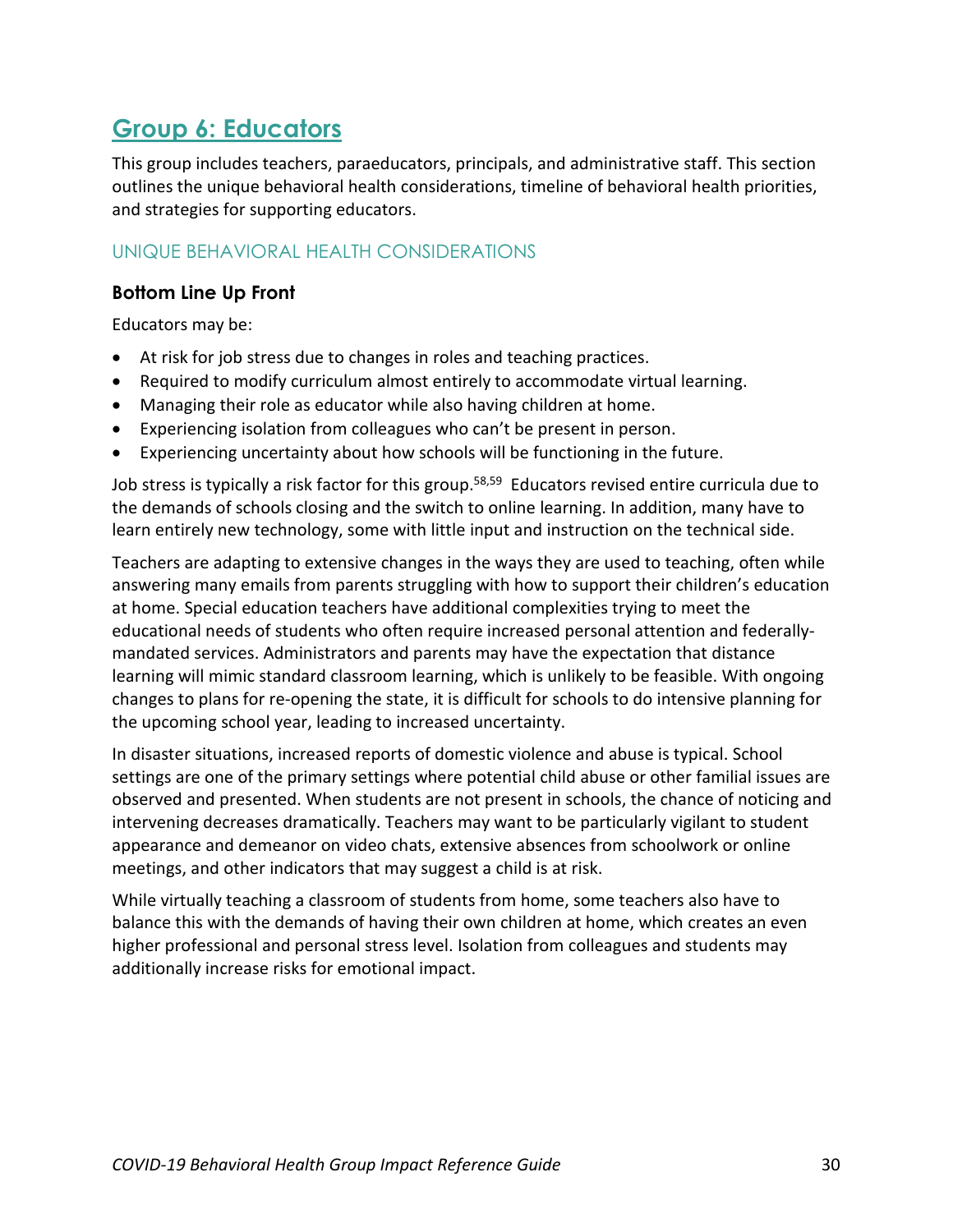## **Personal factors could include:**

Factors that impact educators:

- Loss or change of job roles and expectations
- Lack of routine
- Isolation from colleagues and students
- Increased risk of professional burnout

## TIMELINE OF BEHAVIORAL HEALTH PRIORITIES

The following table shows the potential psychological impacts and when they may appear in individuals. This table may help guide timing of psychological and other types of support offered.

|  | Table 11: Personal Considerations for Educators (Group 6) |  |  |
|--|-----------------------------------------------------------|--|--|
|  |                                                           |  |  |

|                  | Month of<br><b>Outbreak</b> | 3 Months<br>Post-<br><b>Outbreak</b> | <b>6 Months</b><br>Post-<br><b>Outbreak</b> | 9 Months<br>Post-<br><b>Outbreak</b> | 12 Months<br>Post-<br><b>Outbreak</b>                          |
|------------------|-----------------------------|--------------------------------------|---------------------------------------------|--------------------------------------|----------------------------------------------------------------|
| <b>Emotional</b> | Fear                        | Anxiety                              | Anxiety                                     | Anxiety                              | Anxiety,                                                       |
|                  | Uncertainty                 | Frustration                          | Frustration                                 | Depression                           | anger,<br>depression, if                                       |
|                  |                             | Depression                           | Depression                                  | Anger                                | second<br>pandemic<br>wave occurs                              |
|                  |                             |                                      | Exhaustion                                  |                                      |                                                                |
|                  |                             |                                      |                                             |                                      | Adjustment<br>to the new<br>normal, if<br>pandemic<br>subsides |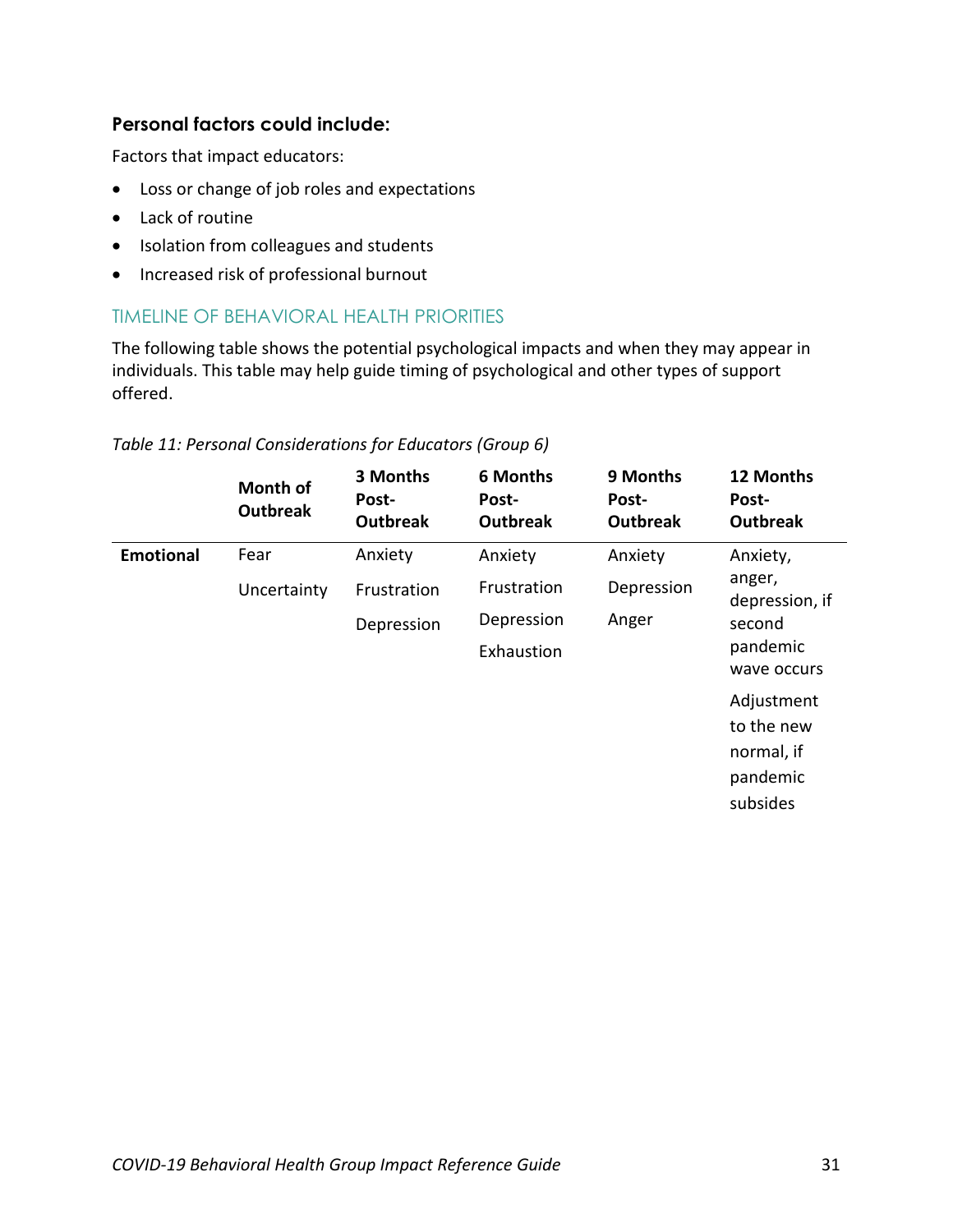|                   | <b>Month of</b><br><b>Outbreak</b>                   | 3 Months<br>Post-<br><b>Outbreak</b> | <b>6 Months</b><br>Post-<br><b>Outbreak</b> | 9 Months<br>Post-<br><b>Outbreak</b> | 12 Months<br>Post-<br><b>Outbreak</b>                            |
|-------------------|------------------------------------------------------|--------------------------------------|---------------------------------------------|--------------------------------------|------------------------------------------------------------------|
| Cognitive         | Confusion                                            | Difficulty with                      | Decreased                                   | Unable to                            | Unable to                                                        |
|                   | Information                                          | multitasking<br>and focus            | motivation                                  | envision<br>future                   | envision<br>future,                                              |
|                   | overload                                             |                                      |                                             | Catastrophic<br>thinking<br>second   | catastrophic<br>thinking, if<br>pandemic<br>wave occurs          |
|                   |                                                      |                                      |                                             |                                      | Initiating<br>planning for<br>future, if<br>pandemic<br>subsides |
| <b>Behavioral</b> | Overworking                                          | Withdrawal                           | Withdrawal                                  | Withdrawal                           | Withdrawal,                                                      |
|                   | Unhealthy<br>coping<br>coping<br>Lack of<br>exercise | Unhealthy                            | Unhealthy<br>coping                         | unhealthy<br>coping, if<br>second    |                                                                  |
|                   |                                                      |                                      | Questioning<br>career change                | Decreased<br>motivation              | pandemic<br>wave occurs                                          |
|                   |                                                      | Job burnout                          |                                             |                                      | Establishment<br>of new<br>routines, if<br>pandemic<br>subsides  |

## SUPPORT STRATEGIES

This section provides best practices for increasing resilience in educators, including those for both their professional and personal lives. These are presented as tips that employers or organizations serving the group can share with individuals within the group. Consider integrating these practices and considerations into your organization's strategy for supporting staff and clients.

#### **Professionally**

Tips to share with educators for help managing their professional life:

● Explore and share resources for effective and equitable teaching that follows social distancing guidelines.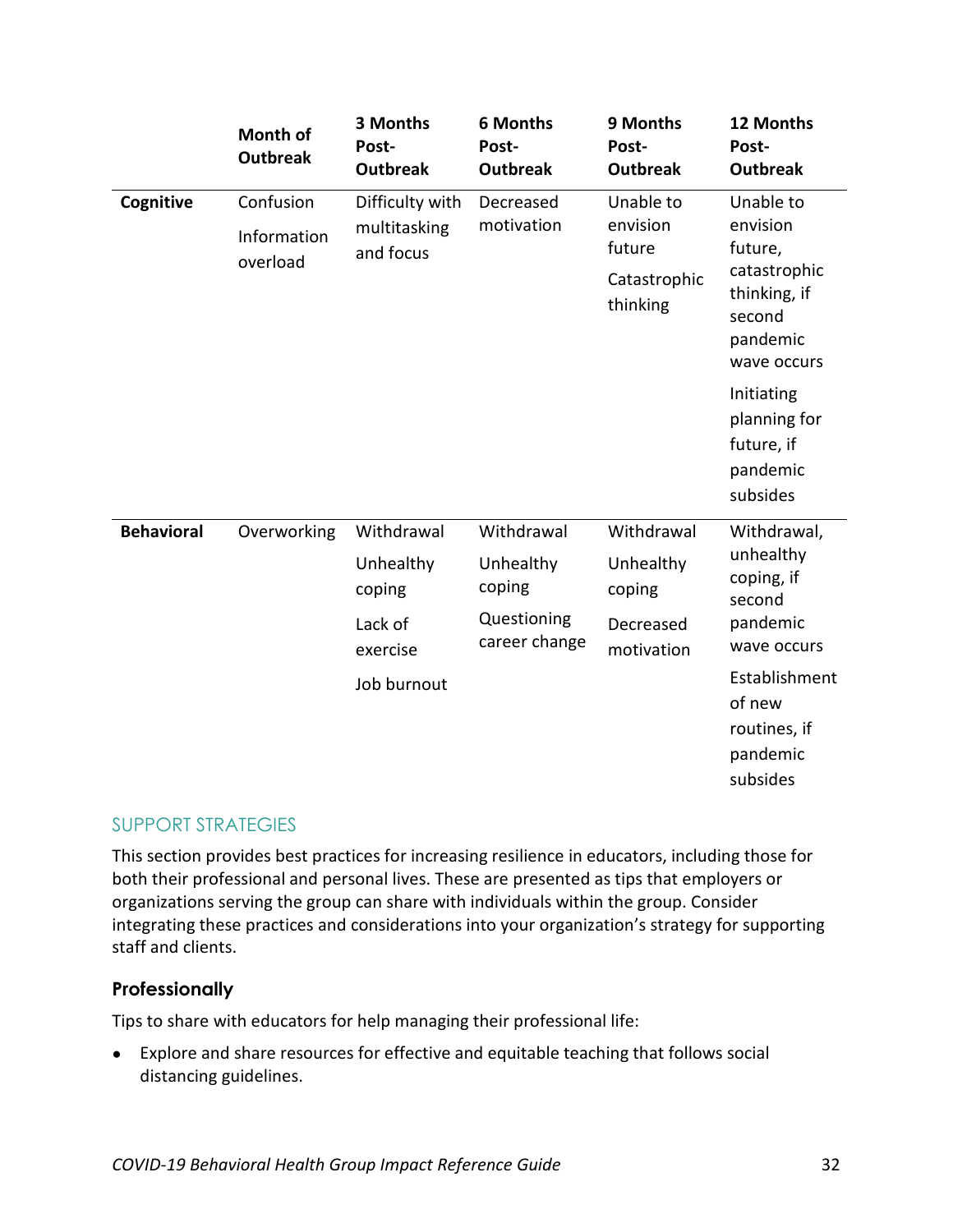- Avoid professional isolation by engaging with colleagues while maintaining social distancing (e.g., virtual get-togethers, online consult and affinity groups, and online huddle-style meetings to share information and lessons learned).
- Encourage development of effective team building between teachers and administrators.
- If in a supervisory position, model and encourage boundaries around time and duties. Convey these boundaries and expectations to parents.
- Reach out to parent-teacher organizations and other schools to facilitate discussions on emerging best practices for distance learning.

## **Personally**

Tips to share with educators for help managing their personal life:

- Try to eat regular, nourishing meals.
- Maintain a regular sleep schedule to the best of your ability. When possible, have the same wake up and bedtime each day. Avoid screens for an hour prior to sleep.
- Exercise when you are able.
- Engage with any spiritual practices you enjoy and find helpful.
- Maintain firm boundaries between work and leisure time.
- If possible, find a creative outlet to engage in during downtime, like practicing hobbies.
- Avoid unhealthy coping practices, such as drinking too much alcohol.
- If in a relationship, set aside a few minutes daily to check in with your partner.
- Look for ways to decrease isolation, such as virtual get-togethers with friends and online book clubs.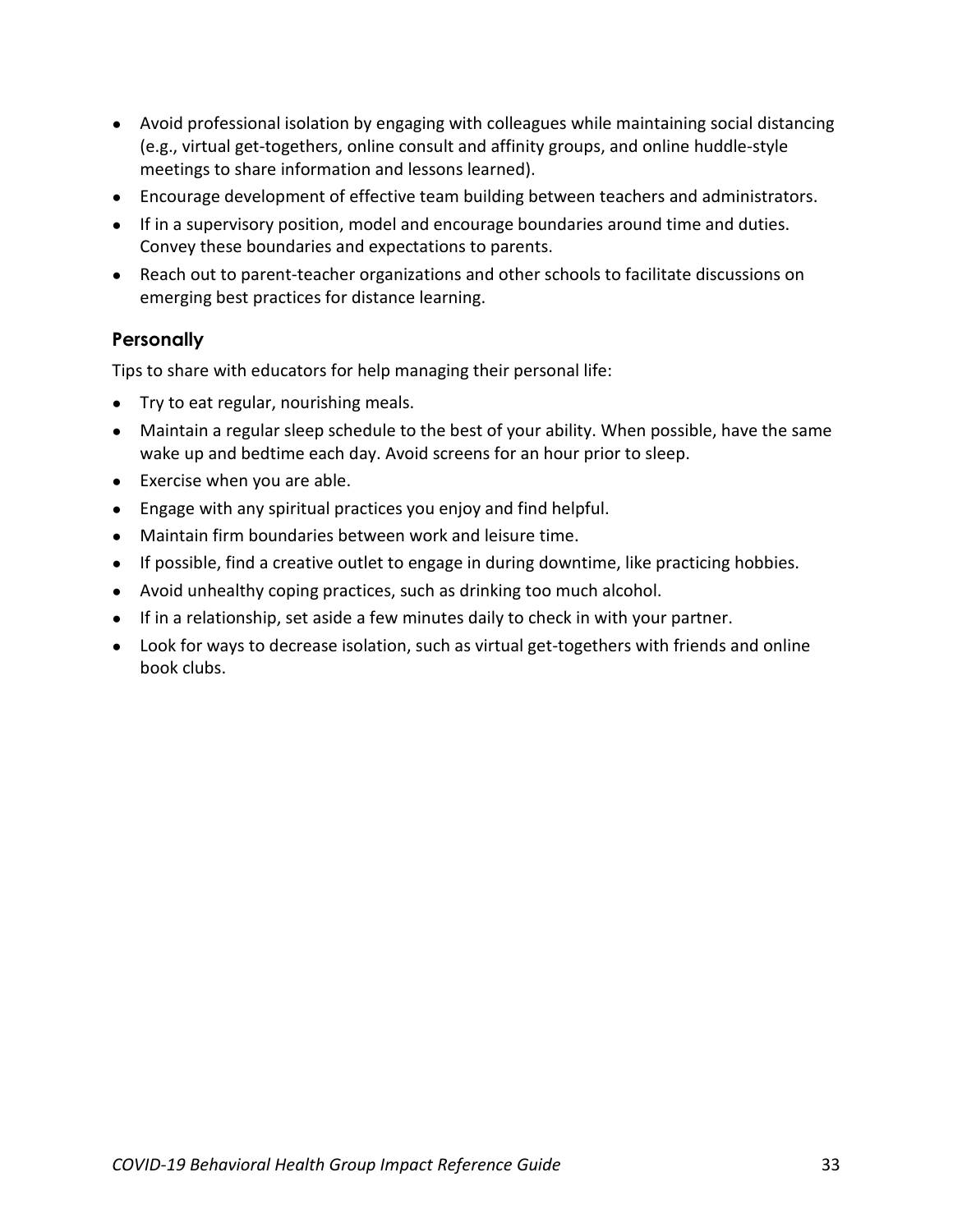## <span id="page-33-0"></span>**Group 7: Families and Children**

This group includes families, parents, guardians, caregivers, and children (infant through adolescent). This section outlines the unique behavioral health considerations, timeline of behavioral health priorities, and strategies for supporting families and children.

## UNIQUE BEHAVIORAL HEALTH CONSIDERATIONS

## **Bottom Line Up Front**

Individuals in this group may experience:

- Social isolation from family, friends, and other social supports.
- Lack of consistent routines.
- Lack of peer engagement (especially for teens).
- Educational impacts.
- Inability to access specialized services for children with disabilities or other neurodevelopmental challenges.
- Lack of exercise.

The experience of children, adolescents, and families during the COVID-19 pandemic is complicated and fraught with challenges. Parents and children may become ill. Some families will experience job loss and financial worries about housing and basic expenses, such as food and insurance. Parents, children, and teens may lose contact with friends and family due to social isolation. They may worry about older adults or other family members who are at increased risk of serious illness and death from COVID-19. Teens may wonder about how the impacts on their future since they are missing important education in high school and milestone events like graduation. Divorced parents must co-parent in the times that require social distancing and restricted travel. Families may have members with mental health or substance use disorders, which may get worse due to the stress of COVID-19.<sup>60</sup>

## TIMELINE OF BEHAVIORAL HEALTH PRIORITIES

The following table shows the potential psychological impacts and when they may appear in individuals. This table may help guide timing of psychological and other types of support offered.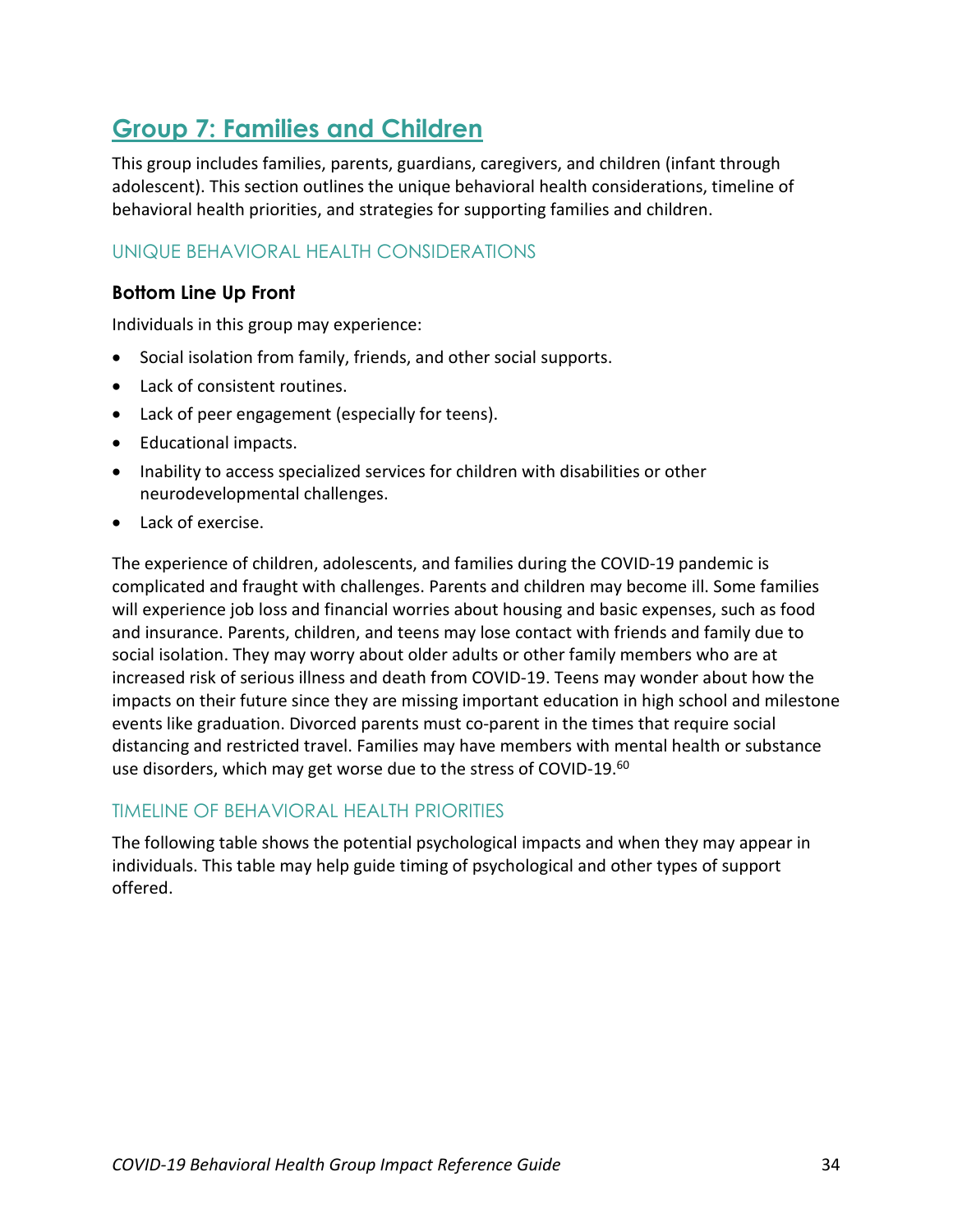|                   | Month of<br><b>Outbreak</b> | 3 Months<br>Post-<br><b>Outbreak</b>                        | <b>6 Months</b><br>Post-<br><b>Outbreak</b>             | 9 Months<br>Post-<br><b>Outbreak</b>                    | 12 Months<br>Post-<br><b>Outbreak</b>                                         |
|-------------------|-----------------------------|-------------------------------------------------------------|---------------------------------------------------------|---------------------------------------------------------|-------------------------------------------------------------------------------|
| <b>Emotional</b>  | Anxiety                     | Anxiety                                                     | Anxiety                                                 | Anxiety                                                 | Heightened                                                                    |
|                   | Grief                       | Depression                                                  | Depression                                              | Depression                                              | anxiety and<br>depression, if                                                 |
|                   |                             |                                                             | Increased risk<br>of suicide                            | Increased<br>risk of suicide                            | second<br>pandemic<br>wave occurs                                             |
|                   |                             |                                                             |                                                         |                                                         | Coping and<br>recovery, if<br>pandemic<br>subsides                            |
| Cognitive         | Confusion                   | Confusion                                                   | Apathy                                                  | Apathy                                                  | Skills deficits,                                                              |
|                   |                             | Problems with<br>attention,<br>concentration,<br>and memory | Decreased<br>interest and<br>involvement<br>in learning | Decreased<br>interest and<br>involvement<br>in learning | academic<br>failures,<br>employment<br>challenges, if<br>second               |
|                   |                             | Difficulty in<br>job tasks                                  | Difficulty in<br>job tasks                              | pandemic<br>wave occurs                                 |                                                                               |
|                   |                             |                                                             |                                                         |                                                         | Increased<br>future<br>planning and<br>competency,<br>if pandemic<br>subsides |
| <b>Behavioral</b> | Acting out                  | Developmen-                                                 | Acting out                                              | Hopelessness                                            | Hopelessness,                                                                 |
|                   | Withdrawal                  | tal regression                                              | Withdrawal                                              | Lack of                                                 | lack of<br>planning for                                                       |
|                   | Increased<br>substance use  | disorders                                                   | Increased<br>substance                                  | planning for<br>future                                  | future, if<br>second                                                          |
|                   |                             | Increased                                                   | use disorders                                           | Frustration<br>due to                                   | pandemic<br>wave occurs                                                       |
|                   |                             | domestic<br>violence and<br>child abuse                     | Increased<br>domestic<br>violence and<br>child abuse    | economic<br>stress<br>Suicide                           | Development<br>of coping, if<br>pandemic<br>subsides                          |

*Table 12: Families and Children (Group 7)*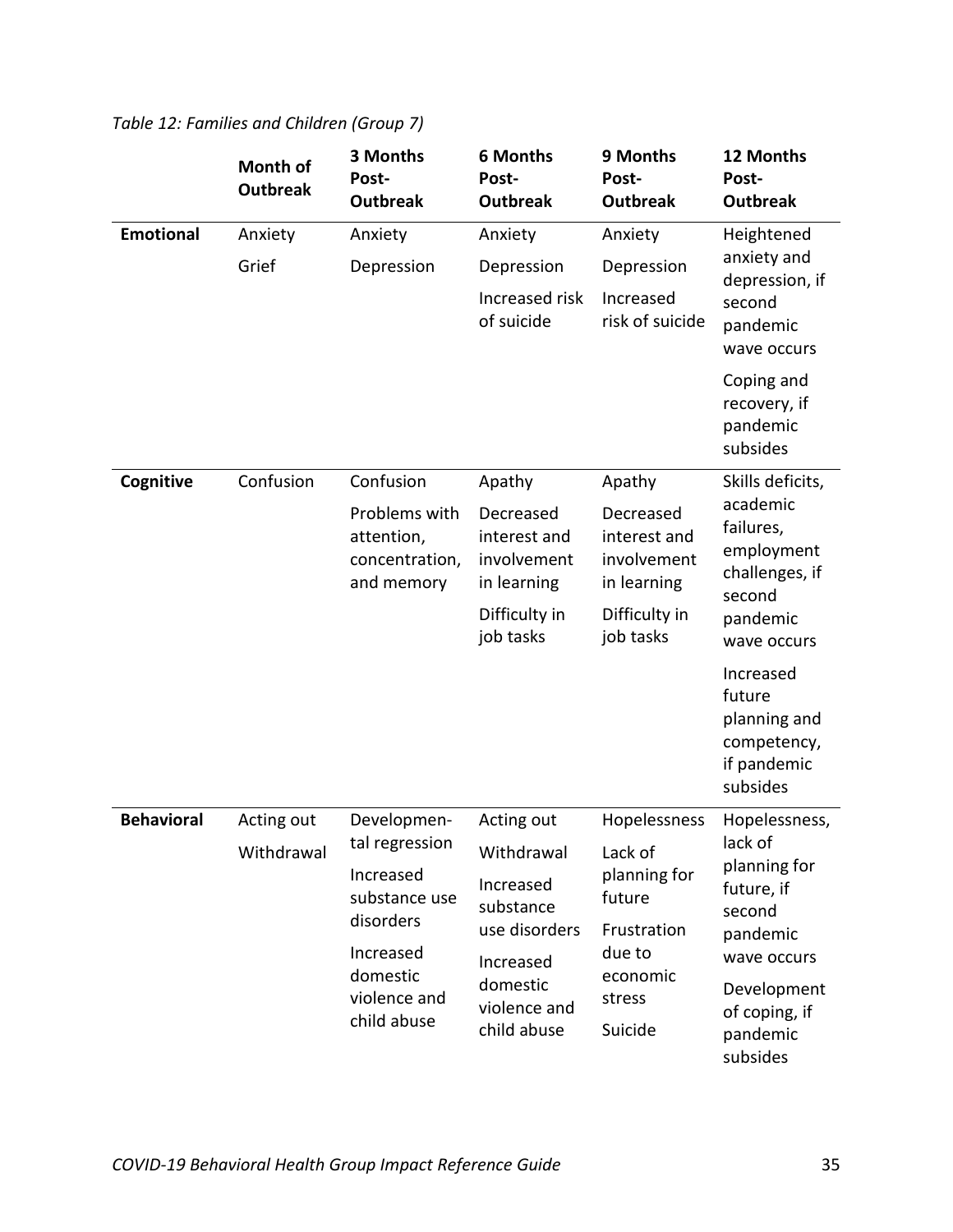## SUPPORT STRATEGIES

This section provides best practices for increasing resilience in families and children, including those for families, parents, caregivers, and children (infant through adolescent).

## **For Families**

- Develop a flexible but consistent daily schedule. This helps things feel less out of control and can be reassuring to the whole family.
- Find creative ways to stay connected with your family (e.g., video chat, board games, and puzzles).
- Try to provide reassurance to family members through kind words and closeness.
- Don't worry about "spoiling" a sick child or teen.
- Organize predictable and consistent check-ins with children and teens.
- Set time aside to spend with each child individually (even just 20 minutes).
- When possible, give your children choices.
- Praise your child when they are behaving well.
- Encourage social interactions while following social distancing guidelines. This could include video chats, online multiplayer video games, neighborhood scavenger hunts (e.g., placing objects or chalk drawings to find), etc.

## **For Parents and Caregivers**

- Try to eat regular, nourishing meals.
- Maintain a regular sleep schedule to the best of your ability. When possible, have the same wake up and bedtime each day. Avoid screens for an hour prior to sleep.
- Exercise when you are able.
- If possible, find a creative outlet to engage in during downtime.
- Engage with spiritual practices that you enjoy and find helpful.
- Stay in touch with supportive friends and family members.
- Develop a daily, ten-minute family check-in where each member can share suggestions for making things better. End the check-in with what is currently going well.
- If in a relationship, set aside a few minutes daily to check in with your partner.

## **For Infants, Toddlers, and Preschoolers**

- Provide regular, nourishing meals.
- When possible, have the same wake up and bedtime each day. Avoid screens for an hour prior to sleep.
- Provide reassurance through physical closeness and comforting movements, such as rocking or swaying while holding.
- If possible, find a creative outlet to engage in, such as baking, "painting" the house with a paintbrush and bucket of water, and sensory play with a bin filled with rice.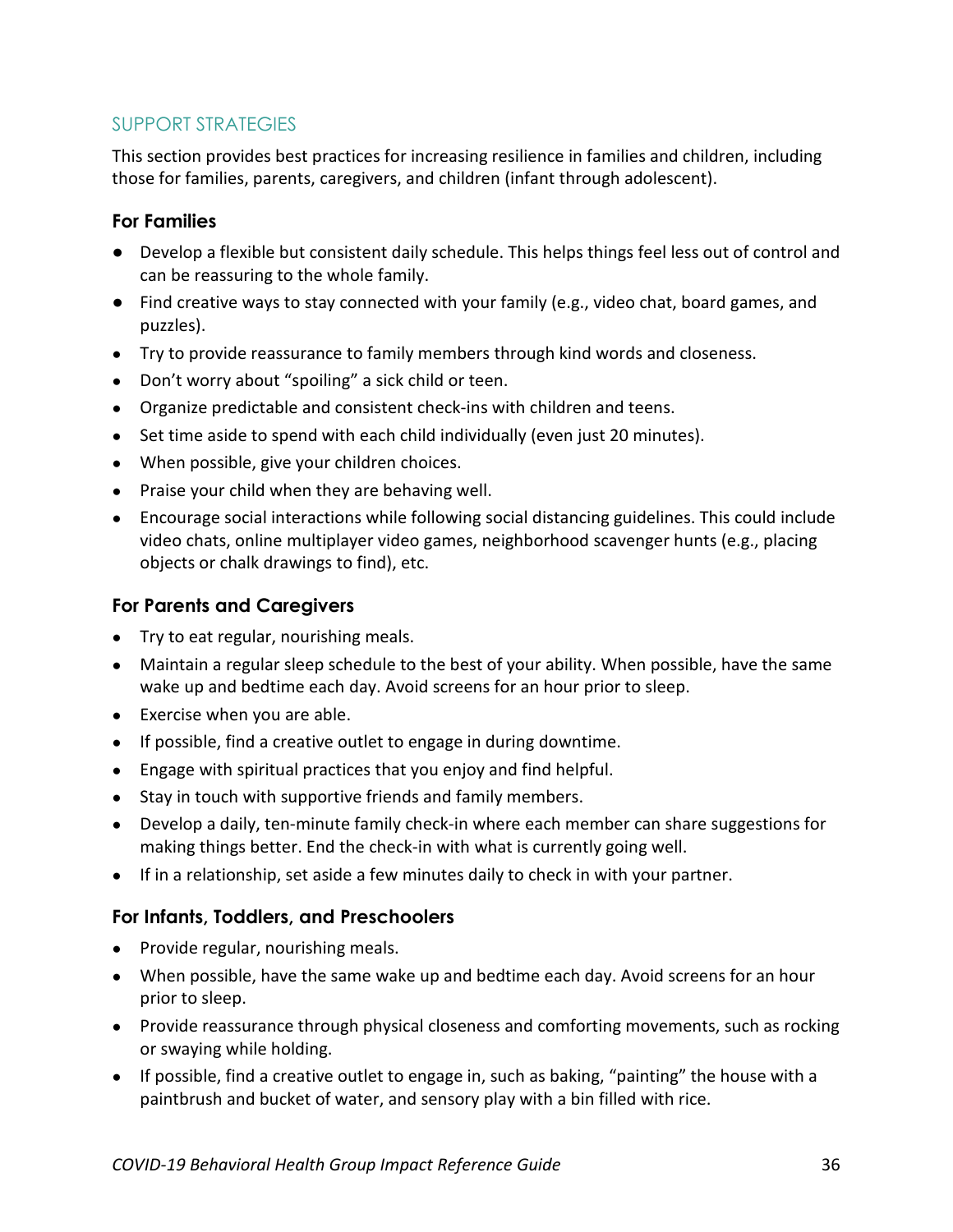- Provide verbal reassurance (for children who understand language).
- If possible, video chat with friends and family.

## **For School-age Children**

- Provide regular, nourishing meals.
- Maintain a regular sleep schedule to the best of your ability. When possible, have the same wake up and bedtime each day. Avoid screens for an hour prior to sleep.
- Provide opportunities for exercise. Spend time outside when possible.
- If possible, find a creative outlet to engage in, such as writing and illustrating a book about pandemic experiences from a kid's perspective, drawing sidewalk chalk messages for neighbors, cooking, and baking.
- Provide verbal reassurance, but avoid unnecessary exposure to adult conversations and stressors.
- Engage children in spiritual practices you've found helpful for children.
- Set gentle but firm limits.
- If possible, video chat with friends and family.

## **For Adolescents**

- Provide regular, nourishing meals.
- Maintain a regular sleep schedule to the best of your ability. When possible, have the same wake up and bedtime each day. Avoid screens for an hour prior to sleep.
- Provide opportunities for exercise. Spend time outside when possible.
- If possible, find a creative outlet to engage in during downtime, such as creating a video diary, and writing songs, stories, or poems.
- Engage children in spiritual practices that you've found helpful for adolescents.
- Provide verbal reassurance, but avoid unnecessary exposure to adult conversations and stressors.
- Stay in touch with supportive friends and family members.
- If possible, video chat with friends and family.
- Help children find ways of helping with family responsibilities and assisting neighbors and the community while following social distancing guidelines.
- Have children create a list of "When the pandemic is over, I will...".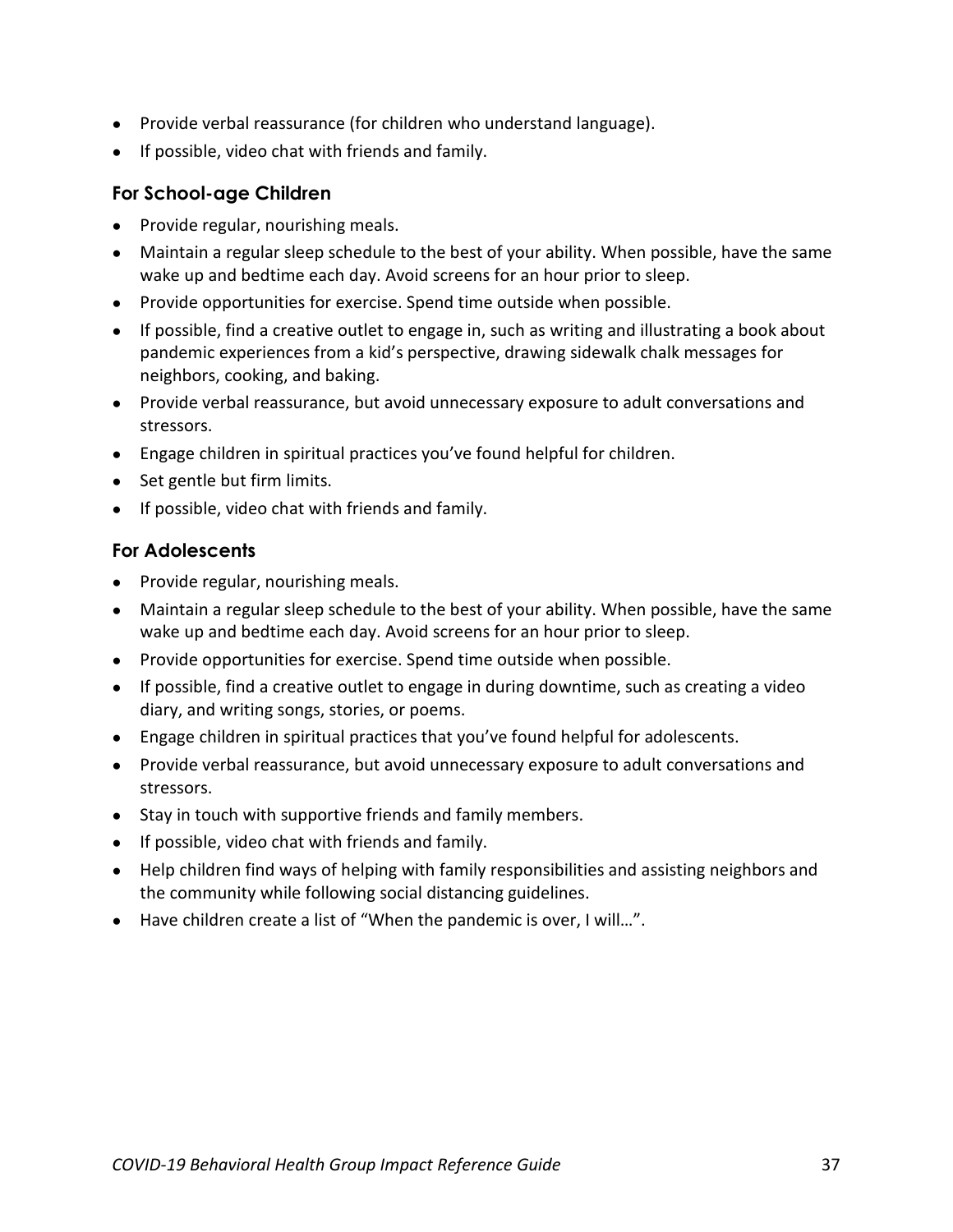## <span id="page-37-0"></span>**Group 8: Individuals Post-Critical Care Hospitalization**

This section outlines the unique behavioral health considerations, timeline of behavioral health priorities, and strategies for individuals recovering after critical care hospitalization.

## UNIQUE BEHAVIORAL HEALTH CONSIDERATIONS

#### **Bottom Line Up Front**

Individuals recovering after critical care hospitalization may be at risk for:

- Complex medical needs, such as occupational therapy, physical therapy, psychiatry, and speech therapy for up to 12 months after discharge.
- Inability to return to pre-critical care levels of functioning, including inability to return to work within 12 months.
- New challenges with activities of daily living (ADL).
- High risk of PTSD upon discharge from critical care.
- High risk of depression.

Post-traumatic stress disorder (PTSD) is a common psychological response for individuals that received critical care.<sup>61</sup> A significant number of COVID-19 positive individuals require critical care, a trend consistent across China (7-26% of cases), Italy (5-12%), and the United States (5- 12%). Another challenge that individuals face after discharging from critical care is postintensive care syndrome (PICS). PICS is diagnosed when an individual presents with a range of health problems during and after a critical illness, such as:

- Prolonged muscle weakness, known as intensive care unit (ICU)-acquired weakness.
- Cognitive dysfunction (e.g., problems with attention, concentration, thinking, memory, problem-solving, judgement, planning, and organization).
- Problems with mood management.
- Other mental health challenges.

#### TIMELINE OF BEHAVIORAL HEALTH PRIORITIES

The following table shows the potential psychological impacts and when they may appear in individuals. This table may help guide timing of psychological and other types of support offered.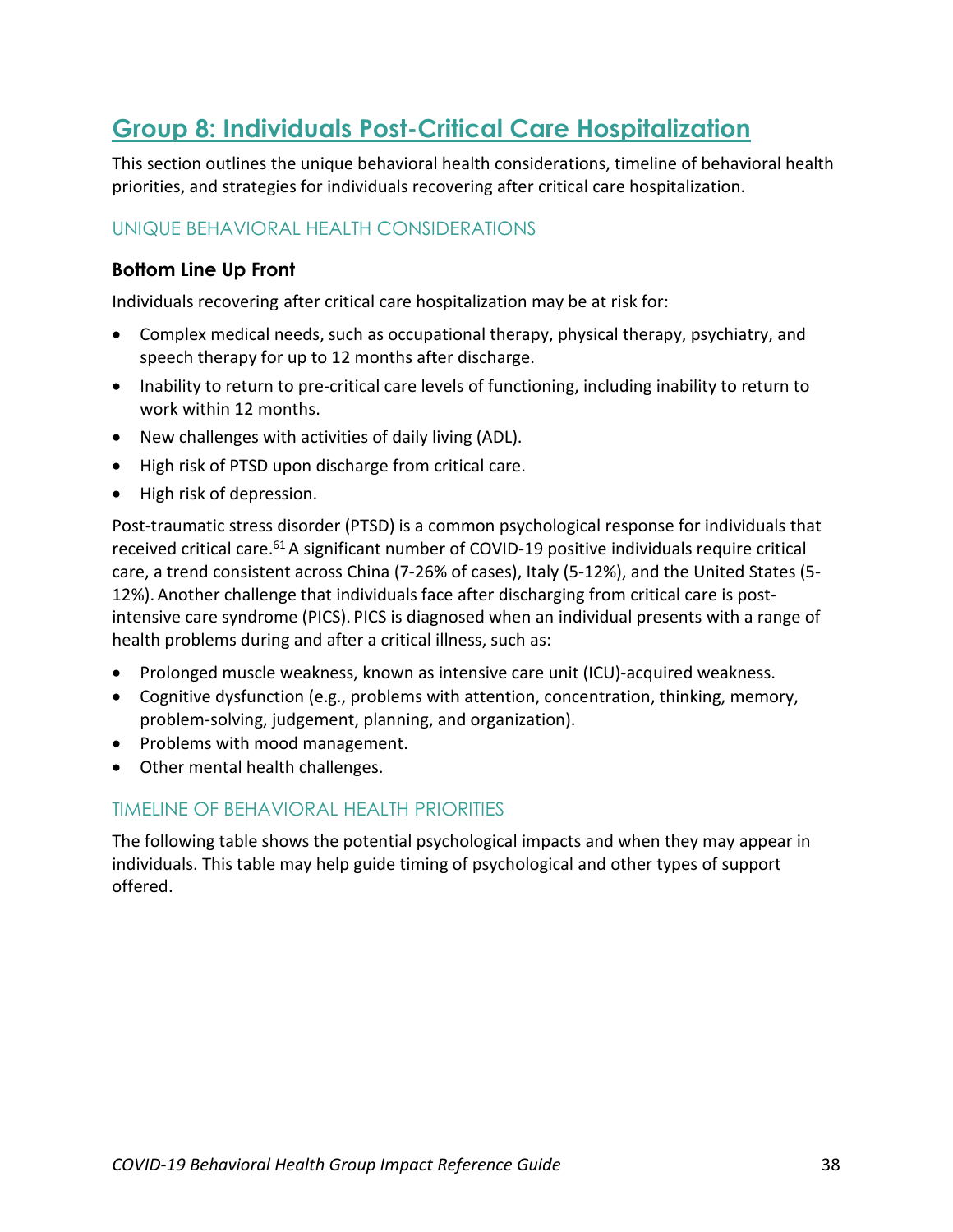|                   | Month of<br><b>Outbreak</b> | 3 Months<br>Post-<br><b>Outbreak</b> | <b>6 Months</b><br>Post-<br><b>Outbreak</b> | 9 Months<br>Post-<br><b>Outbreak</b>   | 12 Months<br>Post-<br><b>Outbreak</b>  |
|-------------------|-----------------------------|--------------------------------------|---------------------------------------------|----------------------------------------|----------------------------------------|
| <b>Emotional</b>  | Fearful                     | Depression                           | Depression                                  | Depression                             | Depression                             |
|                   | Numb                        | <b>PTSD</b>                          | <b>PTSD</b>                                 | <b>PTSD</b>                            | <b>PTSD</b>                            |
|                   |                             |                                      | Anger                                       | Anger                                  | Anger                                  |
|                   |                             |                                      |                                             | Hopelessness                           | Hopelessness                           |
| Cognitive         | Confusion                   | Problems                             | Difficulty                                  | Difficulty                             | Difficulty                             |
|                   | Disorientation              | with<br>planning and<br>organization | with<br>executive<br>functioning            | with<br>executive<br>functioning       | with<br>executive<br>functioning       |
| <b>Behavioral</b> | Difficulty with<br>$ADL^6$  | Difficulty<br>with ADL               | Difficulty<br>with ADL                      | Difficulty<br>with ADL                 | Difficulty<br>with ADL                 |
|                   |                             |                                      | Avoidance<br>and isolating                  | Increased<br>risk of suicide           | Increased<br>risk of suicide           |
|                   |                             |                                      | behavior                                    | Avoidance<br>and isolating<br>behavior | Avoidance<br>and isolating<br>behavior |

*Table 13: Individuals Post-Critical Care Hospitalization (Group 8)*

## SUPPORT STRATEGIES

This section provides best practices for increasing resilience in individuals recovering from critical care or mechanical ventilation, including strategies to apply prior to hospital discharge and those for their personal lives. Personal support strategies are presented as tips that organizations serving the group can share with individuals within the group.

## **Prior to Hospital Discharge**

Recommended steps for discharge planners to consider:

• Create a comprehensive treatment team that includes all providers and specialties needed to assist the individual with returning to baseline functioning. This will likely include culturally-congruent care\*\* through occupational therapy, speech therapy, physical therapy, psychiatry, social work (for care coordination), and psychology.

 $\overline{a}$ 

<sup>§</sup> *ADL*: Activities of daily living

<sup>\*\*</sup> Culturally-congruent care: Patients often understand and address their behavioral health and medical needs through the lens of their cultural beliefs, values, and frame of reference. Culturally-congruent care respects and addresses the unique desires and needs of the patient and family by engaging providers who speak the patient's language and are responsive to their cultural values, norms, and traditions. Adapted from <https://www.ncbi.nlm.nih.gov/pmc/articles/PMC3074191/>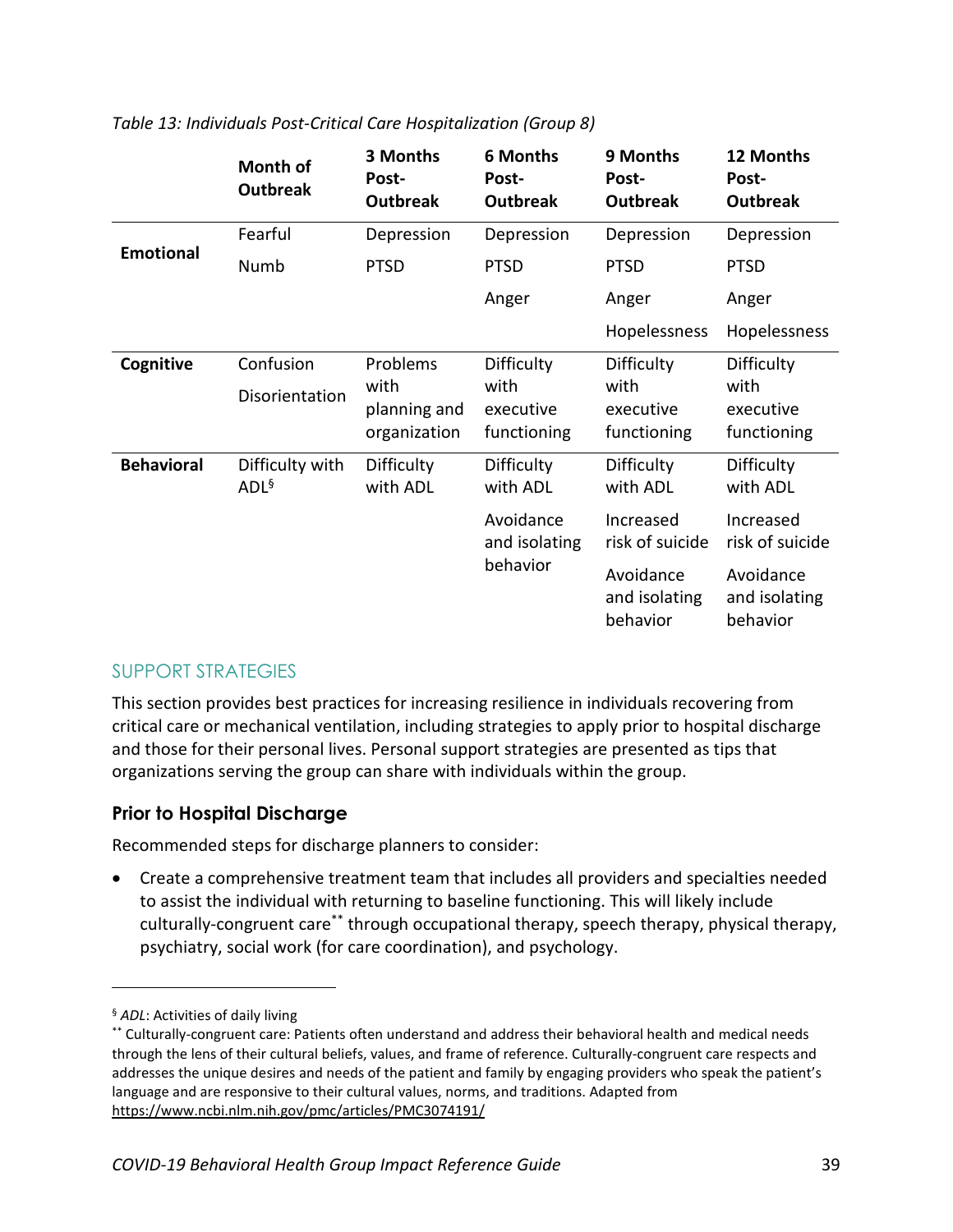- Develop a clear treatment plan with measurable goals to track progress and contact information for each department represented in the treatment plan.
- Create a resource list for behavioral health needs, such as contact information for the social worker, referrals to clinicians, etc.
- Create a comprehensive behavioral health treatment plan that provides:
	- $\circ$  Psychoeducation regarding common experiences in individuals after critical care or mechanical ventilation (e.g., depression, PTSD, anger, helplessness, and hopelessness).
	- $\circ$  Effective, culturally-congruent coping skills and evidence-based interventions to reduce symptoms of trauma and depression, such as Cognitive Processing Therapy (CPT) and Trauma-focused Cognitive Behavioral Therapy (CBT).

## **Personally**

Tips to share with individuals after critical care hospitalization for help managing their personal life:

- Try to eat regular, nourishing meals.
- Maintain a regular sleep schedule to the best of your ability. When possible, have the same wake up and bedtime each day. Avoid screens for an hour prior to sleep.
- If possible, find a creative outlet to engage in during downtime.
- Engage with any spiritual practices you enjoy and find helpful.
- Avoid isolation by reaching out to others and joining virtual groups.
- Stay in touch with supportive friends and family members.
- Utilize resources, such as a speech therapist, occupational therapist, physical therapist, and psychologist or psychiatrist to help you with the following:
	- Gain more understanding of your current level of functioning.
	- Develop coping skills.
	- Create a treatment plan to help you achieve your goals for independent living and returning to work.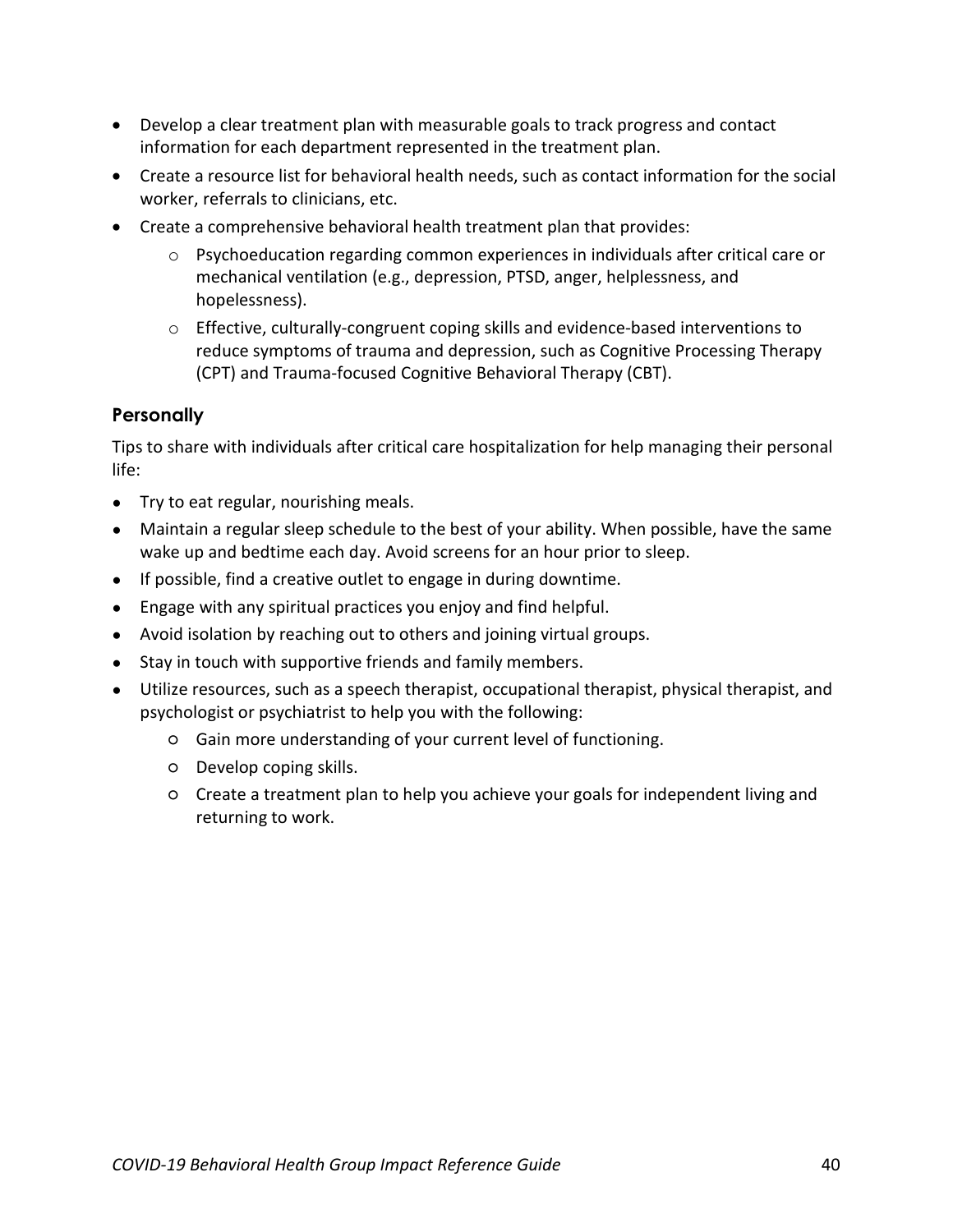## <span id="page-40-0"></span>**More COVID-19 Information and Resources**

Stay up-to-date on the [current COVID-19 situation in Washington,](https://www.doh.wa.gov/Emergencies/Coronavirus) [Governor Inslee's](https://www.governor.wa.gov/office-governor/official-actions/proclamations)  [proclamations,](https://www.governor.wa.gov/office-governor/official-actions/proclamations) [symptoms,](https://www.doh.wa.gov/Emergencies/NovelCoronavirusOutbreak2020/FrequentlyAskedQuestions#what-are-symptoms) [how it spreads,](https://www.doh.wa.gov/Emergencies/NovelCoronavirusOutbreak2020/FrequentlyAskedQuestions#spread) and [how and when people should get](https://www.doh.wa.gov/Emergencies/NovelCoronavirusOutbreak2020/TestingforCOVID19) tested. See our [Frequently Asked Questions](https://www.doh.wa.gov/Emergencies/NovelCoronavirusOutbreak2020/FrequentlyAskedQuestions) for more information.

A person's race/ethnicity or nationality does not, itself, put them at greater risk of COVID-19. However, data are revealing that communities of color are being disproportionately impacted by COVID-19 – this is due to the effects of racism, and in particular, structural racism, that leaves some groups with fewer opportunities to protect themselves and their communities. [Stigma will not help to fight the illness.](https://medium.com/wadepthealth/it-takes-all-of-us-to-reduce-stigma-during-disease-outbreaks-310db60dce29) Share accurate information with others to keep rumors and misinformation from spreading.

- WA State Department of [Health 2019 Novel Coronavirus Outbreak \(COVID-19\)](https://www.doh.wa.gov/emergencies/coronavirus)
- [WA State Coronavirus Response \(COVID-19\)](https://coronavirus.wa.gov/)
- Find Your [Local Health Department or District](https://www.doh.wa.gov/AboutUs/PublicHealthSystem/LocalHealthJurisdictions)
- [CDC Coronavirus \(COVID-19\)](https://www.cdc.gov/coronavirus/2019-ncov/index.html)
- [Stigma Reduction](https://www.doh.wa.gov/Emergencies/NovelCoronavirusOutbreak2020/StigmaReduction) Resources

**Have more questions about COVID-19?** Call our hotline: **1-800-525-0127,** Monday – Friday, 6 a.m. to 10 p.m., Weekends: 8 a.m. to 6 p.m. For interpretative services, **press #** when they answer and **say your language.** For questions about your own health, COVID-19 testing, or testing results, please contact a health care provider.

## <span id="page-40-1"></span>**Acknowledgements**

This document was developed by the Washington State Department of Health's Behavioral Health Strike Team for the COVID-19 response. The strike team is a group of clinical psychologists, psychiatrists, and therapists who are professionals in disaster relief and behavioral health. Contributing authors include Tona McGuire, Ph.D., Matt Brickell, Psy.D., Kira Mauseth, Ph.D., and Stacy Cecchet, Ph.D., ABPP.

To request this document in another format, call 1-800-525-0127. Deaf or hard of hearing customers, please call 711 [\(Washington Relay\)](https://www.dshs.wa.gov/altsa/odhh/telecommunication-relay-services) or email [civil.rights@doh.wa.gov.](mailto:civil.rights@doh.wa.gov)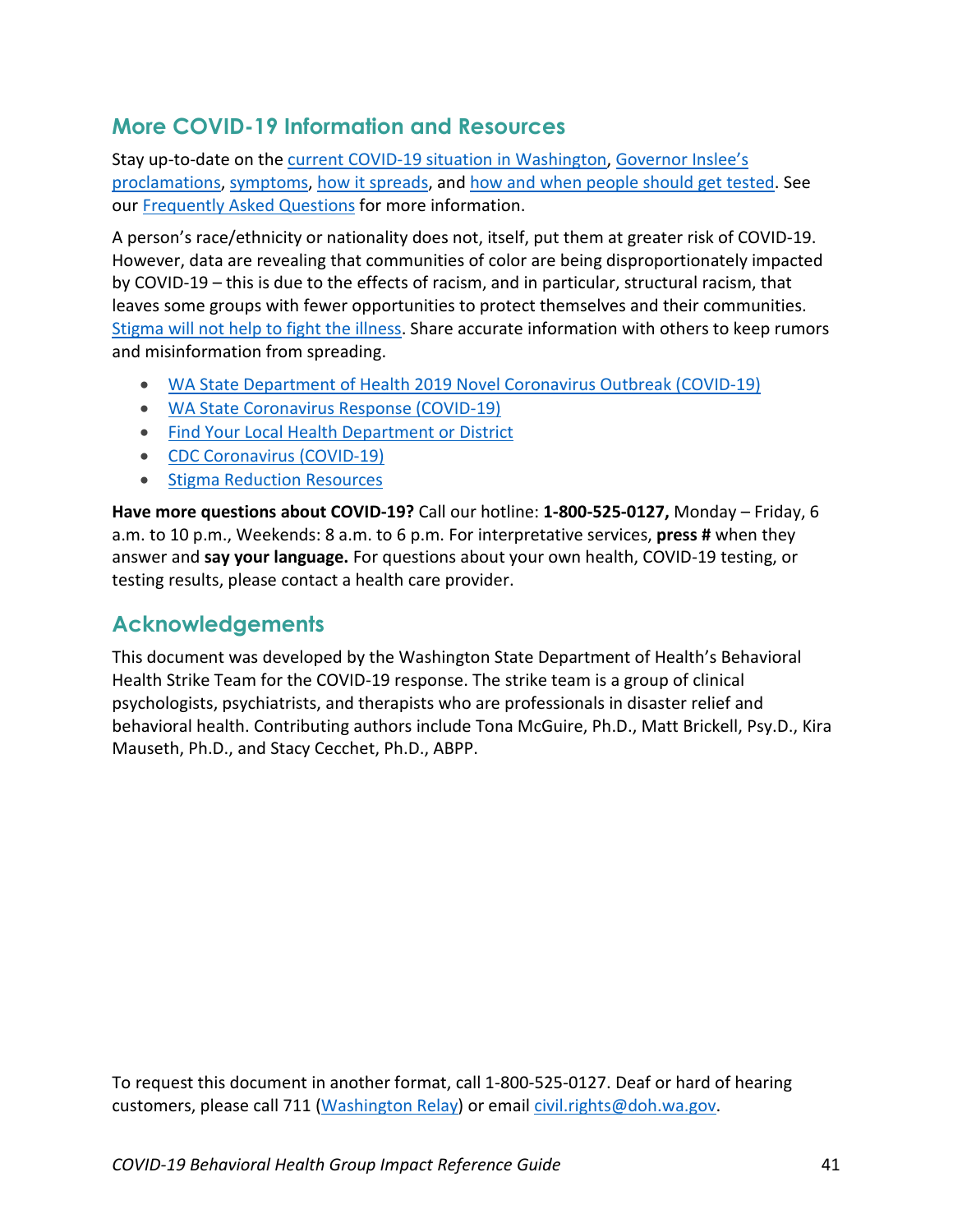<span id="page-41-0"></span>

| <b>Examples</b><br>(Alphabetical) | <b>Emotional</b>                                                                                                                                                     | Cognitive                                                                                                                                                                                                                                                          | <b>Behavioral</b>                                                                                                                                                                                                                                                                                                                                       |
|-----------------------------------|----------------------------------------------------------------------------------------------------------------------------------------------------------------------|--------------------------------------------------------------------------------------------------------------------------------------------------------------------------------------------------------------------------------------------------------------------|---------------------------------------------------------------------------------------------------------------------------------------------------------------------------------------------------------------------------------------------------------------------------------------------------------------------------------------------------------|
| <b>Anxiety/Panic</b>              | Fear<br>Significant worry<br>Anger<br>Overwhelming sense<br>that something bad<br>will happen (i.e.,<br>impending doom)<br>Feeling disorganized<br>or "out of sorts" | Worry about things<br>that remind the<br>person of the event,<br>such as locations,<br>smells, weather<br>patterns, anniversary<br>of events<br>Brain seems like it is<br>"stuck" on<br>worrisome thoughts<br>Difficulty<br>concentrating<br>Catastrophic thinking | Physical symptoms such<br>as:<br>Rapid heart rate<br>$\bullet$<br>Trouble breathing<br>$\bullet$<br>Headaches<br>$\bullet$<br>Stomach aches<br>$\bullet$<br>Nausea<br>$\bullet$<br>Restlessness<br>$\bullet$<br><b>Dizziness</b><br>$\bullet$<br>Difficulty sleeping<br>Feeling as if they may be<br>having a heart attack<br>Going out of their way to |
|                                   |                                                                                                                                                                      | Difficulty with<br>retrieving<br>information and<br>words<br>Trouble<br>remembering                                                                                                                                                                                | avoid people, places, or<br>things that are<br>associated with the<br>event                                                                                                                                                                                                                                                                             |
| <b>Depression</b>                 | Low mood<br><b>Excessive sadness</b><br>Anger/Irritability<br>Guilt<br>Grief<br>Hopelessness                                                                         | Trouble<br>concentrating<br>Word finding<br>problems, trouble<br>remembering                                                                                                                                                                                       | Withdrawal from social<br>activities and friends -<br>they don't seem to want<br>to do any of the things<br>that they used to enjoy<br>Frequent tearfulness<br>Yelling<br>Sleeping too much or<br>too little<br>Eating too much or too<br>little<br>Increased alcohol and<br>drug use<br>May seem blank or<br>numb                                      |

## **Appendix A: Symptom Descriptions and Examples**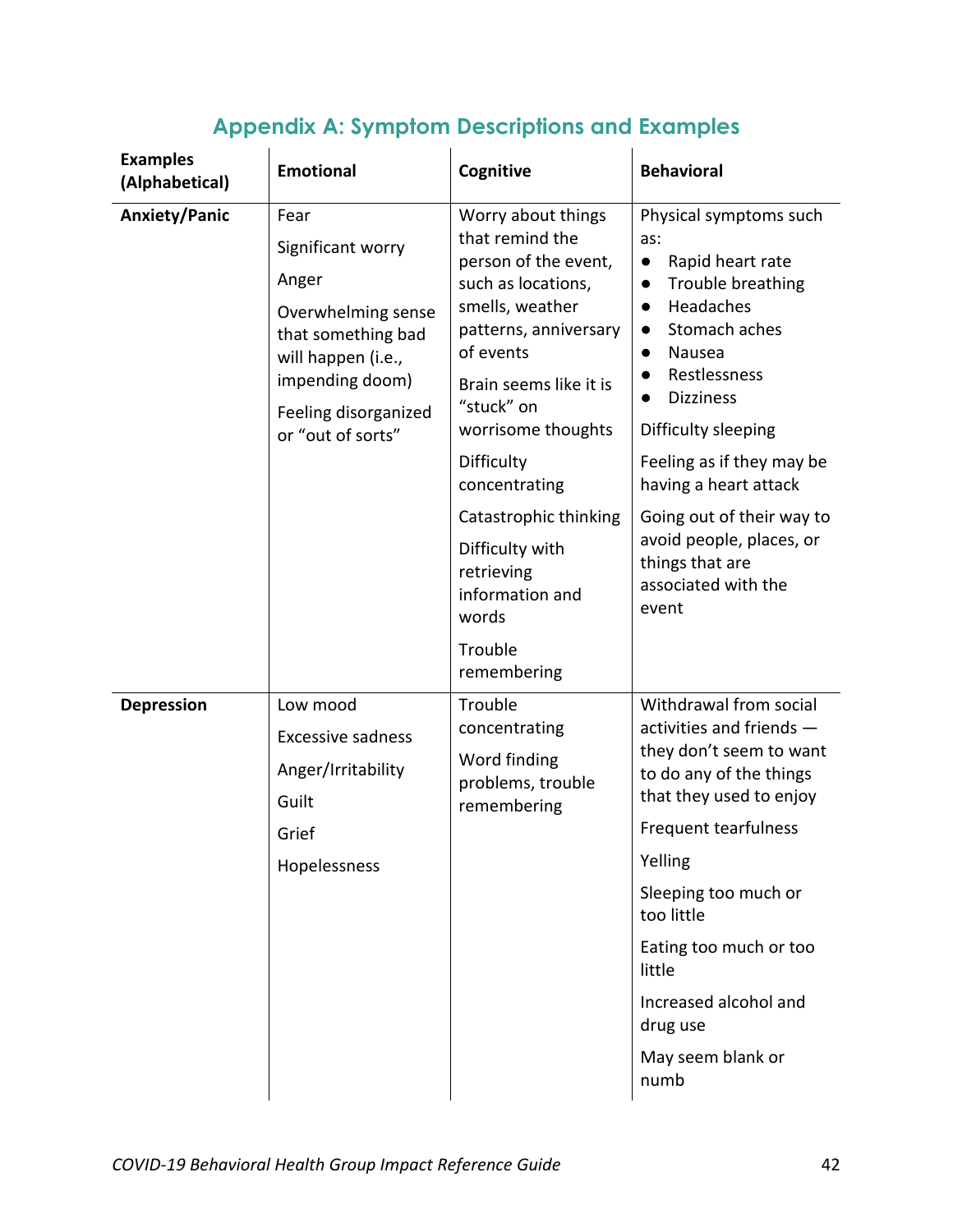| <b>Examples</b><br>(Alphabetical) | <b>Emotional</b>                                                          | Cognitive                                                                                                                                                                                                                                                             | <b>Behavioral</b>                                                                                                                                                                                                                                                                                                                                                                           |
|-----------------------------------|---------------------------------------------------------------------------|-----------------------------------------------------------------------------------------------------------------------------------------------------------------------------------------------------------------------------------------------------------------------|---------------------------------------------------------------------------------------------------------------------------------------------------------------------------------------------------------------------------------------------------------------------------------------------------------------------------------------------------------------------------------------------|
| Grief (loss) for<br><b>Adults</b> | Bereavement<br>Sadness<br>Anger<br>Guilt<br>Depression<br>Shock<br>Denial | Obsessing over<br>memories                                                                                                                                                                                                                                            | Frequent tearfulness<br>May seem blank or<br>numb                                                                                                                                                                                                                                                                                                                                           |
| Grief (loss) for<br><b>Kids</b>   | <b>Disbelief</b><br>Sadness and<br>depression<br>Anxiety<br>Anger         | Trouble<br>concentrating and<br>paying attention<br>Forgetfulness<br>Difficulty learning<br>new things<br>Loss of<br>developmental<br>milestones,<br>regressing to a<br>younger stage of<br>development (e.g.,<br>bedwetting, inability<br>to dress<br>independently) | Acting out:<br>Tantrums<br>$\bullet$<br>Aggression<br>$\bullet$<br><b>Risk taking</b><br>$\bullet$<br>Noncompliance<br>$\bullet$<br>Or<br>Acting in:<br>Withdrawing<br>$\bullet$<br>Quiet<br>$\bullet$<br>Tearful<br>$\bullet$<br>Clingy<br>$\bullet$<br>Physical symptoms such<br>as:<br>Stomach aches<br>$\bullet$<br>Headaches<br>$\bullet$<br>Nausea<br>Trouble sleeping, bad<br>dreams |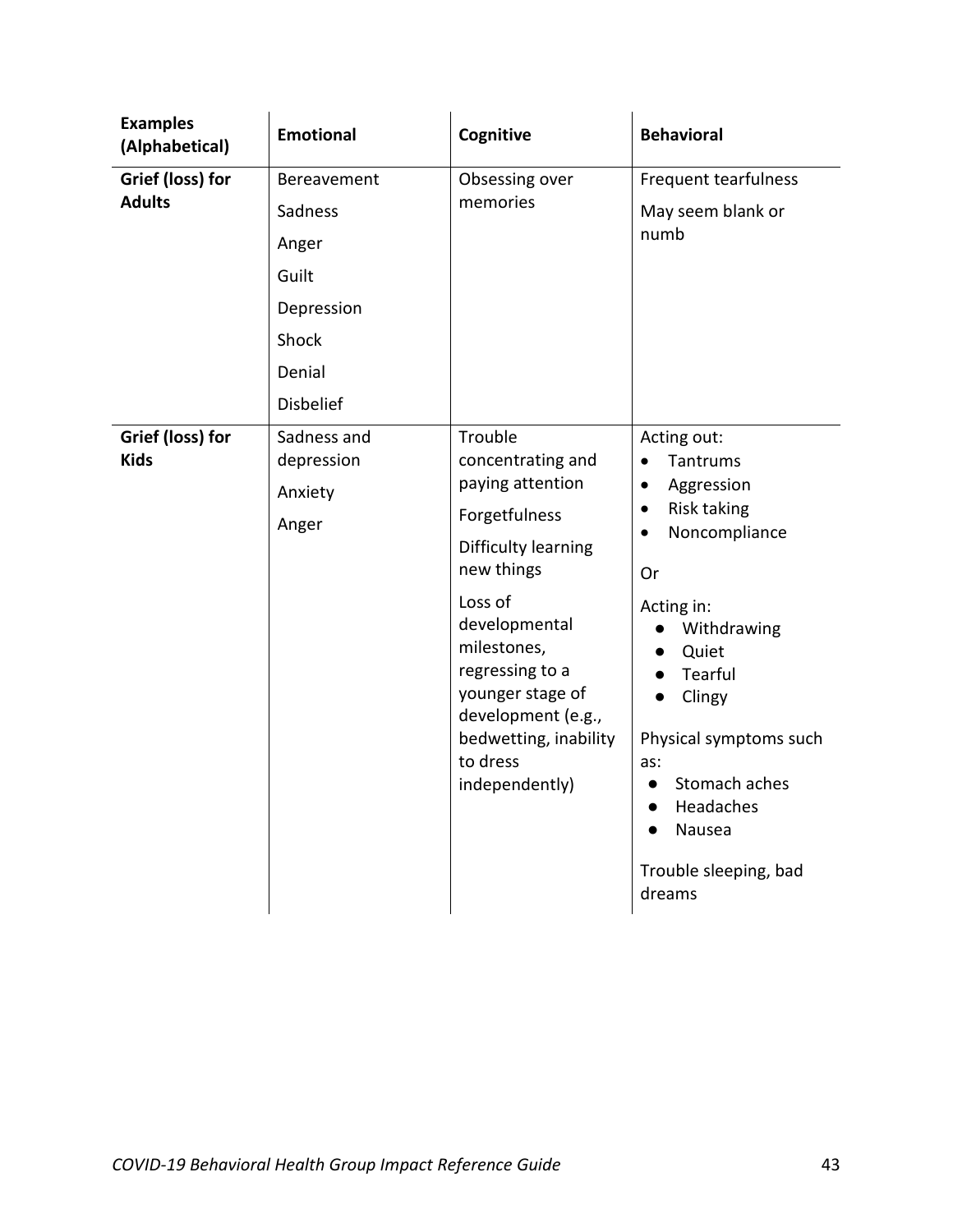| <b>Examples</b><br>(Alphabetical) | <b>Emotional</b>                                                                        | Cognitive                                                                                                                                                                                                                                                      | <b>Behavioral</b>                                                                                                                                                                                                                                                                                                                                                                                                                                                                                                                                                                                              |
|-----------------------------------|-----------------------------------------------------------------------------------------|----------------------------------------------------------------------------------------------------------------------------------------------------------------------------------------------------------------------------------------------------------------|----------------------------------------------------------------------------------------------------------------------------------------------------------------------------------------------------------------------------------------------------------------------------------------------------------------------------------------------------------------------------------------------------------------------------------------------------------------------------------------------------------------------------------------------------------------------------------------------------------------|
| <b>Hopelessness</b>               | Low mood<br>Feelings of<br>powerlessness<br>Feelings of<br>abandonment and<br>isolation | Lack of hope for the<br>future, lack of<br>optimism<br>No expectation of<br>positive changes,<br>improvements, or<br>success                                                                                                                                   | Helplessness,<br>unable/unwilling to help<br>self with problem solving<br>Numb, no longer<br>experience a range of<br>emotions, such as<br>happiness, or even<br>sadness<br>Loss of interest in<br>previously enjoyed<br>activities and people                                                                                                                                                                                                                                                                                                                                                                 |
| <b>Substance Use</b>              | Depression<br>Anxiety<br>Anger<br>Irritability                                          | Using drugs or<br>drinking is continued<br>even though they<br>know and recognize<br>that their use is<br>causing problems in<br>their life<br>They can't control<br>their use of the drug<br>or alcohol; they can't<br>quit using it, even if<br>they want to | Increased tolerance (i.e.,<br>they seem to need more<br>and more drugs or<br>alcohol over time in<br>order to feel "high" or<br>drunk)<br>and/or<br>Withdrawal symptoms<br>(i.e., they physically feel<br>sick when not able to<br>use drugs or drink<br>alcohol; they use more<br>drugs or more alcohol<br>than they intend to)<br>They spend a lot of time<br>or energy trying to find,<br>buy, pay for, use, or<br>recover from the drug or<br>alcohol<br>They have trouble at<br>work, at home, in<br>personal relationships<br>with friends, or activities<br>because of their use of<br>drugs or alcohol |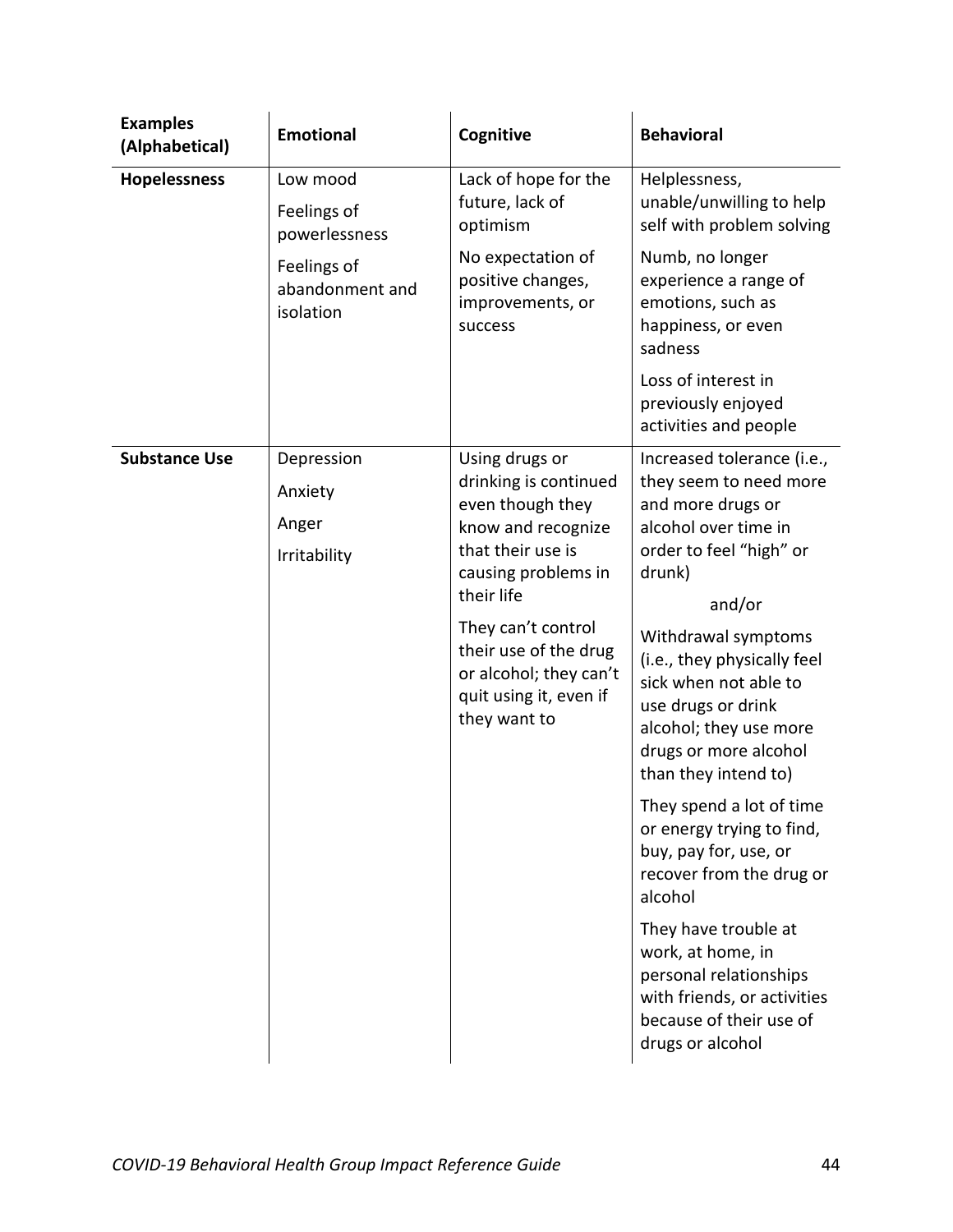| <b>Examples</b><br>(Alphabetical)                | <b>Emotional</b>                                                      | Cognitive                                                                                                                       | <b>Behavioral</b>                                                                                                                                                                                                                                                                               |
|--------------------------------------------------|-----------------------------------------------------------------------|---------------------------------------------------------------------------------------------------------------------------------|-------------------------------------------------------------------------------------------------------------------------------------------------------------------------------------------------------------------------------------------------------------------------------------------------|
| <b>Suicide</b>                                   | Feelings of<br>helplessness or<br>hopelessness                        | Negative view of                                                                                                                | A sudden, unexplained<br>recovery from a severe<br>depression                                                                                                                                                                                                                                   |
| *See Appendix B<br>for additional<br>information |                                                                       | themselves, their<br>future, and the world                                                                                      |                                                                                                                                                                                                                                                                                                 |
|                                                  |                                                                       | Wishing they could<br>disappear or no<br>longer exist                                                                           | Putting affairs in order,<br>such as writing a will, or<br>giving away possessions                                                                                                                                                                                                              |
|                                                  |                                                                       | Thinking their family                                                                                                           | Writing a suicide note                                                                                                                                                                                                                                                                          |
|                                                  |                                                                       | or friends would be<br>better off without<br>them                                                                               | Decline in hygiene and<br>self-care behaviors                                                                                                                                                                                                                                                   |
| Trauma (general)                                 | Extremely fearful of<br>things that remind<br>them about the<br>event | Trouble                                                                                                                         | Images, dreams, and/or<br>memories of a traumatic<br>event that cause the<br>person to re-experience<br>the event long after it<br>has happened<br>Believing, from day-to-<br>day, that the event is<br>happening again, and<br>that they are reliving it<br>Nightmares and trouble<br>sleeping |
|                                                  |                                                                       | concentrating                                                                                                                   |                                                                                                                                                                                                                                                                                                 |
|                                                  |                                                                       | Trouble<br>remembering                                                                                                          |                                                                                                                                                                                                                                                                                                 |
|                                                  | Feeling numb                                                          | Confusion                                                                                                                       |                                                                                                                                                                                                                                                                                                 |
|                                                  | Anxiety, constant<br>worry                                            | Feeling disorganized                                                                                                            |                                                                                                                                                                                                                                                                                                 |
|                                                  | Depression                                                            | Feeling overwhelmed<br>Problems with<br>initiating and                                                                          |                                                                                                                                                                                                                                                                                                 |
|                                                  | Panic                                                                 |                                                                                                                                 |                                                                                                                                                                                                                                                                                                 |
|                                                  | Anger                                                                 | completing tasks                                                                                                                |                                                                                                                                                                                                                                                                                                 |
|                                                  |                                                                       | Being unable to<br>remember big pieces<br>of the event-large<br>chunks of time are<br>missing from their<br>memory of the event | Avoiding, or trying to<br>avoid, anything<br>associated with the<br>events, such as feelings,<br>people, places, activities,<br>etc.                                                                                                                                                            |
|                                                  |                                                                       |                                                                                                                                 | Withdrawal from social<br>activities and friends -<br>they don't seem to want<br>to do any of the things<br>that they used to enjoy<br>Hyper alert and jumpy                                                                                                                                    |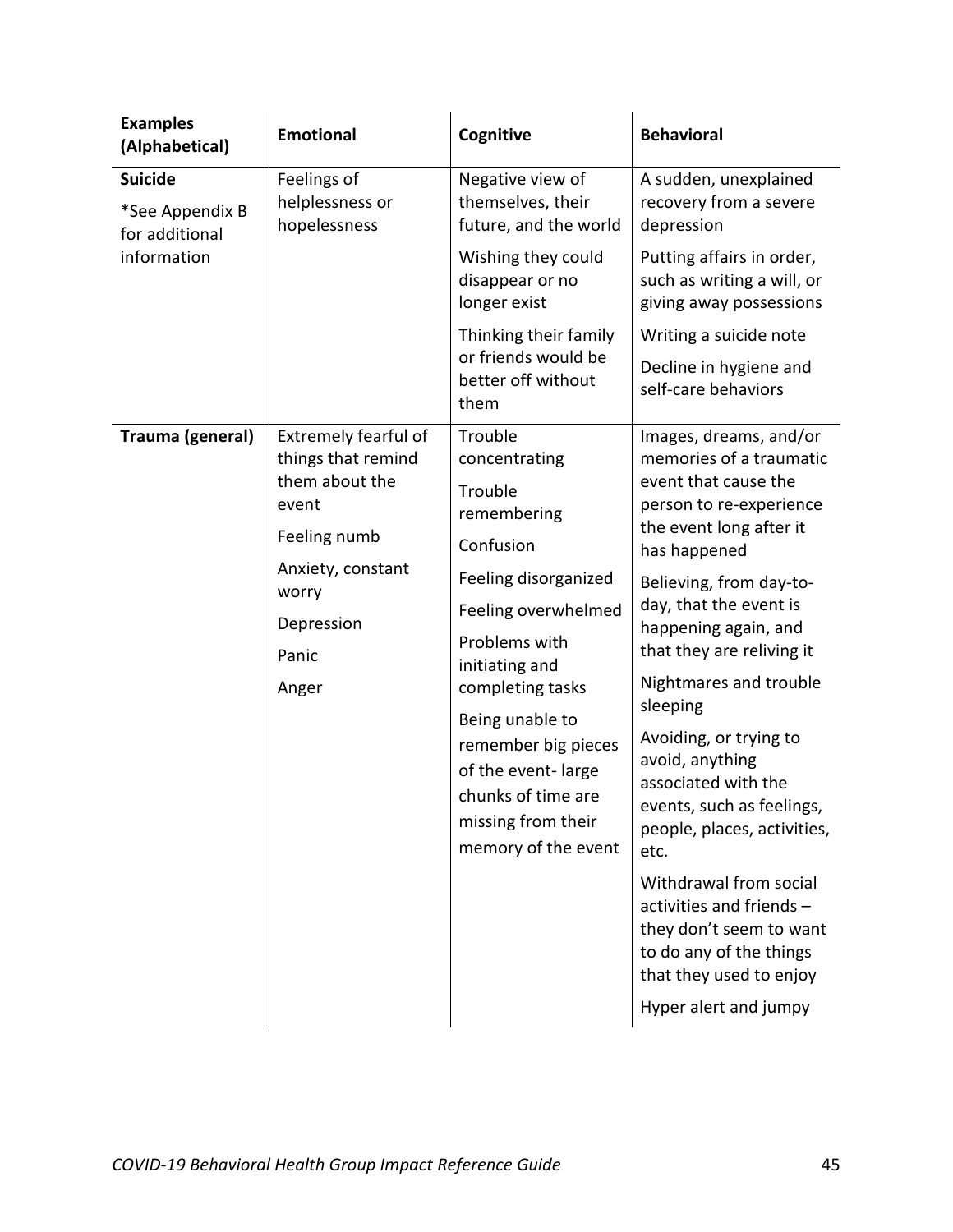## **Appendix B: Additional Information on Suicide**

#### <span id="page-45-0"></span>SUICIDE

National suicide rates are highest among adolescents, young adults, and the elderly[.](#page-2-3)<sup>3</sup> Individuals over the age of 65 have the highest rate of suicide. [3](#page-2-3) Although women are more likely to attempt suicide, men are more likely to complete suicide. [3](#page-2-3) Additional at-risk individuals are listed below.

#### **Warning signs**

- Excessive sadness or moodiness
- Sudden calmness
- Suddenly improved mood
- Sudden withdrawal or isolation
- Recent trauma or life crisis
- Notable changes in behavior or appearance
- Giving away belongings or giving gifts to others
- Dangerous self-harm behavior
- Explicit threats to complete suicide
- A plan for how they might complete suicide
- A means for how they would complete suicide, especially one that fits their plan and is feasible
- A timeframe for when they would complete suicide
- Access to highly lethal methods, such as a firearm, other weapons, or poison

#### **At-risk Individuals**

- People with a personal history of previous suicide attempts
- People with a family history of suicide, or a relative, close friend, or coworker who has completed suicide
- Older individuals who have lost a spouse recently (e.g., lost due to death or divorce)
- People with a history of sexual, physical, or emotional abuse
- People who are unmarried
- People who are unemployed
- People with substance use problems
- People with long-term pain, disability, or terminal illness
- People recently released from psychiatric hospitalization
- People who are at risk to witness death or loss on the job (e.g., law enforcement or healthcare workers working with terminally ill patients)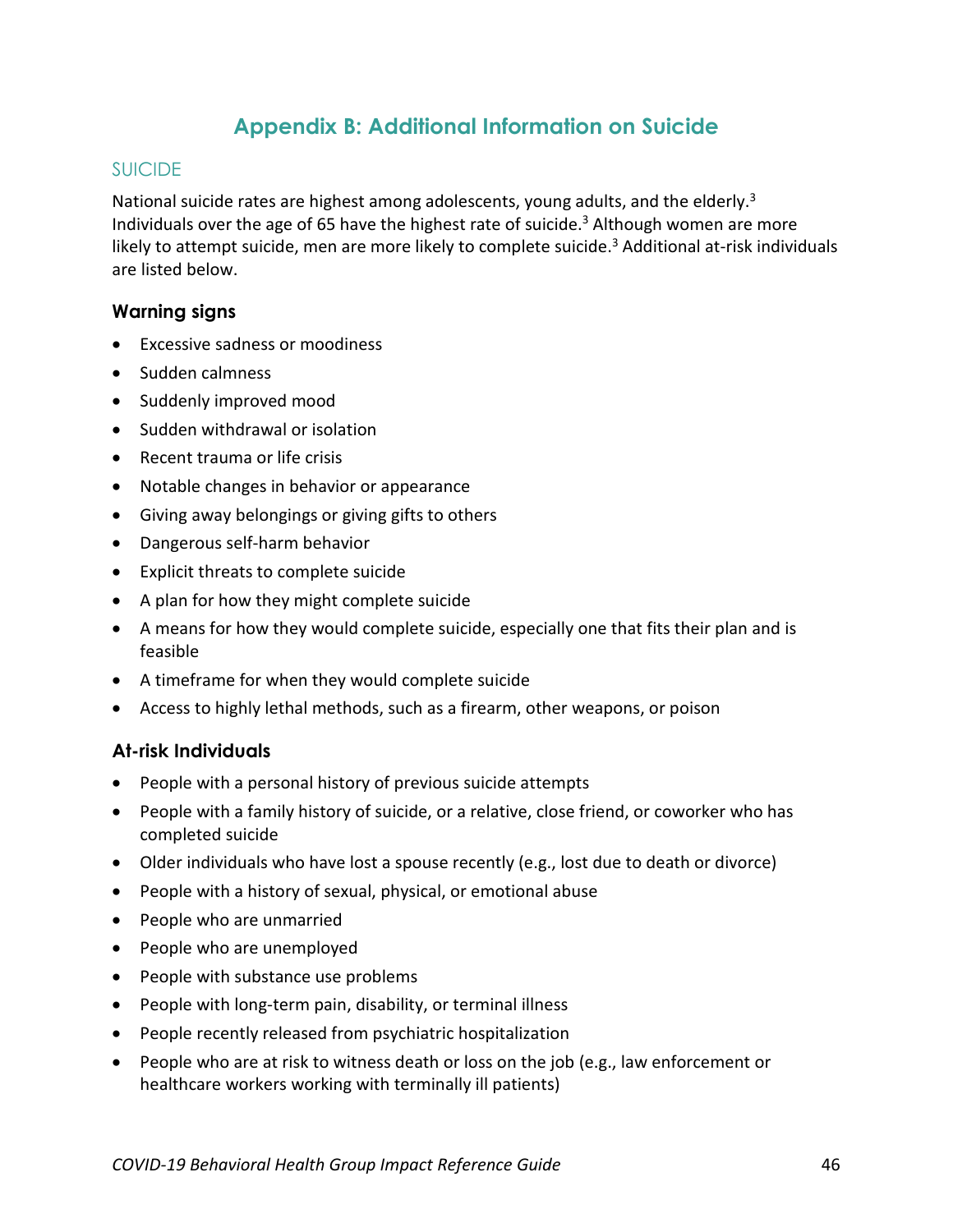## **Washington**

<span id="page-46-0"></span>Within the United States, Washington has a higher rate of suicide than the national average.<sup>62</sup> National and Washington suicide rates have been increasing since 2005.63 Additional suicide statistics of note:

- Annual suicide rates are approximately 17 per 100,000 deaths.<sup>62</sup>
- Suicide is the second leading cause of death for 10-24 year olds.
- <span id="page-46-1"></span>• American Indians and Alaska Natives die by suicide at a higher rate than every other ethnic and racial group. 64,65,66
- From 2012-2015, 77% of suicide deaths were males. 64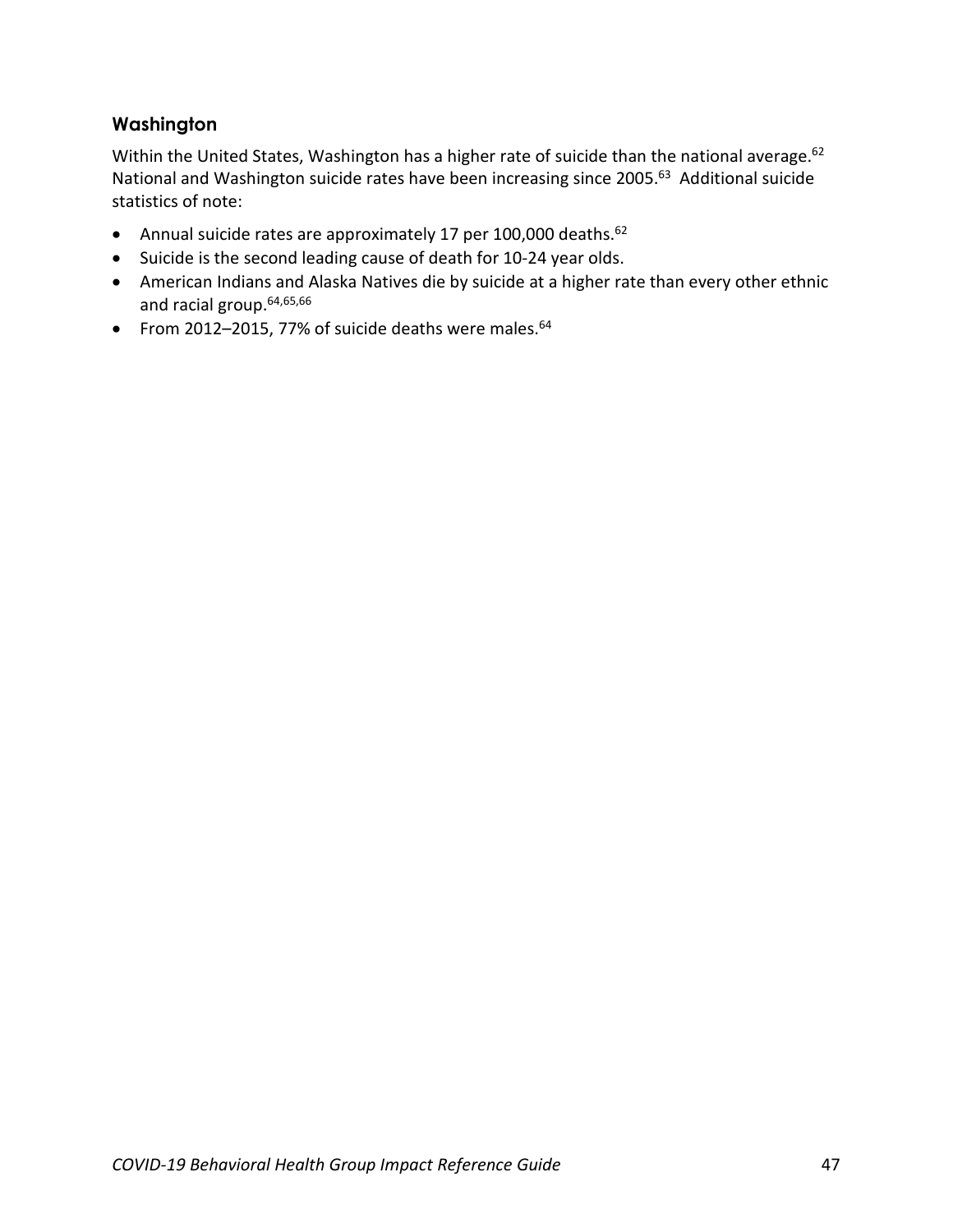## **References**

<span id="page-47-0"></span>1. Substance Abuse and Mental Health Services Administration. Behavioral Health Barometer: Washington, Volume 5: Indicators as measured through the 2017 National Survey on Drug Use and Health and the National Survey of Substance Abuse Treatment Services. HHS Publication No. SMA-19-Baro-17-WA. Rockville, MD: Substance Abuse and Mental Health Services Administration, 2019.

2. Bonanno, G. A. (2004). Loss, Trauma, and Human Resilience: Have We Underestimated the Human Capacity to Thrive After Extremely Aversive Events? *American Psychologist, 59(*1), 20– 28. [https://doi.org/10.1037/0003-066X.59.1.20](https://psycnet.apa.org/doi/10.1037/0003-066X.59.1.20)

3. Norris F. R., Friedman, M.J., & Watson, P. J. (2002). 60,000 Disaster Victims Speak: Part II. Summary and Implications of the Disaster Mental Health Research, *Psychiatry, 65*(3), 240-260, DOI: 10.1521/psyc.65.3.240.20169

4. Makwana, N. (2019). Disaster and its impact on mental health: A narrative review. *Journal of family medicine and primary care, 8*(10), 3090–3095. [https://doi.org/10.4103/jfmpc.jfmpc\\_893\\_19](https://doi.org/10.4103/jfmpc.jfmpc_893_19)

5. Bonnanno, G. A., Galea, S., Bucciarielli, A., & Vlahov, D. (2006). Psychological Resilience after disaster: New York City in the aftermath of the September 11th terrorist attack. *Psychological Science*, *17*(3): 181-6.

6. Pew Research Center, April 2020, "About Half of Lower-Income Americans Report Household Job or Wage Loss Due to COVID-19."

7. Phillips, Julie A. "Suicide and the Great Recession of 2007–2009: The Role of Economic Factors in the 50 U.S. States." Social Science & Medicine. 116 (2014): 22-31.

8. Meadows Mental Health Policy Institute (2020). COVID-19 Response Briefing: Mental Health and Substance Use Disorder Impacts of a COVID-19 Economic Recession. Retrieved from <https://www.texasstateofmind.org/uploads/whitepapers/COVID-MHSUDImpacts.pdf>

9. Substance Abuse and Mental Health Services Administration. (2015, August). Supplemental research bulletin - Issue 5: Traumatic stress and suicide after disasters. SAMHSA. [https://www.samhsa.gov/sites/default/files/dtac/srb\\_sept2015.pdf](https://www.samhsa.gov/sites/default/files/dtac/srb_sept2015.pdf)

10. Kelly T.M, Daley D.C. Integrated Treatment of Substance Use and Psychiatric Disorders. *Soc Work Public Health.* 2013; 28(0): 388-406. Retrieved from <https://www.ncbi.nlm.nih.gov/pmc/articles/PMC3753025/>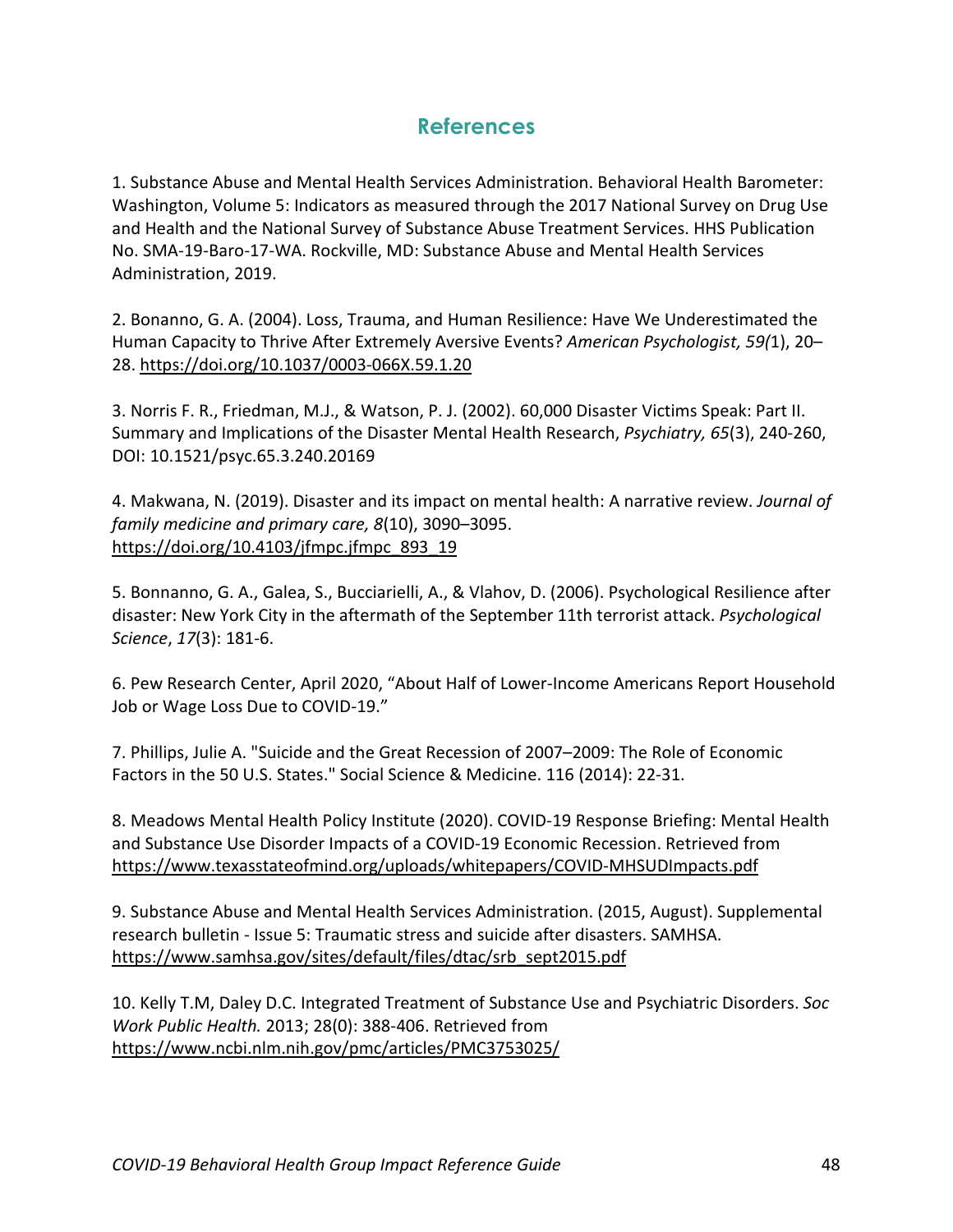11. Bonanno, G. A. (2004). Loss, Trauma, and Human Resilience: Have We Underestimated the Human Capacity to Thrive After Extremely Aversive Events? American Psychologist, 59(1), 20– 28. [https://doi.org/10.1037/0003-066X.59.1.20](https://psycnet.apa.org/doi/10.1037/0003-066X.59.1.20)

12. Hobfoll, S. E., Watson, P. J., Bell, C. C., Bryant, R., Brymer, M. J., Friedman, M. J., Ursano, R. J. (2007). Five essential elements of immediate and mid-term mass trauma intervention: Empirical evidence. Psychiatry Interpersonal & Biological Processes, 70(4), 283-315.

13. Substance Abuse and Mental Health Services Administration. (2020, April 17). *Phases of Disaster.* <https://www.samhsa.gov/dtac/recovering-disasters/phases-disaster>

14. Sylwanowicz, L., Schreiber, M., Anderson, C., Gundran, C. P. D., Santamaria, E., Lopez, J. C. F., Lam, H., & Tuazon, A. C. (2018). Rapid Triage of Mental Health Risk in Emergency Medical Workers: Findings from Typhoon Haiyan. DOI:<https://doi.org/10.1017/dmp.2017.37>

15. Bonanno, G. A., Brewin, C. R., Kaniasty, K., & La Greca, A. M. (2010). Weighing the costs of disaster: Consequences, risks, and resilience in individuals, families, and communities. *Psychological Science in the Public Interest, 11,* 1-49. doi:10.1177/1529100610387086

16. Schreiber, M., Cates, D.S., Formanski, S. and King, M. (2019). Maximizing the Resilience of Healthcare Workers in Multi-hazard Events: Lessons from the 2014-2015 Ebola Response in Africa. *Military Medicine, 184*(1) 114-120.<https://doi.org/10.1093/milmed/usy400>

17. King, M., Schreiber, M., Formanski, S. Fleming, S., Bayleyegn, T.M., & Lemusu, S. S. (2012). A Brief Report of Surveillance of Traumatic Experiences and Exposures After the Earthquake-Tsunami in American Samoa, 2009. *Disaster medicine and public health preparedness*, *7*.

18. Russell, M. C. & Brickell, M. (2014). The "Double-Edge" Sword of Human Empathy: A Unifying Neurobehavioral Theory of Compassion Stress Injury*. Social Sciences 4*(4), 1087-1117. <https://doi.org/10.3390/socsci4041087>

19. McCray, L. Cronholm, P. F., Bogner, H.L., Gallo, J. J., & Neill, R. A. (2008). Resident physician burnout: Is there hope? *Family Medicine*, *40,* 626–32.

20. Wee, D., & Myers, D. (2002). Response of mental health workers following disaster: The Oklahoma City bombing. In *Treating Compassion Fatigue*. Edited by Charles R. Figley. New York: Brunner/Routledge.

21. Battle, L. (2012). Compassion fatigue, compassion satisfaction, and burnout among police officers who have experienced previous perceived traumas. *Dissertation Abstracts International Section A: Humanities and Social Sciences 73*:6-A.

22. Shah, S. Garland, G. Katz, C. (2007). Secondary traumatic stress: Prevalence in humanitarian aid workers in India. *Traumatology, 13*, 59-70.

*COVID-19 Behavioral Health Group Impact Reference Guide* 49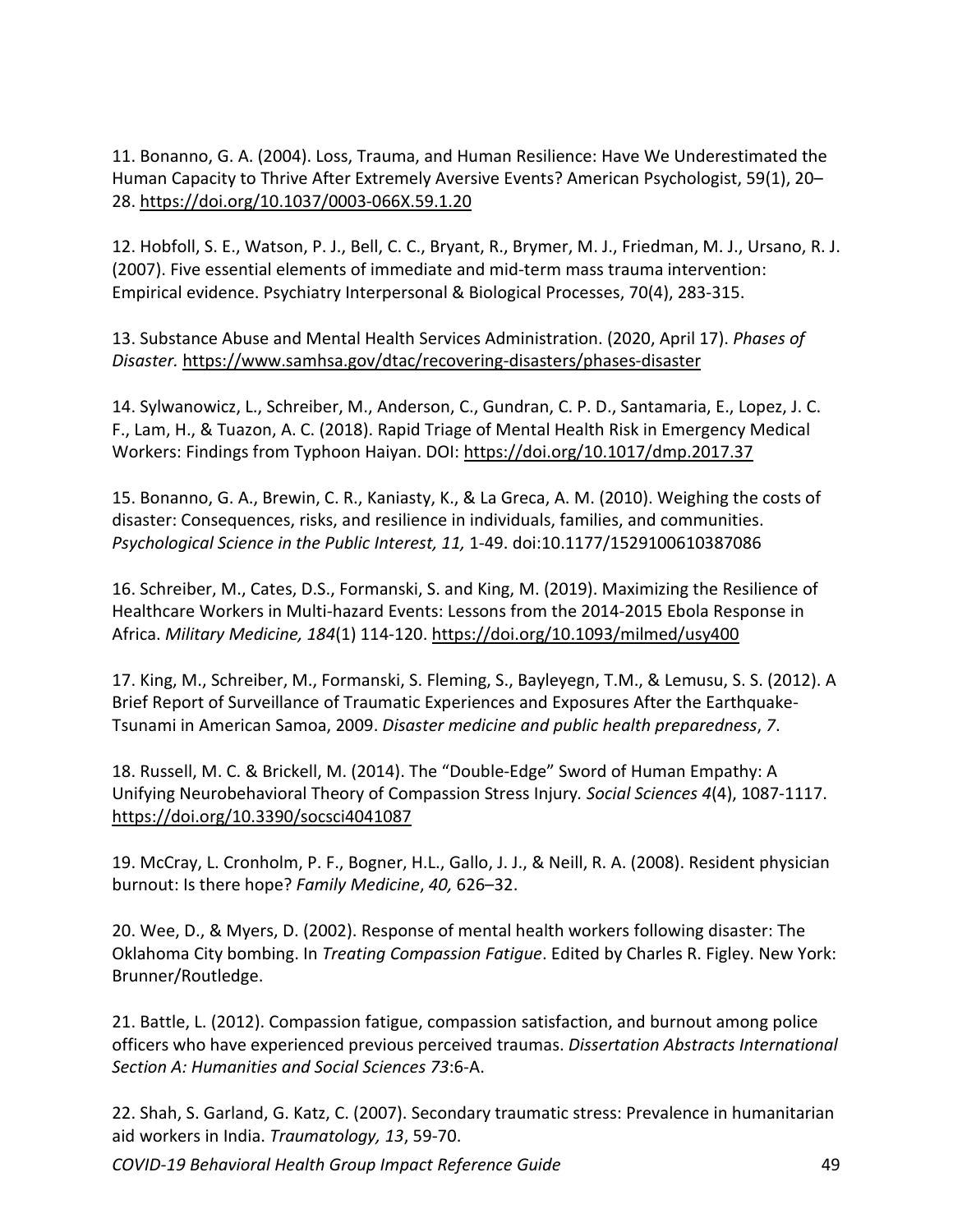23. Naig, L. (2010). *Professional Burnout and Compassion Fatigue among Early Childhood Special Education Teachers.* Ames: Iowa State University.

24. Linnerooth, P. J., Moore, B., & Mrdjenovich, A. (2011). Professional burnout in clinical military psychologists: Recommendations before, during, and after deployment. *Professional Psychology: Research and Practice, 42*, 87-93.

25. Levy, H. Conoscenti, L., Tillery, J., Dickstein, B. D., & Litz, B. T. (2011). Deployment stressors and outcomes among Air Force chaplains. *Journal of Traumatic Stress, 24*, 342-46.

26. Flannelly, J., Roberts, S. & Weaver, A. J. (2005). Correlates of compassion fatigue and burnout in chaplains and other clergy who responded to the September 11th attacks in New York City. *The Journal of Pastoral Care & Counseling, 59*, 213-24.

27. Bride, B., Jones, J., & MacMaster, S. (2007). Correlates of secondary traumatic stress in children protective services workers. *Journal of Evidence-Based Social Work, 4*, 69-80.

28. Gomez, E. and Rutledge, D. (2009). Prevalence of secondary traumatic stress among nurses. *Journal of Emergency Nursing, 35*, 199-204.

29. Meadors, P., Lamson, A., Swanson, M., White, M., & Sira, N. (2010). Secondary traumatization in pediatric healthcare providers: Compassion fatigue, burnout, and secondary traumatic stress. *Omega: Journal of Death and Dying, 60*, 103-28.

30. Tyson, J. (2007). Compassion fatigue in the treatment of combat-related trauma during wartime. *Clinical Social Work Journal, 35*, 183-92.

31. Alkema, K., Linton, J., & Davies, R. (2008). A study of the relationship between self-care, compassion satisfaction, compassion fatigue, and burnout among hospice professionals. *Journal of Social Work in End-of-Life & Palliative Care, 4*, 101-19.

32. Rosenheck, R., and Nathan, P. (1985). Secondary traumatization in children of Vietnam veterans. *Hospital & Community Psychiatry, 36*, 538-49.

33. Lynch, S. & Lobo, M. (2012). Compassion fatigue in family caregivers: A Wilsonian concept analysis. *Journal of Advanced Nursing, 68*, 2125-34.

34. Babson, K., & Feldner, M. (2010). Temporal relations between sleep problems and both traumatic event exposure and PTSD: A critical review of the empirical literature. *Journal of Anxiety Disorders, 24,* 1-15.

35. Figley, C. (1983). Catastrophes: An overview of family reactions. *In Stress and the Family, Vol. II: Coping with Catastrophe.* Edited by Charles R. Figley and Hamilton I. McCubbin. New York: Brunner/Mazel, pp. 3-20.

*COVID-19 Behavioral Health Group Impact Reference Guide* 50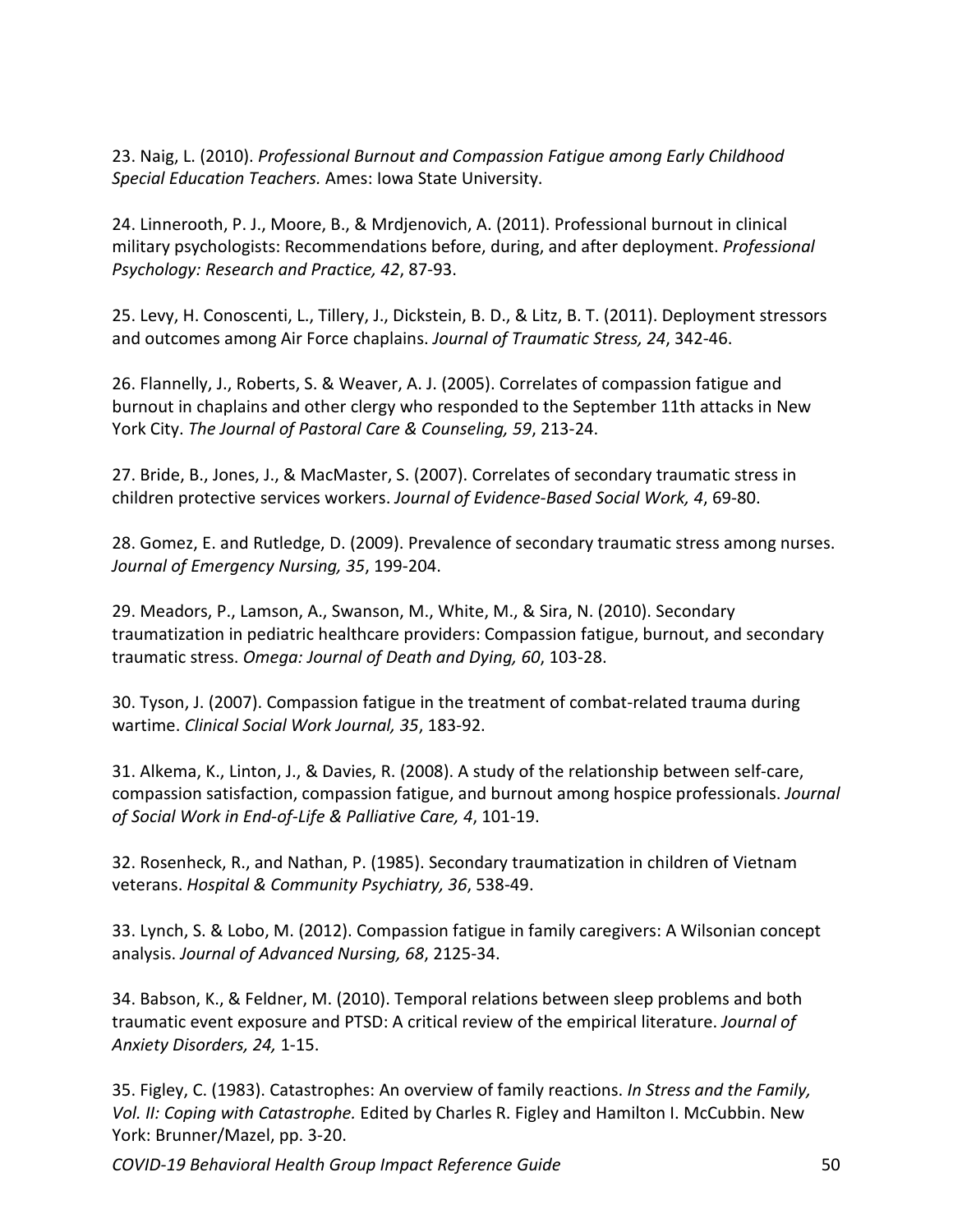36. Chen, Q, Liang, M., Li, Y., Gao, J., Fei, D., Wang, L., He, L., Sheng, C., Cai, Y., Li, X., Wang, J., 7 Zhang, Z. (2020). (correspondence) [www.thelancet.com/psychiatry.](http://www.thelancet.com/psychiatry) Published online February 18, 2020, [https://doi.org/10.1016/S2215-0366\(20\)30078-X](https://doi.org/10.1016/S2215-0366(20)30078-X)

37. Joinson, C. (1992). Coping with compassion fatigue. *Nursing, 22*, 116-21.

38. Back, A. L. Rushton, C. H., Kaszniak, A. W., & Halifax, J. S. (2015) "Why Are We Doing This?" Clinician Helplessness in the Face of Suffering. *Journal of Palliative Medicin*e*, 18*(1). 2015 doi:10.1089/jpm.2014.0115.

39. Rozario, D. (2019). Moral Injury: How the Wicked Problems of Healthcare Defy Solutions, Yet Require Innovative Strategies in the Modern Era. *Discussion in Surgery*. DOI:10.1503/cjs.002819

40. Edelman, S. and Fitz-Gibbon, J. New York Post. (2020, April 2). *EMTs have stopped taking people in cardiac arrest to coronavirus-strained hospitals*.

41. Schreiber, M. (2005). Learning from 9/11: Toward a national model for children and families in mass casualty terrorism. On the Ground after September 11: Mental Health Responses and Practical Knowledge Gained. 605-09.

42. Heyman, M., Dill, J., & Douglas, R. (2018). The Ruderman white paper on mental health and suicide of first responders. Retrieved from [https://rudermanfoundation.org/white\\_papers/police-officers-and-firefighters-are-more-likely](https://rudermanfoundation.org/white_papers/police-officers-and-firefighters-are-more-likely-to-die-by-suicide-than-in-line-of-duty/)[to-die-by-suicide-than-in-line-of-duty/](https://rudermanfoundation.org/white_papers/police-officers-and-firefighters-are-more-likely-to-die-by-suicide-than-in-line-of-duty/)

43. Ballenger, J. F., Best, S. R., Metzler, T. J., Wasserman, D. A., Mohr, D. C., Liberman, A., Delucchi, K., Weiss, D. S., Fagan, J. A., Waldrop, A. E., & Marmar, C. R. (2011). Patterns and predictors of alcohol use in male and female urban police officers. *American Journal On Addictions, 20*(1), 21–29. doi: 10.1111/j.1521-0391.2010.00092.x

44. Fleischmann, M., Strode, P., Broussard, B., & Compton, M.T. (2018). Law enforcement officers' perceptions of and responses to traumatic events: a survey of officers completing Crisis Intervention Team training. *Policing and Society, 28*(2), 149-156, doi: 10.1080/10439463.2016.1234469

45. Bishopp, S. A., & Boots, D. P. (2014). General strain theory, exposure to violence, and suicide ideation among police officers: A gendered approach. *Journal of Criminal Justice, 42*(6), 538–548. doi: 10.1016/j. jcrimjus.2014.09.007

46. Blue Help. (2019). Statistics. Retrieved from<https://bluehelp.org/service/statistics/>

*COVID-19 Behavioral Health Group Impact Reference Guide* 51 47. Ramchand, R., Saunders, J., Osilla, K.C., Ebener, P. A., Kotzias, V., Thornton, E., Strang, L., & Cahill, M. (2019). Suicide prevention in U.S. law enforcement agencies: a national survey of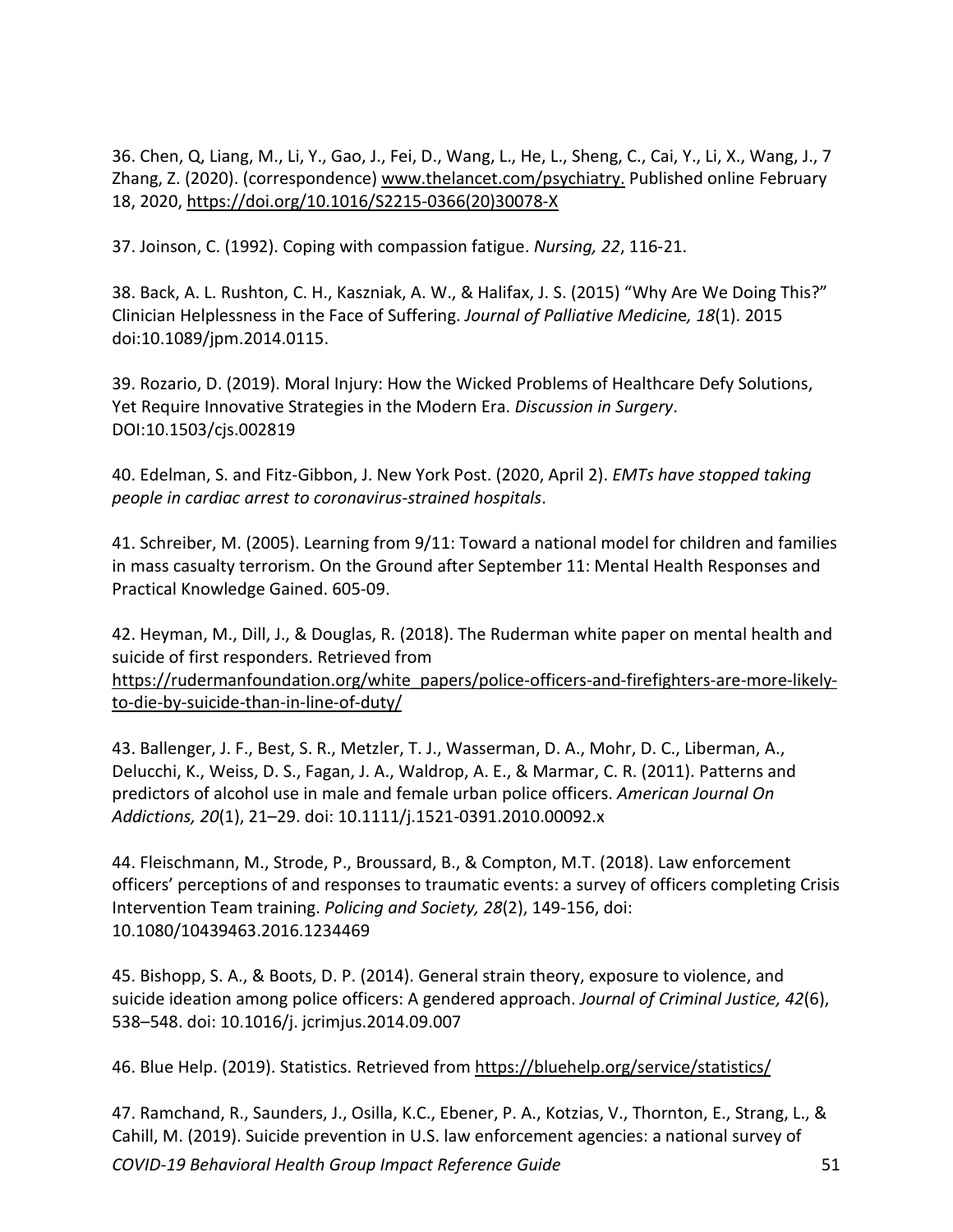current practices. *Journal of Police and Criminal Psychology, 34*, 55-66. doi:10.1007/s11896- 018-9269-x

48. Ghahramanlou, M., & Brodbeck, C. (2000) Predictors of secondary trauma in sexual assault trauma counselors. *International Journal of Emergency Mental Health, 2*, 229-40.

49. Creamer, T., & Liddle, B. (2005) Secondary traumatic stress among disaster mental health workers responding to the September 11 attacks. *Journal of Traumatic Stress, 18* 89-96.

50. United States Interagency Council on Homelessness. (2019, January). *Washington Homelessness Statistics.* <https://www.usich.gov/homelessness-statistics/wa>

51. National Health Care for the Homeless Council. *Responding to COVID-19 Among People Experiencing Unsheltered Homelessness.* [https://nhchc.org/wp](https://nhchc.org/wp-content/uploads/2020/04/NHCHC_Unsheltered-Homelessness_Final.pdf)[content/uploads/2020/04/NHCHC\\_Unsheltered-Homelessness\\_Final.pdf](https://nhchc.org/wp-content/uploads/2020/04/NHCHC_Unsheltered-Homelessness_Final.pdf)

52. Brown, R.T., Hemati, K., Riley, E.D., Lee, C. T., Ponath, C., Tieu, L., Guzman, D., & Kushel, M. B. (2017). Geriatric Conditions in a Population-Based Sample of Older Homeless Adults. *The Gerontologist, 57*(4), 757-66.

53. National Alliance to End Homelessness. *Population at Risk: Homelessness and the COVID-19 Crisis.* [https://endhomelessness.org/wp-content/uploads/2020/03/Covid-Fact-Sheet-3.25.2020-](https://endhomelessness.org/wp-content/uploads/2020/03/Covid-Fact-Sheet-3.25.2020-2.pdf) [2.pdf](https://endhomelessness.org/wp-content/uploads/2020/03/Covid-Fact-Sheet-3.25.2020-2.pdf)

54. McLean, S., Wade, T., & Encel, J. (2003). The contribution of therapist beliefs to psychological distress in therapists: An investigation of vicarious traumatization, burnout, and symptoms of avoidance and intrusion. *Behavioural and Cognitive Psychotherapy, 31*, 417–28.

55. Quevillon, R. P., Gray, B. L., Erickson, S. E., Gonzalez, E. D., & Jacobs, G. A. (2016). Helping the helpers: Assisting staff and volunteer workers before, during, and after disaster relief operations. *Journal of Clinical Psychology, 72*(12), 1348–63. doi: 10.1002/jclp.22336

56. Sverke, M., Hellgren, J., & Näswall, K. (2002). No security: A meta-analysis and review of job insecurity and its consequences. *Journal of Occupational Health Psychology, 7,* 242-264. doi: 10.1037/1076-8998.7.3.242

57. United States Congress Joint Economic Committee. (2019, September 5). *Long-Term Trends in Deaths of Despair.* [https://www.jec.senate.gov/public/index.cfm/republicans/2019/9/long](https://www.jec.senate.gov/public/index.cfm/republicans/2019/9/long-term-trends-in-deaths-of-despair)[term-trends-in-deaths-of-despair](https://www.jec.senate.gov/public/index.cfm/republicans/2019/9/long-term-trends-in-deaths-of-despair)

58. Herman, K.C. Brewett, S.L. Eddy, C.L, et al (2020) Profiles of middle school teacher stress and coping: Concurrent and prospective correlates. J. School Psychology. Vol 78, Feb.2020, 54- 68.

*COVID-19 Behavioral Health Group Impact Reference Guide* 52